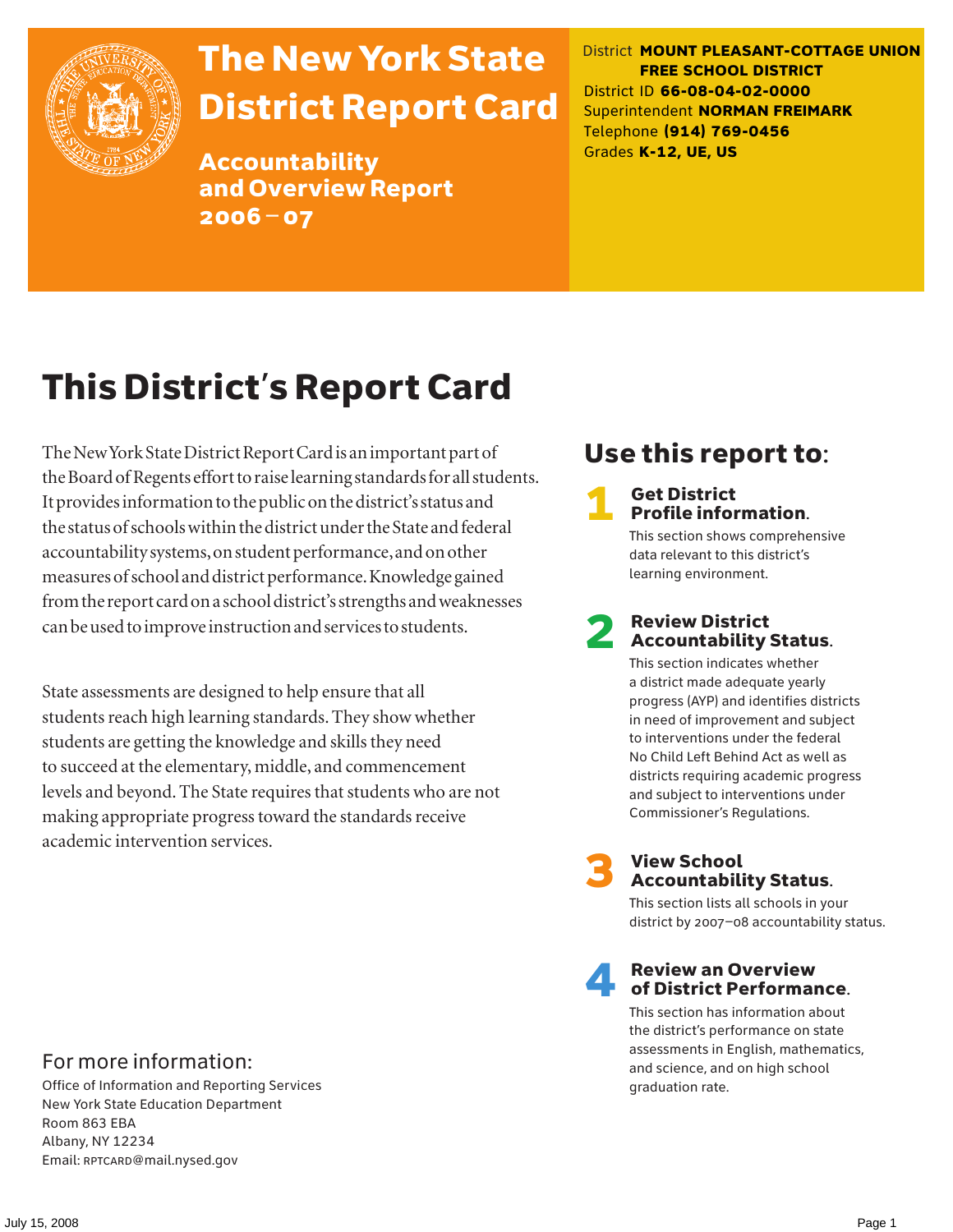### District Profile

This section shows comprehensive data relevant to this school district's learning environment, including information about enrollment, average class size, and teacher qualifications.

### Enrollment

|                            | $2004 - 05$    | $2005 - 06$    | $2006 - 07$ |
|----------------------------|----------------|----------------|-------------|
| Pre-K                      | 0              | 0              | 0           |
| Kindergarten               | 0              | 0              | 0           |
| Grade 1                    | 0              | 0              | 0           |
| Grade 2                    | $\overline{2}$ | $\overline{2}$ | 0           |
| Grade 3                    | 3              | 4              | 0           |
| Grade 4                    | $\overline{4}$ | $\overline{2}$ | 6           |
| Grade 5                    | 8              | $\overline{1}$ | 8           |
| Grade 6                    | 9              | 15             | 18          |
| <b>Ungraded Elementary</b> | 40             | 8              | 30          |
| Grade 7                    | 21             | 16             | 18          |
| Grade 8                    | 31             | 46             | 41          |
| Grade 9                    | 44             | 46             | 71          |
| Grade 10                   | 41             | 45             | 71          |
| Grade 11                   | 39             | 26             | 24          |
| Grade 12                   | 19             | 19             | 23          |
| <b>Ungraded Secondary</b>  | 104            | 148            | 131         |
| Total K-12                 | 365            | 384            | 441         |

### Enrollment Information

*Enrollment* counts are as of Basic Educational Data System (BEDS) day, which is typically the first Wednesday of October of the school year. Students who attend BOCES programs on a part-time basis are included in a district's enrollment. Students who attend BOCES on a full-time basis or who are placed full time by the district in an out-of-district placement are not included in a district's enrollment. Students classified by districts as "pre-first" are included in first grade counts.

### Average Class Size

|                      | $2004 - 05$ | $2005 - 06$ | $2006 - 07$ |
|----------------------|-------------|-------------|-------------|
| <b>Common Branch</b> |             |             |             |
| Grade 8              |             |             |             |
| English              |             |             |             |
| <b>Mathematics</b>   |             |             |             |
| Science              |             |             |             |
| Social Studies       |             |             |             |
| Grade 10             |             |             |             |
| English              | 8           | 6           |             |
| <b>Mathematics</b>   | 8           | 6           |             |
| Science              |             |             | 7           |
| Social Studies       |             |             |             |

### Average Class Size Information

*Average Class Size* is the total registration in specified classes divided by the number of those classes with registration. *Common Branch* refers to self-contained classes in Grades 1–6.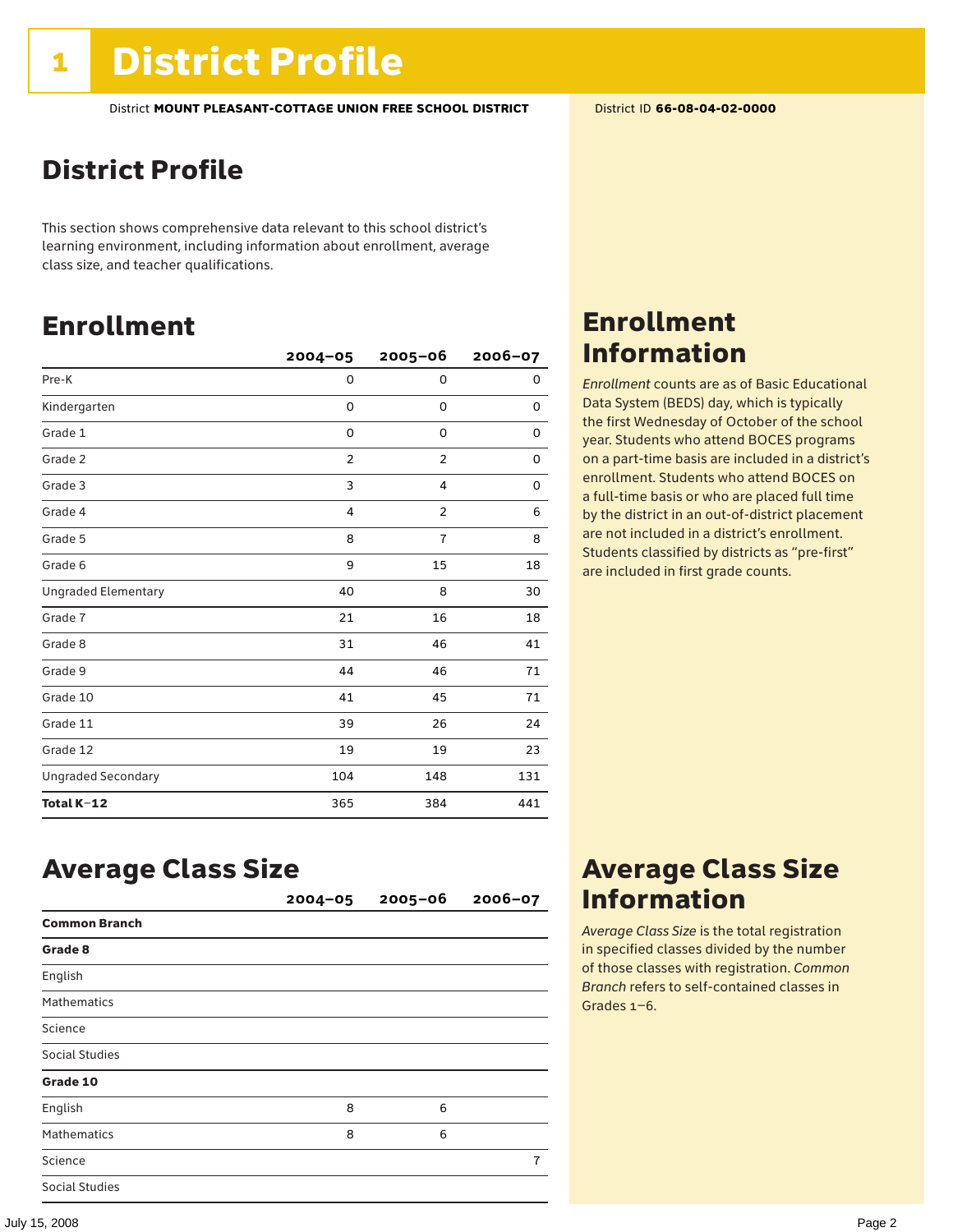# Demographic Factors

|                                  | $2004 - 05$ |      |     | 2005-06 |     | 2006-07 |  |
|----------------------------------|-------------|------|-----|---------|-----|---------|--|
|                                  | #           | %    | #   | %       | #   | %       |  |
| Eligible for Free Lunch          | 365         | 100% | 384 | 100%    | 201 | 46%     |  |
| Reduced-Price Lunch              | 0           | 0%   | 0   | 0%      | 208 | 47%     |  |
| Student Stability*               |             | N/A  |     | N/A     |     | N/A     |  |
| Limited English Proficient       | 0           | 0%   | 0   | 0%      | 0   | 0%      |  |
| <b>Racial/Ethnic Origin</b>      |             |      |     |         |     |         |  |
| American Indian or Alaska Native | 0           | 0%   | 0   | 0%      | 0   | 0%      |  |
| <b>Black or African American</b> | 218         | 60%  | 227 | 59%     | 271 | 61%     |  |
| Hispanic or Latino               | 115         | 32%  | 125 | 33%     | 140 | 32%     |  |
| Asian or Native                  | 3           | 1%   | 3   | 1%      | 4   | 1%      |  |
| Hawaiian/Other Pacific Islander  |             |      |     |         |     |         |  |
| White                            | 29          | 8%   | 29  | 8%      | 26  | 6%      |  |
| Multiracial**                    | N/A         | N/A  | N/A | N/A     | 0   | 0%      |  |

 \* Not available at the district level.

\*\* Multiracial enrollment data were not collected statewide in the 2004-05 and 2005-06 school years.

### Attendance and Suspensions

|                            | $2003 - 04$ |               | $2004 - 05$ |               | $2005 - 06$ |               |
|----------------------------|-------------|---------------|-------------|---------------|-------------|---------------|
|                            | #           | $\frac{0}{0}$ | #           | $\frac{0}{6}$ | #           | $\frac{0}{0}$ |
| Annual Attendance Rate     |             | 0%            |             | 0%            |             |               |
| <b>Student Suspensions</b> | 43          | 12%           | 58          | 16%           | 64          | 17%           |

### Demographic Factors Information

*Eligible for Free Lunch* and *Reduced*-*Price Lunch* percentages are determined by dividing the number of approved lunch applicants by the Basic Educational Data System (BEDS) enrollment in full-day Kindergarten through Grade 12. *Eligible for Free Lunch* and *Limited English Proficient* counts are used to determine *Similar Schools* groupings within a *Need*/*Resource Capacity* category.

### Attendance and Suspensions Information

*Annual Attendance Rate* is determined by dividing the school district's total actual attendance by the total possible attendance for a school year. A district's actual attendance is the sum of the number of students in attendance on each day the district's schools were open during the school year. Possible attendance is the sum of the number of enrolled students who should have been in attendance on each day schools were open during the school year. *Student Suspension* rate is determined by dividing the number of students who were suspended from school (not including in-school suspensions) for one full day or longer anytime during the school year by the Basic Educational Data System (BEDS) day enrollments for that school year. A student is counted only once, regardless of whether the student was suspended one or more times during the school year.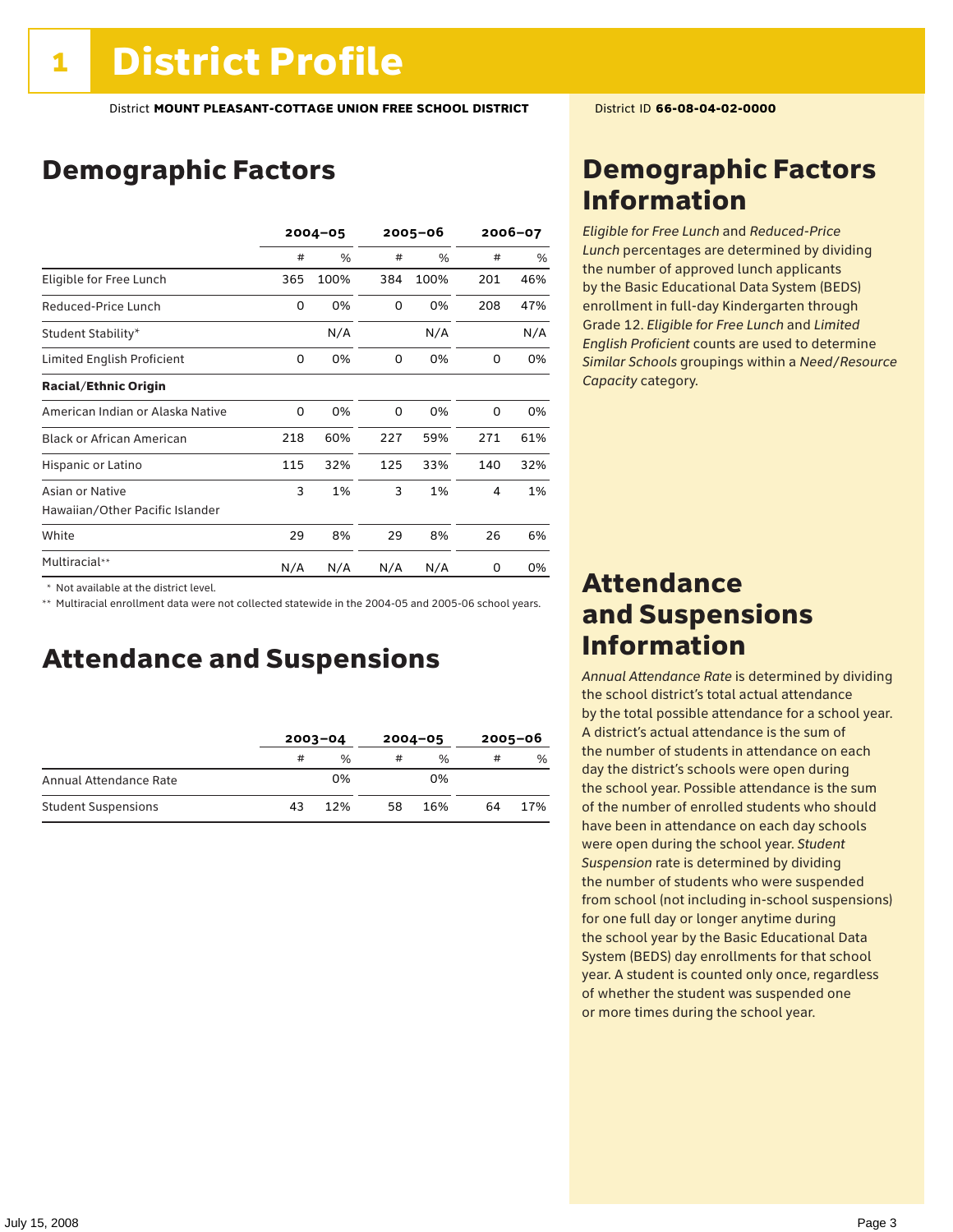# Teacher Qualifications

|                                                                 | $2004 - 05$ | $2005 - 06$ | $2006 - 07$ |
|-----------------------------------------------------------------|-------------|-------------|-------------|
| <b>Total Number of Teachers</b>                                 | 60          | 59          | 56          |
| Percent with No Valid<br><b>Teaching Certificate</b>            | 0%          | 0%          | 5%          |
| Percent Teaching Out<br>of Certification                        | 15%         | 5%          | 11%         |
| Percent with Fewer Than<br>Three Years of Experience            | 5%          | 0%          | 5%          |
| Percentage with Master's Degree<br>Plus 30 Hours or Doctorate   | 42%         | 42%         | 46%         |
| Total Number of Core Classes $^\star$                           | N/A         | 97          | 81          |
| Percent Not Taught by<br><b>Highly Qualified Teachers</b>       | N/A         | 3%          | 10%         |
| <b>Total Number of Classes</b>                                  | 148         | 138         | 122         |
| Percent Taught by Teachers Without<br>Appropriate Certification | 5%          | 3%          | 7%          |

\* Data for 2004–05 were not weighted, so are not shown.

### Teacher Turnover Rate

|                                                                       | $2003 - 04$ | $2004 - 05$ | 2005-06 |
|-----------------------------------------------------------------------|-------------|-------------|---------|
| Turnover Rate of Teachers with Fewer<br>than Five Years of Experience | 14%         | በ%          | 14%     |
| Turnover Rate of All Teachers                                         | 22%         | 14%         | 16%     |

### Staff Counts

|                                       | $2004 - 05$ | $2005 - 06$ | $2006 - 07$ |
|---------------------------------------|-------------|-------------|-------------|
| <b>Total Other Professional Staff</b> |             | 12          | 20          |
| Total Paraprofessionals*              | 79          | 84          | 80          |
| <b>Assistant Principals</b>           |             |             | O           |
| Principals                            |             |             |             |

\* Not available at the school level.

### Teacher Qualifications Information

The *Percent Teaching Out of Certification* is the percent doing so more than on an incidental basis; that is, the percent teaching for more than five periods per week outside certification.

*Core Classes* are primarily K-6 common branch, English, mathematics, science, social studies, art, music, and foreign languages. The number of K-6 common branch core classes is multiplied by five so that these core class counts are weighted the same as counts for middle- and secondary-level teachers who report five classes per day. To be *Highly Qualified*, a teacher must have at least a Bachelor's degree, be certified to teach in the subject area, and show subject matter competency.

### Teacher Turnover Rate Information

*Teacher Turnover Rate* for a specified school year is the number of teachers in that school year that were not teaching in the following school year divided by the number of teachers in the specified school year, expressed as a percentage.

### Staff Counts Information

*Other Professionals* includes administrators, guidance counselors, school nurses, psychologists, and other professionals who devote more than half of their time to non-teaching duties. Teachers who are shared between buildings within a district are reported on the district report only.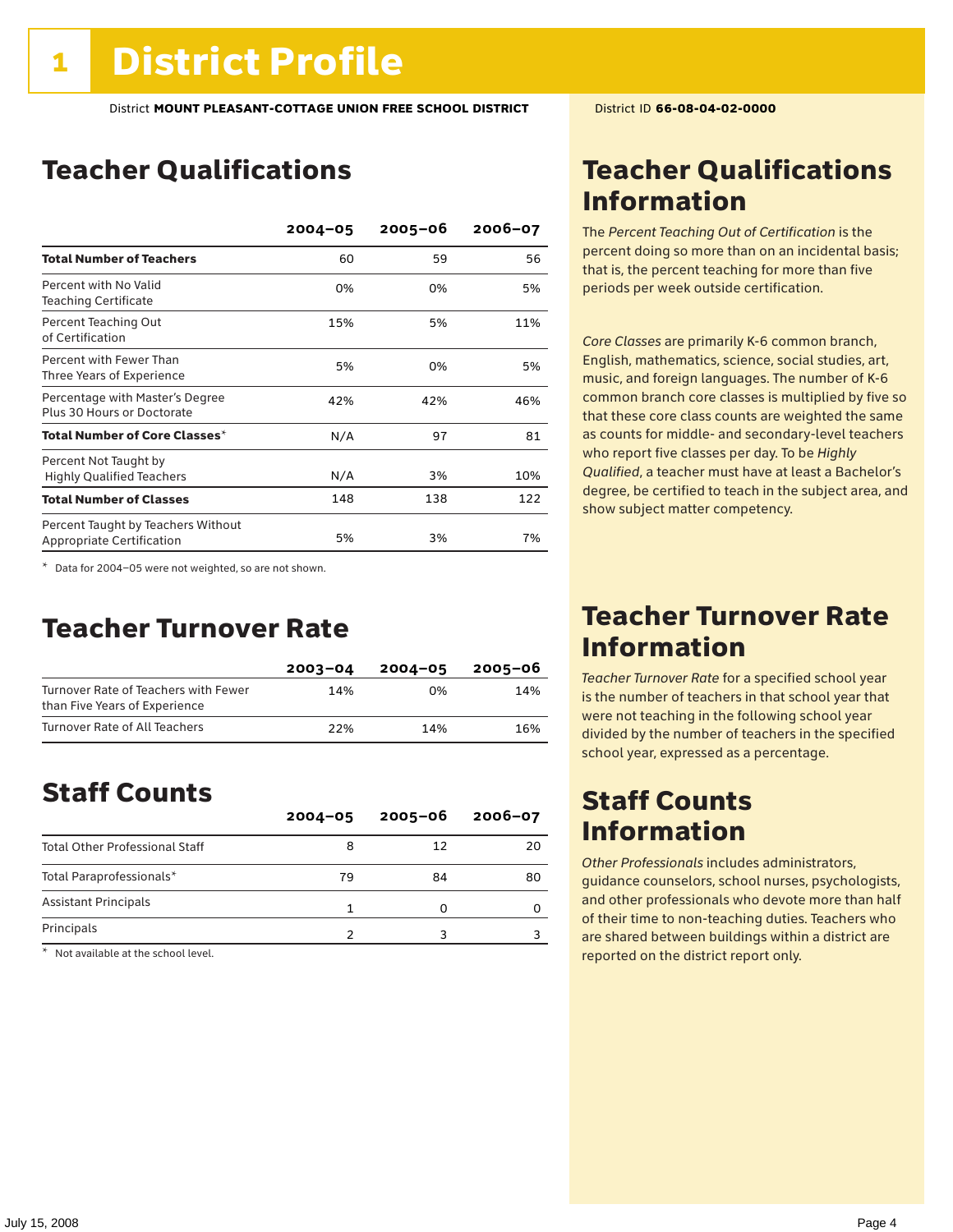# Understanding How Accountability Works in New York State

The federal No Child Left Behind (NCLB) Act requires that states develop and report on measures of student proficiency in 1) English language arts (ELA), in 2) mathematics, and on 3) a third indicator. In New York State in 2006–07, the third indicator is science at the elementary/middle level and graduation rate at the secondary level. Schools or districts that meet predefined goals on these measures are making Adequate Yearly Progress (AYP).



For more information about accountability in New York State, visit: www.emsc.nysed.gov/irts/accountability/home.shtml.

### 1 English Language Arts (ELA)

To make AYP in ELA, every accountability group must make AYP. For a group to make AYP, it must meet the participation *and* the performance criteria.

#### A Participation Criterion

At the elementary/middle level, 95 percent of Grades 3–8 students enrolled during the test administration period in each group with 40 or more students must be tested on the New York State Testing Program (NYSTP) in ELA or, if appropriate, the New York State English as a Second Language Achievement Test (NYSESLAT), or the New York State Alternate Assessment (NYSAA) in ELA. At the secondary level, 95 percent of seniors in 2006–07 in each accountability group with 40 or more students must have taken an English examination that meets the students' graduation requirement.

#### B Performance Criterion

At the elementary/middle level, the Performance Index (PI) of each group with 30 or more continuously enrolled tested students must equal or exceed its Effective Annual Measurable Objective (AMO) or the group must make Safe Harbor. (NYSESLAT is used only for participation.) At the secondary level, the PI of each group in the 2003 cohort with 30 or more members must equal or exceed its Effective AMO or the group must make Safe Harbor. To make Safe Harbor, the PI of the group must equal or exceed its Safe Harbor Target and the group must qualify for Safe Harbor using the third indicator, science or graduation rate.

### 2 Mathematics

The same criteria for making AYP in ELA apply to mathematics. At the elementary/middle level, the measures used to determine AYP are the NYSTP and the NYSAA in mathematics. At the secondary level, the measures are mathematics examinations that meet the students' graduation requirement.

### 3 Third Indicator

In addition to English language arts and mathematics, the school must also make AYP in a third area of achievement. This means meeting the criteria in science at the elementary/middle level and the criteria in graduation rate at the secondary level.

Elementary/Middle-Level Science: To make AYP, the All Students group must meet the participation criterion *and* the performance criterion.

### A Participation Criterion

Eighty percent of students in Grades 4 and/or 8 enrolled during the test administration period in the All Students group, if it has 40 or more students, must be tested on an accountability measure. In Grade 4, the measures are the Grade 4 elementary-level science test and the Grade 4 NYSAA in science. In Grade 8 science, the measures are the Grade 8 middle-level science test, Regents science examinations, and the Grade 8 NYSAA in science.

#### B Performance Criterion

The PI of the All Students group must equal or exceed the State Science Standard (100) or the Science Progress Target.

Qualifying for Safe Harbor in Elementary/Middle-Level ELA and Math: To qualify, the PI must equal or exceed the State Science Standard or the Science Progress Target in elementary/middle-level science for that group.

Secondary-Level Graduation Rate: For a school to make AYP in graduation rate, the percent of students in the 2002 graduation-rate cohort in the All Students group earning a high school diploma by August 31, 2006 must equal or exceed the Graduation-Rate Standard (55%) or the Graduation-Rate Progress Target.

Qualifying for Safe Harbor in Secondary-Level ELA and Math: To qualify, the percent of the 2002 graduation-rate cohort earning a local diploma by August 31, 2006 must equal or exceed the Graduation-Rate Standard (55%) or the Graduation-Rate Progress Target for that group.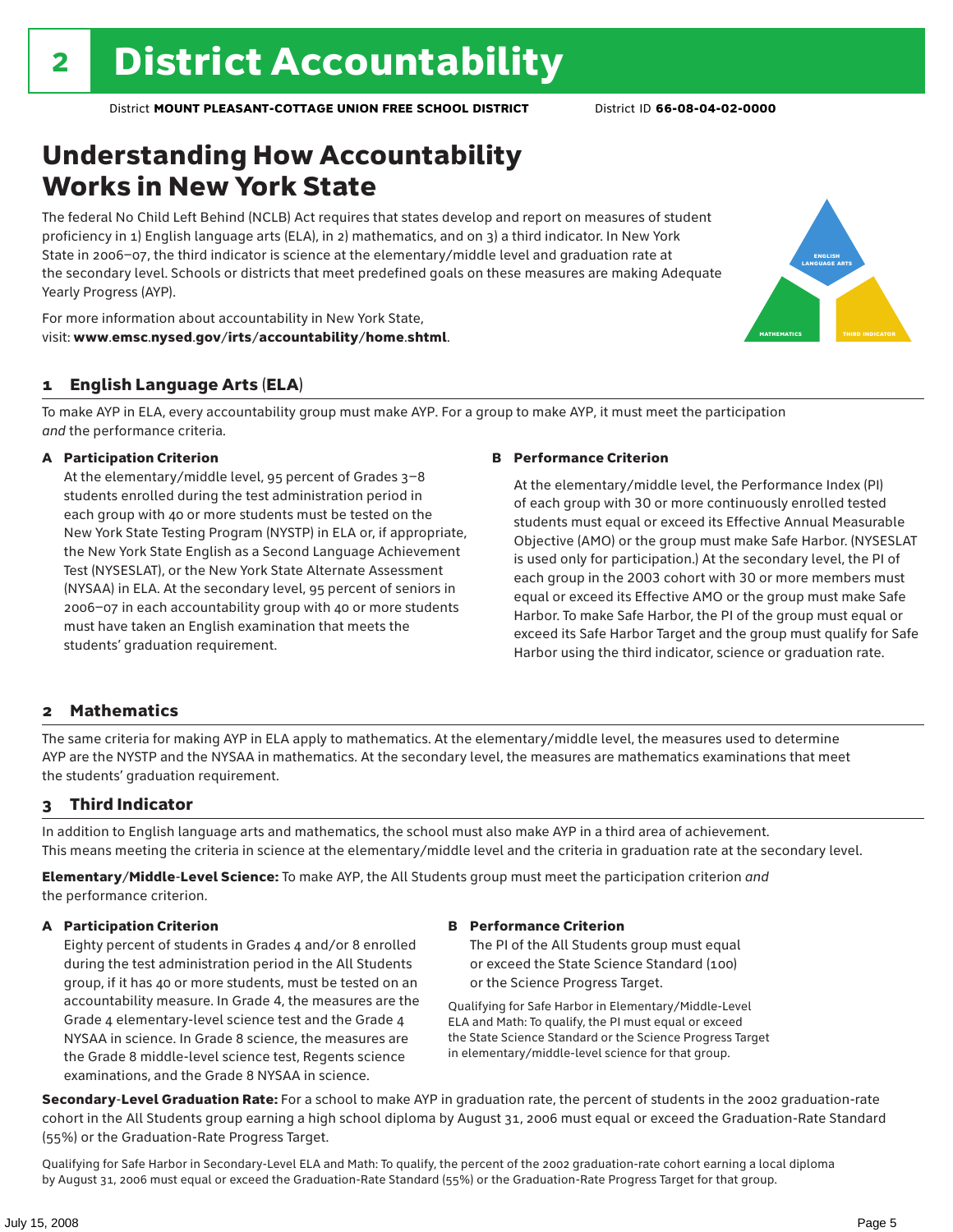# Useful Terms for Understanding Accountability

### Accountability Cohort for English

#### and Mathematics

The 2003 school accountability cohort consists of all students who first entered Grade 9 anywhere in the 2003–04 school year, and all ungraded students with disabilities who reached their seventeenth birthday in the 2003–04 school year, who were enrolled on October 4, 2006 and did not transfer to a diploma granting program. Students who earned a high school equivalency diploma or were enrolled in an approved high school equivalency preparation program on June 30, 2007, are not included in the 2003 school accountability cohort. The 2003 district accountability cohort consists of all students in each school accountability cohort plus students who transferred within the district after BEDS day plus students who were placed outside the district by the Committee on Special Education or district administrators and who met the other requirements for cohort membership. Cohort is defined in Section 100.2 (p) (16) of the Commissioner's Regulations.

### Adequate Yearly Progress (AYP)

Adequate Yearly Progress (AYP) indicates satisfactory progress by a district or a school toward the goal of proficiency for all students.

### Annual Measurable Objective (AMO)

The Annual Measurable Objective (AMO) is the Performance Index (PI) value that signifies that an accountability group is making satisfactory progress toward the goal that 100 percent of students will be proficient in the State's learning standards for English language arts and mathematics by 2013–14. The AMO's for each grade level will be increased as specified in CR100.2(p)(14) and will reach 200 in 2013–14. (See Effective AMO for further information.)

### Continuously Enrolled Students

At the elementary/middle level, continuously enrolled students are those enrolled in the school or district on BEDS day (usually the first Wednesday in October) of the school year until the test administration period. At the secondary level, all students who meet the criteria for inclusion in the accountability cohort are considered to be continuously enrolled.

### Effective Annual Measurable Objective (Effective AMO)

The Effective Annual Measurable Objective (Effective AMO) is the Performance Index (PI) value that each accountability group within a school or district is expected to achieve to make Adequate Yearly Progress (AYP). The Effective AMO is the lowest PI that an accountability group of a given size can achieve in a subject for the group's PI not to be considered significantly different from the AMO for that subject. If an accountability group's PI equals or exceeds the Effective AMO, it is considered to have made AYP. A more complete definition of Effective AMO and a table showing the PI values that each group size must equal or exceed to make AYP are available at www.emsc.nysed.gov/irts.

#### Graduation-Rate Cohort

This term is defined on the graduation-rate accountability page.

#### Performance Index (PI)

Performance Index is a value from 0 to 200 that is assigned to an accountability group, indicating how that group performed on a required State test (or approved alternative) in English language arts, mathematics, or science. Student scores on the tests are converted to four performance levels, from Level 1 to Level 4. (See performance level definitions on the Overview Summary page.) At the elementary/middle level, the PI is calculated using the following equation:

100 × [(Count of Continuously Enrolled Tested Students Performing at Levels 2, 3, and 4 + the Count at Levels 3 and 4) ÷ Count of All Continuously Enrolled Tested Students]

At the secondary level, the PI is calculated using the following equation:

100 × [(Count of Cohort Members Performing at Levels 2, 3, and  $4 +$  the Count at Levels 3 and  $4) \div$  Count of All Cohort Members]

A list of tests used to measure student performance for accountability is available at www.emsc.nysed.gov/irts.

### Progress Target

For accountability groups below the State Standard in science or graduation rate, the Progress Target is an alternate method for making Adequate Yearly Progress (AYP) or qualifying for Safe Harbor in English language arts and mathematics based on improvement over the previous year's performance.

### Safe Harbor

Safe Harbor provides an alternate means to demonstrate Adequate Yearly Progress (AYP) for accountability groups that do not achieve their Effective Annual Measurable Objectives (AMOs) in English or mathematics.

### Safe Harbor Targets

The 2006–07 safe harbor targets were calculated using the following equation:

2005–06 PI + (200 – the 2005–06 PI) × 0.10

#### Science Progress Target

The elementary/middle-level 2006–07 Science Progress Target is calculated by adding one point to the 2005–06 PI. The 2007–08 Science Progress Target is calculated by adding one point to the 2006–07 PI. The 2006–07 target is provided for groups whose PI was below the State Science Standard in 2006–07.

#### Science Standard

The criterion value that represents a minimally satisfactory performance in science. In 2006–07, the State Science Standard at the elementary/middle level is a Performance Index (PI) of 100. The Commissioner may raise the State Science Standard at his discretion in future years.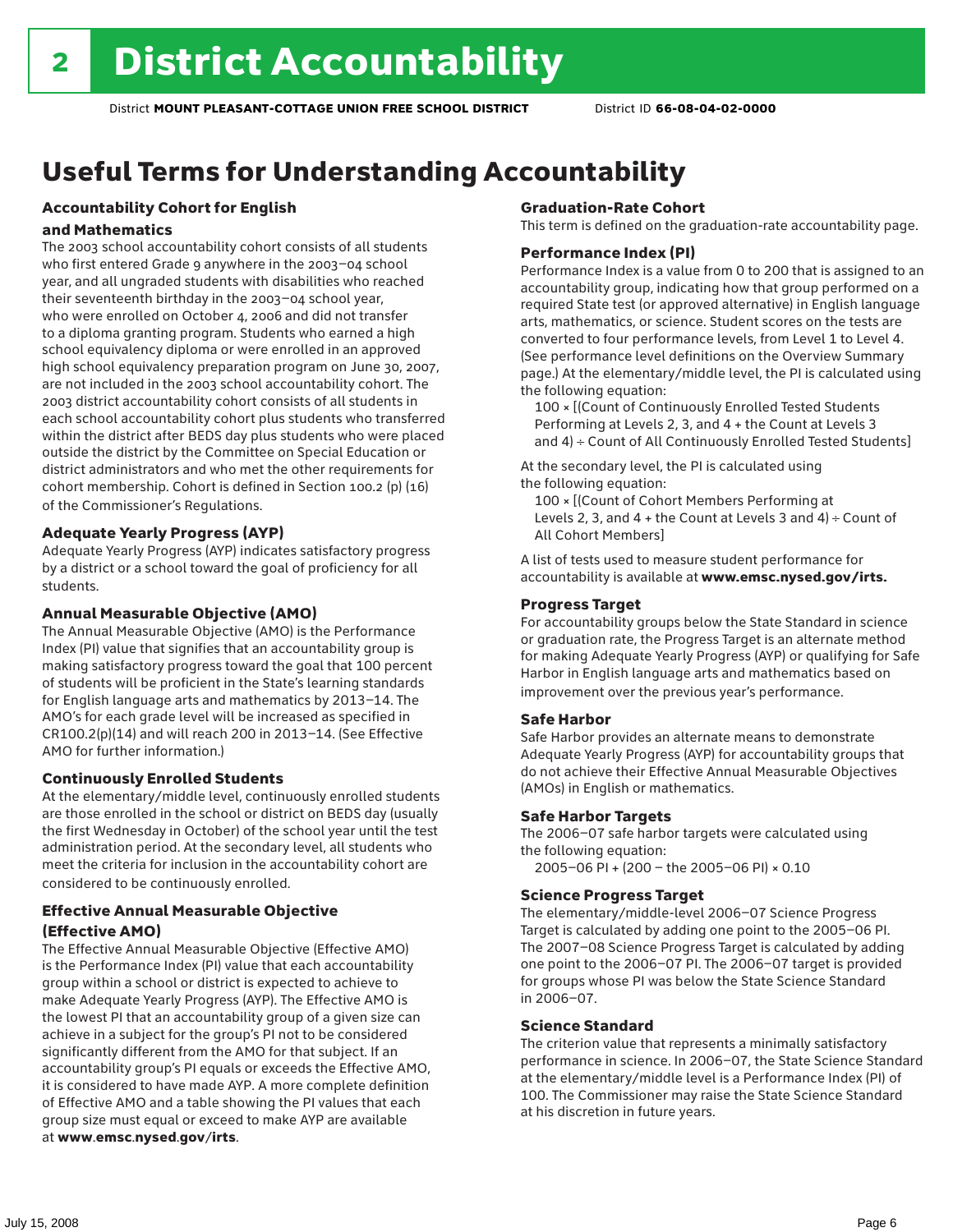# Understanding Your District Accountability Status

The list below defines the district status categories applied to each accountability measure under New York State's district accountability system, which is divided into a Federal Title I component and a State component. Accountability measures for districts are English language arts (ELA), mathematics, elementary/middle-level science, and graduation rate. A district may be assigned a different status for different accountability measures. The overall status of a district is the status assigned to the district for the accountability measure with the most advanced designation in the hierarchy. If the district receives Title I funds, it is the most advanced designation in the Title I hierarchy, unless the district is in good standing under Title I but identified as DRAP under the State hierarchy. A district that does not receive Title I funding in a school year does not have a federal status in that year; however, all districts receive a state status even if they do not receive Title I funding. Consequences for districts not in good standing can be found at: www.emsc.nysed.gov/irts/school-accountability/about.shtml.

### Federal Title I Status

(Applies to all New York State districts receiving Title I funds)

New York State Status (Applies to New York State districts)

#### District in Good Standing A district is considered to be in good standing if it has not been identified as a District in Need of Improvement or a District Requiring Academic Progress. **A** District in Need of Improvement (Year 1) **District Requiring Academic Progress (Year 1)** A district that has not made AYP for two consecutive years A district that has not made AYP on the same accountability on the same accountability measure is considered a District measure for two consecutive years is considered a District Requiring

in Need of Improvement (Year 1) for the following year, if it Academic Progress (Year 1) for the following year. continues to receive Title I funds. District in Need of Improvement (Year 2) **District Requiring Academic Progress (Year 2)** A District in Need of Improvement (Year 1) that does not A District Requiring Academic Progress (Year 1) that does not make AYP on the accountability measure for which it was make AYP on the accountability measure for which it was identified identified is considered a District in Need of Improvement is considered a District Requiring Academic Progress (Year 2) for (Year 2) for the following year, if it continues to receive the following year. Title I funds. District in Need of Improvement (Year 3)  $\mathcal{L}_{\mathcal{A}}$ District Requiring Academic Progress (Year 3) A District in Need of Improvement (Year 2) that does not A District Requiring Academic Progress (Year 2) that does not make AYP on the accountability measure for which it was make AYP on the accountability measure for which it was identified identified is considered a District in Need of Improvement is considered a District Requiring Academic Progress (Year 3) for (Year 3) for the following year, if it continues to receive the following year. Title I funds. ◆ District in Need of Improvement (Year 4) **District Requiring Academic Progress (Year 4)** A District in Need of Improvement (Year 3) that does not A District Requiring Academic Progress (Year 3) that does not make AYP on the accountability measure for which it was make AYP on the accountability measure for which it was identified identified is considered a District in Need of Improvement is considered a District Requiring Academic Progress (Year 4) for (Year 4) for the following year, if it continues to receive the following year. Title I funds.  $\blacktriangle$  District in Need of Improvement (Year 5 and above) ■ District Requiring Academic Progress (Year 5 and above) A District in Need of Improvement (Year 4 and above) A District Requiring Academic Progress (Year 4 and above) that that does not make AYP on the accountability measure does not make AYP on the accountability measure for which it was for which it was identified is considered a District in Need identified is considered a District Requiring Academic Progress of Improvement (Year 5 and above) for the following year, (Year 5 and above) for the following year. if it continues to receive Title I funds.

Pending - A district's status is "Pending" if the district requires special evaluation procedures and they have not yet been completed.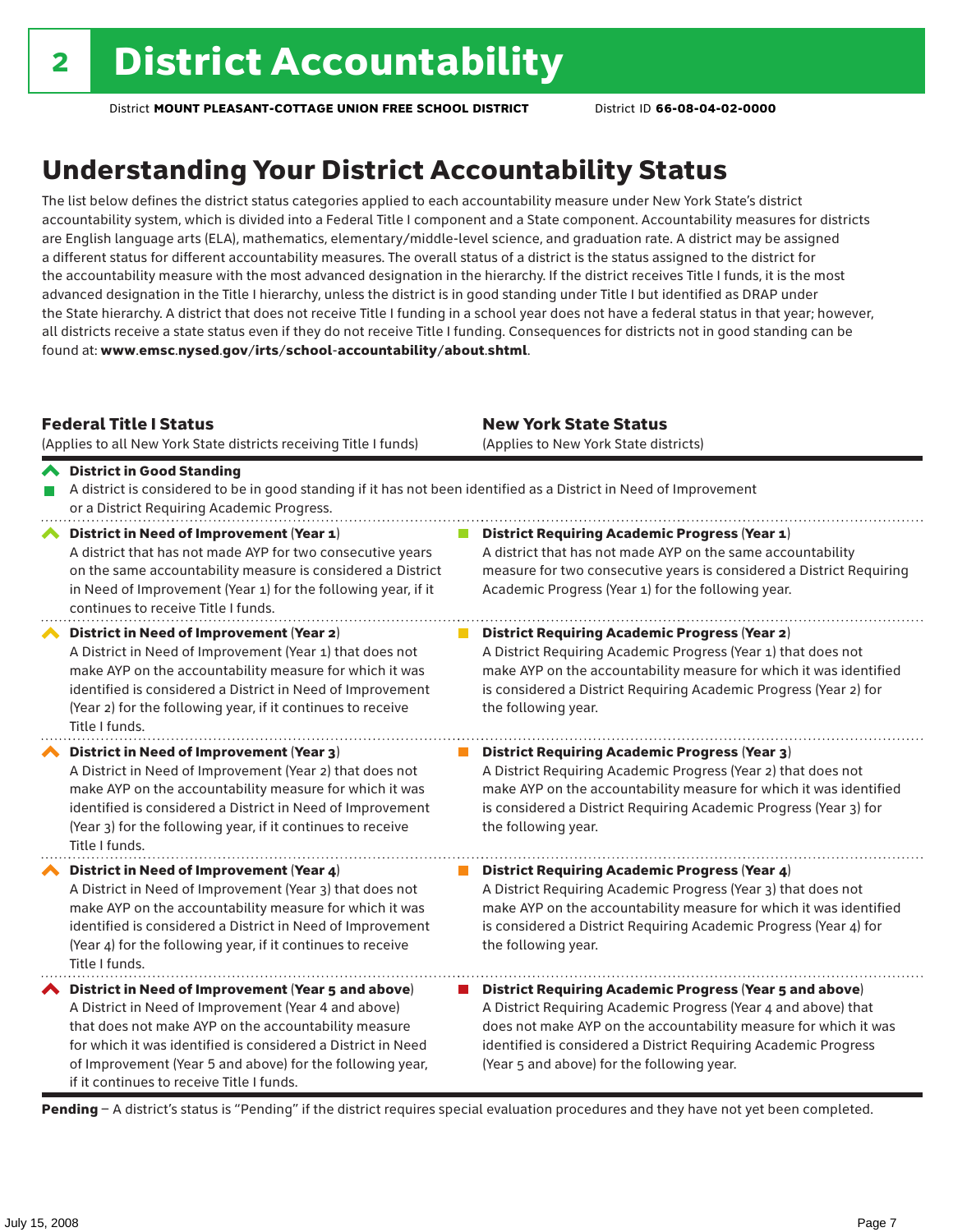# <sup>2</sup> District Accountability

District **MOUNT PLEASANT-COTTAGE UNION FREE SCHOOL DISTRICT** District ID **66-08-04-02-0000**

### Summary

| <b>Overall Accountability</b> | <b>Improvement (Year 1)</b> |                                                           |                        |                                       |  |  |  |  |
|-------------------------------|-----------------------------|-----------------------------------------------------------|------------------------|---------------------------------------|--|--|--|--|
| Status (2007-08)              | <b>ELA</b>                  | Has No Status - No Title I<br>Funding                     | Science                | Has No Status - No Title I<br>Funding |  |  |  |  |
|                               | Math                        | Has No Status - No Title I<br>Funding                     | <b>Graduation Rate</b> | Has No Status - No Title I<br>Funding |  |  |  |  |
| <b>Title I Part A Funding</b> |                             | <b>Years the District Received Title I Part A Funding</b> |                        |                                       |  |  |  |  |
|                               | $2005 - 06$                 | $2006 - 07$                                               |                        | $2007 - 08$                           |  |  |  |  |
|                               | N <sub>O</sub>              | NO                                                        |                        | NO.                                   |  |  |  |  |

### On which accountability measures did this district make Adequate Yearly Progress (AYP) and which groups made AYP on each measure?

|                                                     | <b>Elementary/Middle Level</b> |             |                     | <b>Secondary Level</b> |                     |                        |  |
|-----------------------------------------------------|--------------------------------|-------------|---------------------|------------------------|---------------------|------------------------|--|
|                                                     | English                        |             |                     | English                |                     |                        |  |
| <b>Student Groups</b>                               | Language Arts                  | Mathematics | Science             | Language Arts          | Mathematics         | <b>Graduation Rate</b> |  |
| <b>All Students</b>                                 | X                              | X.          | X.                  | X.                     | X                   |                        |  |
| <b>Ethnicity</b>                                    |                                |             |                     |                        |                     |                        |  |
| American Indian or Alaska Native                    |                                |             |                     |                        |                     |                        |  |
| <b>Black or African American</b>                    |                                |             |                     |                        |                     |                        |  |
| Hispanic or Latino                                  |                                |             |                     |                        |                     |                        |  |
| Asian or Native                                     |                                |             |                     |                        |                     |                        |  |
| Hawaiian/Other Pacific Islander                     |                                |             |                     |                        |                     |                        |  |
| White                                               |                                |             |                     |                        |                     |                        |  |
| Multiracial                                         |                                |             |                     |                        |                     |                        |  |
| <b>Other Groups</b>                                 |                                |             |                     |                        |                     |                        |  |
| <b>Students with Disabilities</b>                   | X                              | ×           |                     | ×                      | X                   |                        |  |
| Limited English Proficient                          |                                |             |                     |                        |                     |                        |  |
| <b>Economically Disadvantaged</b>                   | X                              | X           |                     | x                      | X                   |                        |  |
| <b>Student groups making</b><br>AYP in each subject | $\mathbf{X}$ 0 of 4            | $X$ 0 of 4  | $\mathbf{X}$ 0 of 1 | $\mathbf{X}$ 0 of 3    | $\mathbf{X}$ 0 of 3 | $-0$ of 0              |  |

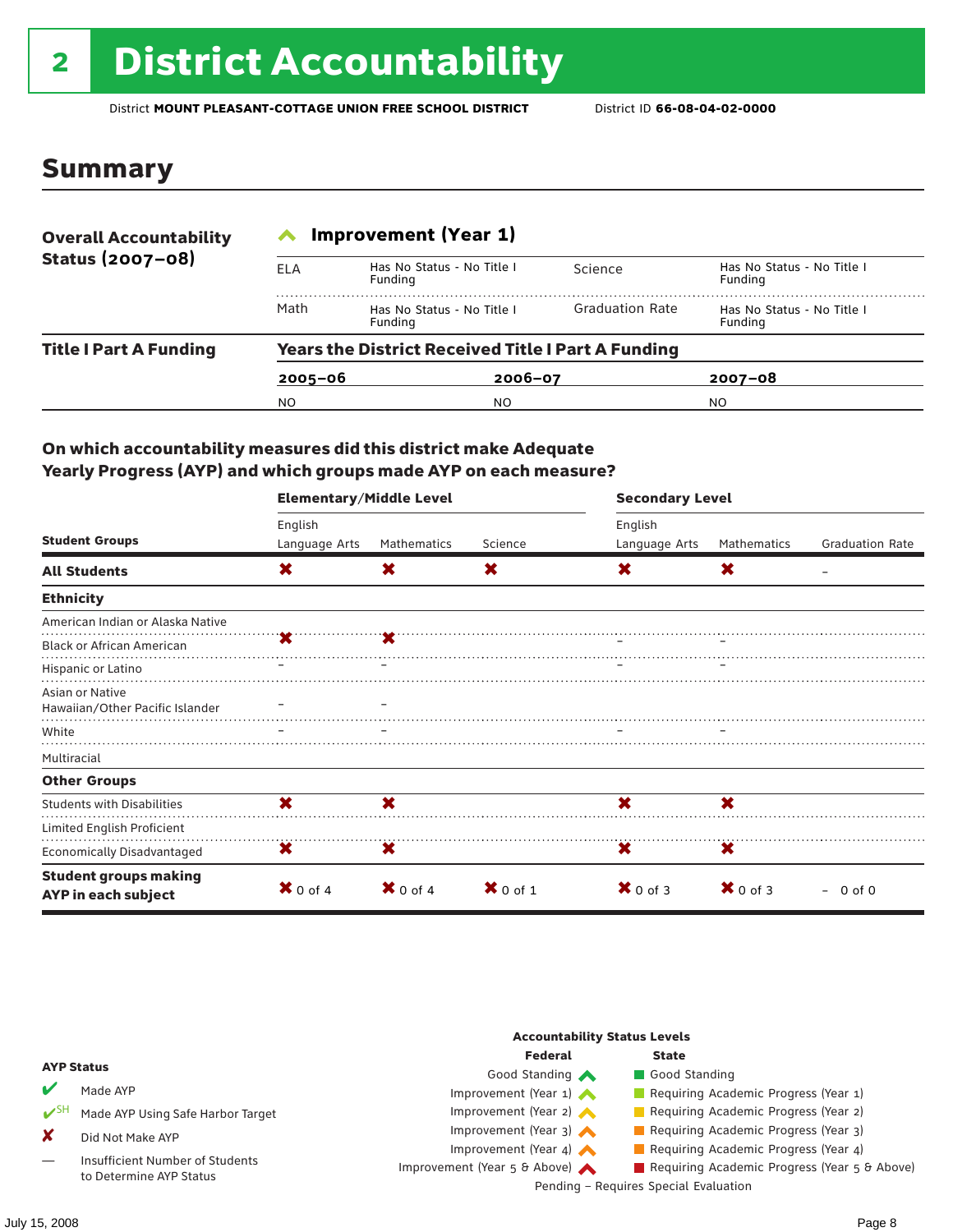# **Elementary/Middle-Level English Language Arts**

| <b>Accountability Status</b><br>for This Subject<br>$(2007 - 08)$ |        | Has No Status - No Title I Funding                 |
|-------------------------------------------------------------------|--------|----------------------------------------------------|
| <b>Accountability Measures</b>                                    | 0 of 4 | Student groups making AYP in English Language Arts |
|                                                                   |        | Did not make AYP                                   |
| -- -                                                              |        |                                                    |

#### Prospective Status

### How did students in each accountability group perform on **elementary/middle-level English Language Arts accountability measures?**

|                                                          | <b>AYP</b>                                     |           | Participation <sup>2</sup> |                          | Test Performance <sup>3</sup> |           | <b>Performance Objectives</b> |             |
|----------------------------------------------------------|------------------------------------------------|-----------|----------------------------|--------------------------|-------------------------------|-----------|-------------------------------|-------------|
| <b>Student Group</b>                                     |                                                | Met       | Percentage                 | Met                      | Performance                   | Effective | Safe Harbor Target            |             |
| (Total: Continuous Enrollment) <sup>1</sup>              | <b>Status</b>                                  | Criterion | Tested                     | Criterion                | Index                         | AMO       | 2006-07                       | $2007 - 08$ |
| <b>All Students (212:60)</b>                             | X                                              | X         | 73%                        | X                        | 62                            | 110       | 70‡                           | 76          |
| <b>Ethnicity</b>                                         |                                                |           |                            |                          |                               |           |                               |             |
| American Indian or Alaska Native<br>(0:0)                |                                                |           |                            |                          |                               |           |                               |             |
| <b>Black or African American</b><br>(148:45)             | X.                                             | X         | 72%                        | X.                       | 64                            | 108       | 66                            | 78          |
| Hispanic or Latino (26:13)                               | $\mathbf{r}$ and $\mathbf{r}$ and $\mathbf{r}$ |           |                            |                          |                               |           |                               |             |
| Asian or Native Hawaiian/Other Pacific<br>Islander (1:0) | $\equiv$                                       |           |                            |                          |                               |           |                               |             |
| White (6:2)                                              |                                                |           |                            |                          |                               |           |                               |             |
| Multiracial (0:0)                                        |                                                |           |                            |                          |                               |           |                               |             |
| <b>Other Groups</b>                                      |                                                |           |                            |                          |                               |           |                               |             |
| Students with Disabilities <sup>4</sup><br>(76:47)       | X                                              | X         | 76%                        | $\mathbf{V}_{\text{SH}}$ | 62                            | 108       | 20                            | 76          |
| Limited English Proficient <sup>5</sup><br>(0:0)         |                                                |           |                            |                          |                               |           |                               |             |
| <b>Economically Disadvantaged</b><br>(75:45)             | X.                                             | X         | 77%                        | $V$ SH                   | 60                            | 108       | 20                            | 74          |
| <b>Final AYP Determination</b>                           | $\mathbf{X}$ 0 of 4                            |           |                            |                          |                               |           |                               |             |

#### **NOTES**

<sup>1</sup> These data show the count of students enrolled during the test administration period (used for Participation) followed by the count of continuously enrolled tested students (used for Performance). For accountability calculations,

- students who were excused from testing for medical reasons are not included in the enrollment count.<br>2 Groups with fewer than 40 students enrolled during the test administration period are not required to meet the participation criterion. If the participation rate of a group fell below 95 percent in 2006–07, the enrollment shown is the sum of 2005–06 and 2006–07 enrollments and the percent tested is the weighted average
- of the participation rates over those two years.<br><sup>3</sup> For districts with fewer than 30 continuously enrolled tested students in the All Students group in 2006–07, data for 2005–06 and 2006–07 were combined to determine counts and PIs. For districts with 30 or more continuously enrolled students in the All Students group in 2006–07, student groups with fewer than 30
- continuously enrolled tested students are not required to meet the performance criterion. <sup>4</sup> If the district failed to make AYP solely because of the performance of students with disabilities, met the 95% participation requirement for this group, and would meet or exceed the AMO for this subject if 34 points were
- added to the PI, then the district is considered to have made AYP for students with disabilities.<br><sup>5</sup> If the count of LEP students is equal to or greater than 30, former LEP students are also included in the performance calculations.

AYP Status

Made AYP

X Did Not Make AYP

✔SH Made AYP Using Safe Harbor Target

Insufficient Number of Students to Determine AYP Status

July 15, 2008 Page 9 ‡ This student group did not make AYP in science; therefore, it did not qualify for Safe Harbor.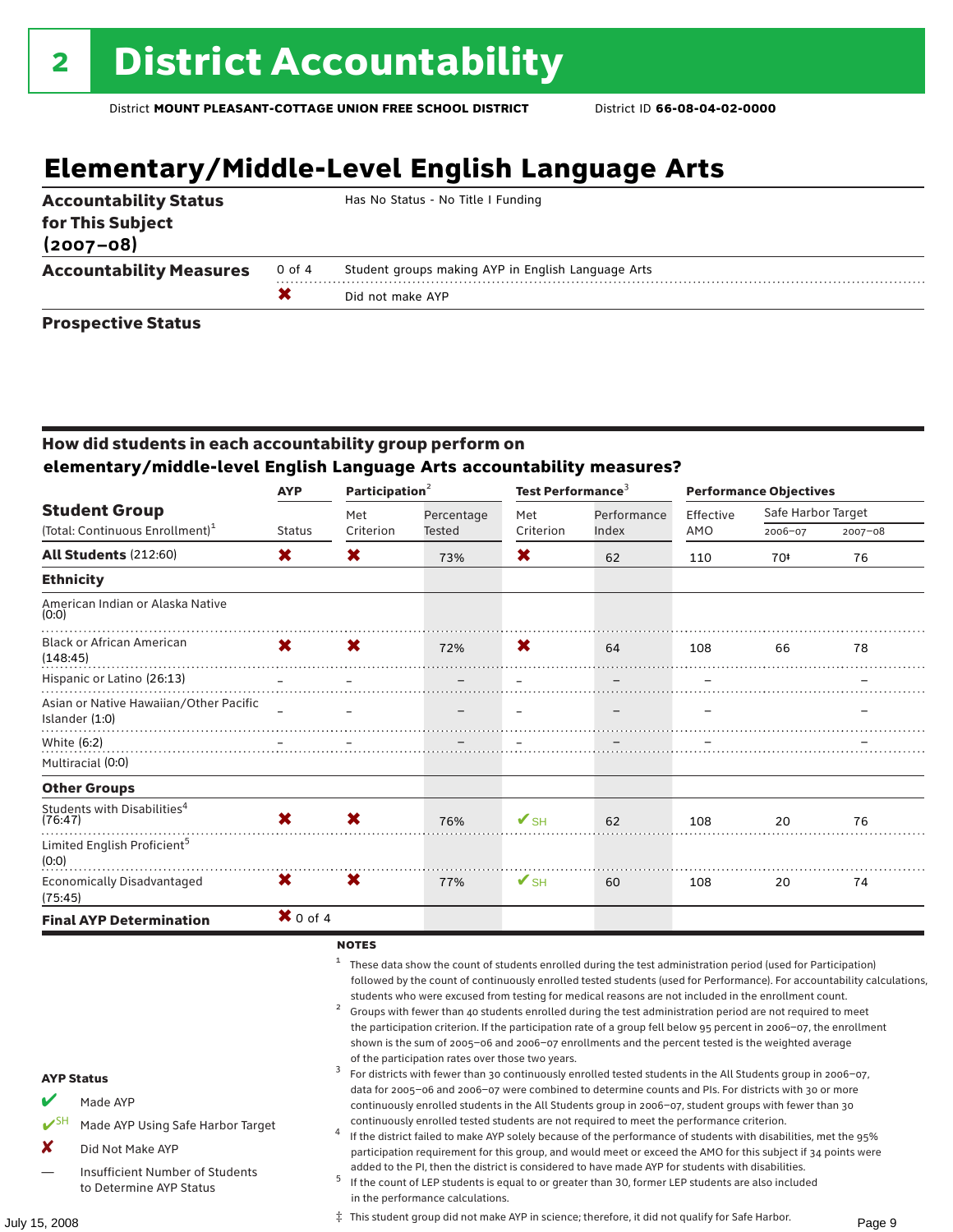# **Elementary/Middle-Level Mathematics**

| <b>Accountability Status</b><br>for This Subject<br>$(2007 - 08)$ |        | Has No Status - No Title I Funding       |
|-------------------------------------------------------------------|--------|------------------------------------------|
| <b>Accountability Measures</b>                                    | 0 of 4 | Student groups making AYP in Mathematics |
|                                                                   |        | Did not make AYP                         |
| Barrow - Alexa Blaker                                             |        |                                          |

#### Prospective Status

### How did students in each accountability group perform on **elementary/middle-level Mathematics accountability measures?**

|                                                            | <b>AYP</b>         |           | Participation $2$ |                          | Test Performance <sup>3</sup> |           | <b>Performance Objectives</b> |             |  |
|------------------------------------------------------------|--------------------|-----------|-------------------|--------------------------|-------------------------------|-----------|-------------------------------|-------------|--|
| <b>Student Group</b>                                       |                    | Met       | Percentage        | Met                      | Performance                   | Effective | Safe Harbor Target            |             |  |
| (Total: Continuous Enrollment) <sup>1</sup>                | <b>Status</b>      | Criterion | Tested            | Criterion                | Index                         | AMO       | 2006-07                       | $2007 - 08$ |  |
| All Students (231:57)                                      | X                  | X         | 71%               | X                        | 46                            | 73        | $52*$                         | 61          |  |
| <b>Ethnicity</b>                                           |                    |           |                   |                          |                               |           |                               |             |  |
| American Indian or Alaska Native<br>(0:0)                  |                    |           |                   |                          |                               |           |                               |             |  |
| <b>Black or African American</b><br>(163:42)               | X.<br>$\mathbf{x}$ |           | 71%               | <b>X</b>                 | 48                            | 71        | 52                            | 63          |  |
| Hispanic or Latino (28:13)                                 |                    |           |                   |                          |                               |           |                               |             |  |
| Asian or Native Hawaiian/Other Pacific<br>Islander $(1:0)$ |                    |           |                   |                          |                               |           |                               |             |  |
| White (6:2)                                                |                    |           |                   |                          |                               |           |                               |             |  |
| Multiracial (0:0)                                          |                    |           |                   |                          |                               |           |                               |             |  |
| <b>Other Groups</b>                                        |                    |           |                   |                          |                               |           |                               |             |  |
| Students with Disabilities <sup>4</sup><br>(78:47)         | X                  | X         | 78%               | $V$ SH                   | 49                            | 72        | 20                            | 64          |  |
| Limited English Proficient <sup>5</sup><br>(0:0)           |                    |           |                   |                          |                               |           |                               |             |  |
| <b>Economically Disadvantaged</b><br>(77:45)               | X.                 | X         | 78%               | $\mathbf{V}_{\text{SH}}$ | 47                            | 72        | 20                            | 62          |  |
| <b>Final AYP Determination</b>                             | $\bm{X}$ 0 of 4    |           |                   |                          |                               |           |                               |             |  |

#### **NOTES**

<sup>1</sup> These data show the count of students enrolled during the test administration period (used for Participation) followed by the count of continuously enrolled tested students (used for Performance). For accountability calculations,

- students who were excused from testing for medical reasons are not included in the enrollment count.<br>2 Groups with fewer than 40 students enrolled during the test administration period are not required to meet the participation criterion. If the participation rate of a group fell below 95 percent in 2006–07, the enrollment shown is the sum of 2005–06 and 2006–07 enrollments and the percent tested is the weighted average
- of the participation rates over those two years.<br><sup>3</sup> For districts with fewer than 30 continuously enrolled tested students in the All Students group in 2006–07, data for 2005–06 and 2006–07 were combined to determine counts and PIs. For districts with 30 or more continuously enrolled students in the All Students group in 2006–07, student groups with fewer than 30
- continuously enrolled tested students are not required to meet the performance criterion. <sup>4</sup> If the district failed to make AYP solely because of the performance of students with disabilities, met the 95% participation requirement for this group, and would meet or exceed the AMO for this subject if 34 points were
- added to the PI, then the district is considered to have made AYP for students with disabilities. <sup>5</sup> If the count of LEP students is equal to or greater than 30, former LEP students are also included in the performance calculations.

AYP Status

Made AYP

X Did Not Make AYP

✔SH Made AYP Using Safe Harbor Target

Insufficient Number of Students to Determine AYP Status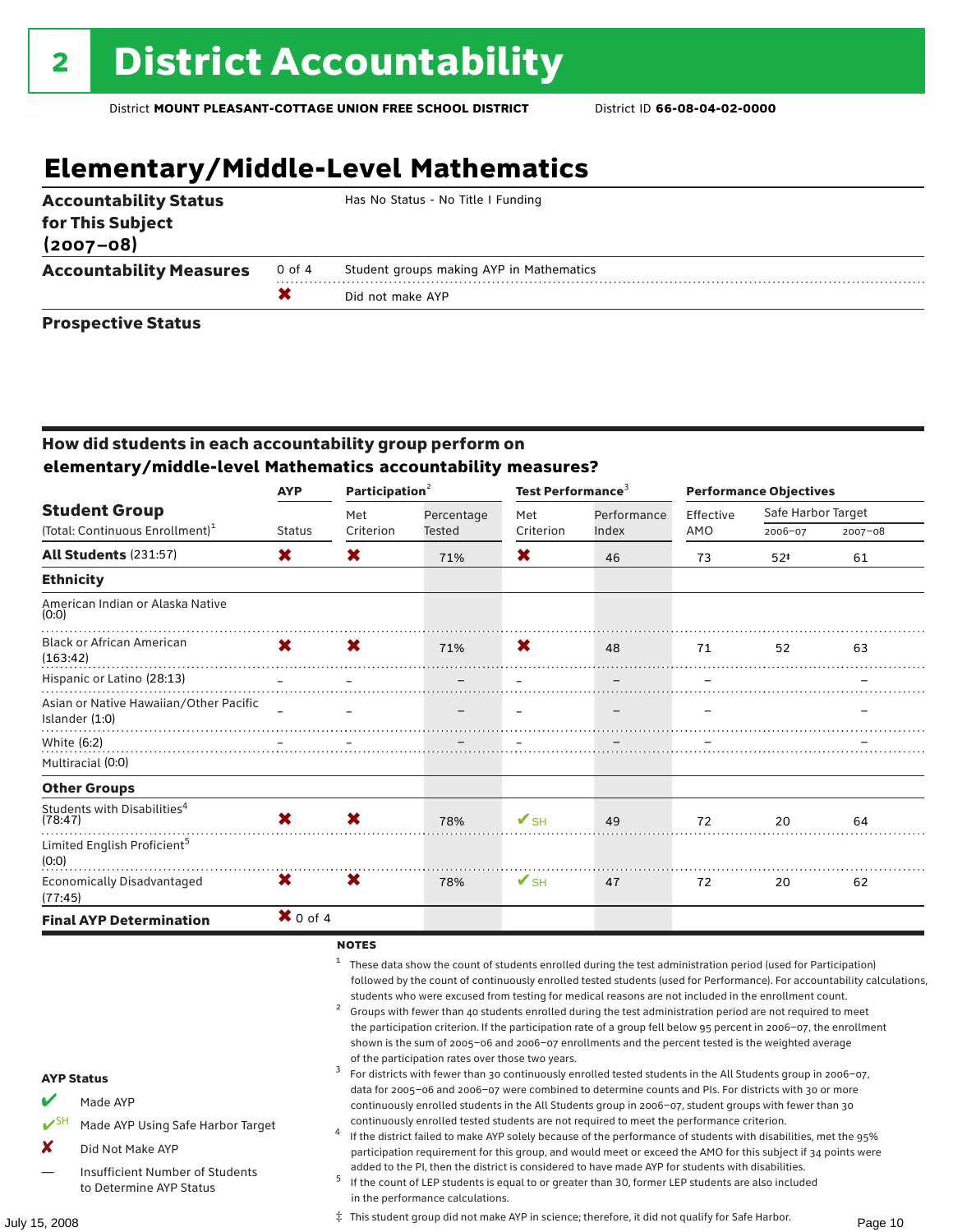# Elementary/Middle-Level Science

| <b>Accountability Status</b><br>for This Subject<br>$(2007 - 08)$ |        | Has No Status - No Title I Funding   |
|-------------------------------------------------------------------|--------|--------------------------------------|
| <b>Accountability Measures</b>                                    | 0 of 1 | Student groups making AYP in Science |
|                                                                   |        | Did not make AYP                     |
| <b>Prospective Status</b>                                         |        |                                      |

### How did students in each accountability group perform on elementary/middle-level science accountability measures?

|                      |                                                                                                                                                      | <b>AYP</b> |                                                        | Participation $2$                                                             |                                                                        | Test Performance <sup>3</sup> |                                                                                                                                                                                                                                                                                                                                                                                                                                                                                                                                                                                                                                                                                                                                                                                                                                                                                                                                                                                                                                       | <b>Performance Objectives</b> |                 |         |
|----------------------|------------------------------------------------------------------------------------------------------------------------------------------------------|------------|--------------------------------------------------------|-------------------------------------------------------------------------------|------------------------------------------------------------------------|-------------------------------|---------------------------------------------------------------------------------------------------------------------------------------------------------------------------------------------------------------------------------------------------------------------------------------------------------------------------------------------------------------------------------------------------------------------------------------------------------------------------------------------------------------------------------------------------------------------------------------------------------------------------------------------------------------------------------------------------------------------------------------------------------------------------------------------------------------------------------------------------------------------------------------------------------------------------------------------------------------------------------------------------------------------------------------|-------------------------------|-----------------|---------|
|                      | <b>Student Group</b>                                                                                                                                 |            | Safe Harbor                                            | Met                                                                           | Percentage                                                             | Met                           | Performance                                                                                                                                                                                                                                                                                                                                                                                                                                                                                                                                                                                                                                                                                                                                                                                                                                                                                                                                                                                                                           | State                         | Progress Target |         |
|                      | (Total: Continuous Enrollment) <sup>1</sup>                                                                                                          |            | Status Qualification                                   | Criterion                                                                     | Tested                                                                 | Criterion                     | Index                                                                                                                                                                                                                                                                                                                                                                                                                                                                                                                                                                                                                                                                                                                                                                                                                                                                                                                                                                                                                                 | Standard                      | 2006-07         | 2007-08 |
|                      | All Students (104:31)                                                                                                                                | X          | Did not qualify                                        | ×                                                                             | 72%                                                                    | X.                            | 55                                                                                                                                                                                                                                                                                                                                                                                                                                                                                                                                                                                                                                                                                                                                                                                                                                                                                                                                                                                                                                    | 100                           | 84              | 56      |
|                      | <b>Ethnicity</b>                                                                                                                                     |            |                                                        |                                                                               |                                                                        |                               |                                                                                                                                                                                                                                                                                                                                                                                                                                                                                                                                                                                                                                                                                                                                                                                                                                                                                                                                                                                                                                       |                               |                 |         |
| (0:0)                | American Indian or Alaska Native                                                                                                                     |            |                                                        |                                                                               |                                                                        |                               |                                                                                                                                                                                                                                                                                                                                                                                                                                                                                                                                                                                                                                                                                                                                                                                                                                                                                                                                                                                                                                       |                               |                 |         |
| (35:23)              | <b>Black or African American</b>                                                                                                                     |            |                                                        |                                                                               |                                                                        |                               |                                                                                                                                                                                                                                                                                                                                                                                                                                                                                                                                                                                                                                                                                                                                                                                                                                                                                                                                                                                                                                       |                               |                 |         |
|                      | Hispanic or Latino (9:6)                                                                                                                             |            |                                                        |                                                                               |                                                                        |                               |                                                                                                                                                                                                                                                                                                                                                                                                                                                                                                                                                                                                                                                                                                                                                                                                                                                                                                                                                                                                                                       |                               |                 |         |
|                      | Asian or Native Hawaiian/Other Pacific<br>Islander (0:0)                                                                                             |            |                                                        |                                                                               |                                                                        |                               |                                                                                                                                                                                                                                                                                                                                                                                                                                                                                                                                                                                                                                                                                                                                                                                                                                                                                                                                                                                                                                       |                               |                 |         |
|                      | White (4:2)                                                                                                                                          |            |                                                        |                                                                               |                                                                        |                               |                                                                                                                                                                                                                                                                                                                                                                                                                                                                                                                                                                                                                                                                                                                                                                                                                                                                                                                                                                                                                                       |                               |                 |         |
|                      | Multiracial (0:0)                                                                                                                                    |            |                                                        |                                                                               |                                                                        |                               |                                                                                                                                                                                                                                                                                                                                                                                                                                                                                                                                                                                                                                                                                                                                                                                                                                                                                                                                                                                                                                       |                               |                 |         |
|                      | <b>Other Groups</b>                                                                                                                                  |            |                                                        |                                                                               |                                                                        |                               |                                                                                                                                                                                                                                                                                                                                                                                                                                                                                                                                                                                                                                                                                                                                                                                                                                                                                                                                                                                                                                       |                               |                 |         |
| (36:29)              | <b>Students with Disabilities</b><br>.                                                                                                               |            |                                                        |                                                                               |                                                                        |                               |                                                                                                                                                                                                                                                                                                                                                                                                                                                                                                                                                                                                                                                                                                                                                                                                                                                                                                                                                                                                                                       |                               |                 |         |
| (0:0)                | Limited English Proficient <sup>4</sup>                                                                                                              |            |                                                        |                                                                               |                                                                        |                               |                                                                                                                                                                                                                                                                                                                                                                                                                                                                                                                                                                                                                                                                                                                                                                                                                                                                                                                                                                                                                                       |                               |                 |         |
| (35:28)              | <b>Economically Disadvantaged</b>                                                                                                                    |            |                                                        |                                                                               |                                                                        |                               |                                                                                                                                                                                                                                                                                                                                                                                                                                                                                                                                                                                                                                                                                                                                                                                                                                                                                                                                                                                                                                       |                               |                 |         |
|                      | <b>Final AYP Determination</b>                                                                                                                       | $X$ 0 of 1 |                                                        |                                                                               |                                                                        |                               |                                                                                                                                                                                                                                                                                                                                                                                                                                                                                                                                                                                                                                                                                                                                                                                                                                                                                                                                                                                                                                       |                               |                 |         |
| $V^{\text{SH}}$<br>X | <b>AYP Status</b><br>Made AYP<br>Made AYP Using Safe Harbor Target<br>Did Not Make AYP<br>Insufficient Number of Students<br>to Determine AYP Status |            | <b>NOTES</b><br>1<br>$\overline{\mathbf{c}}$<br>3<br>4 | participation rates over those two years.<br>in the performance calculations. | and 2006-07 were combined to determine counts and performance indices. |                               | These data show the count of students enrolled during the test administration period (used for Participation)<br>followed by the count of continuously enrolled tested students (used for Performance). For accountability calculations,<br>students who were excused from testing for medical reasons are not included in the enrollment count.<br>Groups with fewer than 40 students enrolled during the test administration period are not required to meet<br>the participation criterion. If the participation rate of a group fell below 80 percent in 2006-07, the enrollment<br>shown is the sum of 2005-06 and 2006-07 enrollments and the percent tested is the weighted average of the<br>Groups with fewer than 30 continuously enrolled tested students are not required to meet the performance<br>criterion. For districts with fewer than 30 continuously enrolled tested students in 2006-07, data for 2005-06<br>If the count of LEP students is equal to or greater than 30, former LEP students are also included |                               |                 |         |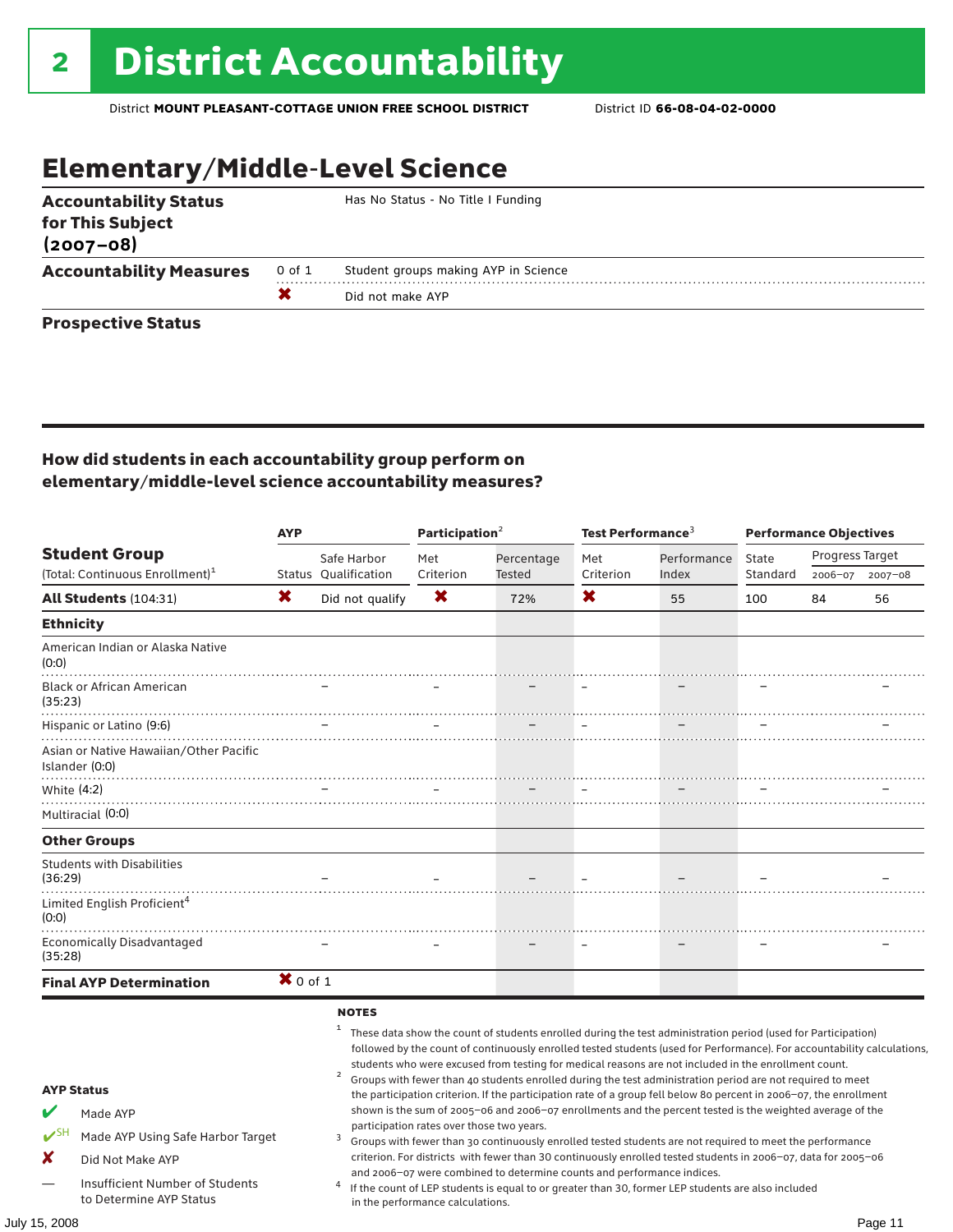### **Secondary-Level English Language Arts**

| <b>Accountability Status</b><br>for This Subject<br>$(2007 - 08)$ |        | Has No Status - No Title I Funding                 |
|-------------------------------------------------------------------|--------|----------------------------------------------------|
| <b>Accountability Measures</b>                                    | 0 of 3 | Student groups making AYP in English Language Arts |
|                                                                   |        | Did not make AYP                                   |
| <b>Prospective Status</b>                                         |        |                                                    |

### How did students in each accountability group perform on **secondary-level English Language Arts accountability measures?**

|                                                          | <b>AYP</b>          | Participation <sup>2</sup> |            | Test Performance <sup>3</sup> |             | <b>Performance Objectives</b> |                    |             |  |
|----------------------------------------------------------|---------------------|----------------------------|------------|-------------------------------|-------------|-------------------------------|--------------------|-------------|--|
| <b>Student Group</b>                                     |                     | Met                        | Percentage | Met                           | Performance | Effective                     | Safe Harbor Target |             |  |
| $(12th$ Graders: 2003 Cohort) <sup>1</sup>               | <b>Status</b>       | Criterion                  | Tested     | Criterion                     | Index       | AMO                           | 2006-07            | $2007 - 08$ |  |
| <b>All Students (17:37)</b>                              | X                   |                            |            |                               |             |                               |                    |             |  |
| <b>Ethnicity</b>                                         |                     |                            |            |                               |             |                               |                    |             |  |
| American Indian or Alaska Native<br>(0:0)                |                     |                            |            |                               |             |                               |                    |             |  |
| <b>Black or African American</b>                         |                     |                            |            |                               |             |                               |                    |             |  |
| (12:24)                                                  |                     |                            |            |                               |             |                               |                    |             |  |
| Hispanic or Latino (4:10)                                |                     |                            |            |                               |             |                               |                    |             |  |
| Asian or Native Hawaiian/Other Pacific<br>Islander (0:0) |                     |                            |            |                               |             |                               |                    |             |  |
| White $(1:3)$                                            |                     |                            |            |                               |             |                               |                    |             |  |
| Multiracial (0:0)                                        |                     |                            |            |                               |             |                               |                    |             |  |
| <b>Other Groups</b>                                      |                     |                            |            |                               |             |                               |                    |             |  |
| <b>Students with Disabilities</b><br>(10:32)             | X                   |                            |            |                               |             |                               |                    |             |  |
| Limited English Proficient <sup>4</sup><br>(0:0)         |                     |                            |            |                               |             |                               |                    |             |  |
| <b>Economically Disadvantaged</b><br>(8:31)              | х                   |                            |            |                               |             |                               |                    |             |  |
| <b>Final AYP Determination</b>                           | $\mathbf{X}$ 0 of 3 |                            |            |                               |             |                               |                    |             |  |



‡ This student group did not make AYP in graduation rate; therefore, it did not qualify for Safe Harbor.

— Insufficient Number of Students to Determine AYP Status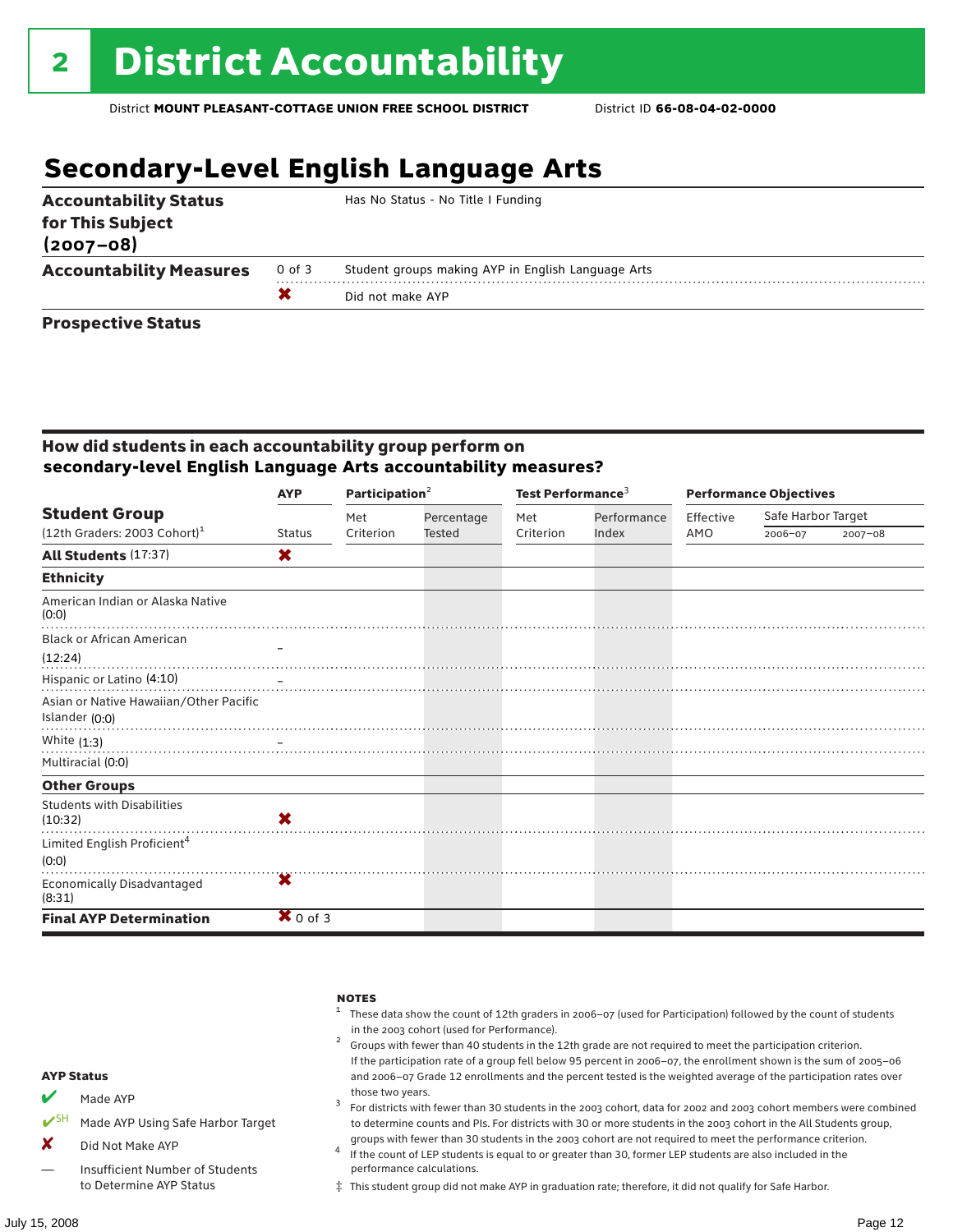# **Secondary-Level Mathematics**

| <b>Accountability Status</b><br>for This Subject<br>$(2007 - 08)$ |        | Has No Status - No Title I Funding       |
|-------------------------------------------------------------------|--------|------------------------------------------|
| <b>Accountability Measures</b>                                    | 0 of 3 | Student groups making AYP in Mathematics |
|                                                                   |        | Did not make AYP                         |
| Business and the Blakes                                           |        |                                          |

#### Prospective Status

### How did students in each accountability group perform on **secondary-level Mathematics accountability measures?**

|                                                                    | Participation <sup>2</sup><br><b>AYP</b> |                  |                      | Test Performance <sup>3</sup> |                      | <b>Performance Objectives</b> |                    |             |
|--------------------------------------------------------------------|------------------------------------------|------------------|----------------------|-------------------------------|----------------------|-------------------------------|--------------------|-------------|
| <b>Student Group</b><br>$(12th$ Graders: 2003 Cohort) <sup>1</sup> | <b>Status</b>                            | Met<br>Criterion | Percentage<br>Tested | Met<br>Criterion              | Performance<br>Index | Effective<br>AMO              | Safe Harbor Target |             |
|                                                                    |                                          |                  |                      |                               |                      |                               | 2006-07            | $2007 - 08$ |
| <b>All Students (17:37)</b>                                        | X                                        |                  | -                    | X                             | 51                   | 136                           | 91                 | 49          |
| <b>Ethnicity</b>                                                   |                                          |                  |                      |                               |                      |                               |                    |             |
| American Indian or Alaska Native<br>(0:0)                          |                                          |                  |                      |                               |                      |                               |                    |             |
| <b>Black or African American</b>                                   |                                          |                  |                      |                               |                      |                               |                    |             |
| (12:24)                                                            |                                          |                  |                      |                               |                      |                               |                    |             |
| Hispanic or Latino (4:10)                                          |                                          |                  |                      |                               |                      |                               |                    |             |
| Asian or Native Hawaiian/Other Pacific<br>Islander (0:0)           |                                          |                  |                      |                               |                      |                               |                    |             |
| White $(1:3)$                                                      |                                          |                  |                      |                               |                      |                               |                    |             |
| Multiracial (0:0)                                                  |                                          |                  |                      |                               |                      |                               |                    |             |
| <b>Other Groups</b>                                                |                                          |                  |                      |                               |                      |                               |                    |             |
| <b>Students with Disabilities</b><br>(10:32)                       | X                                        |                  |                      | X                             | 56                   | 135                           | 91                 | 52          |
| Limited English Proficient <sup>4</sup><br>(0:0)                   |                                          |                  |                      |                               |                      |                               |                    |             |
| <b>Economically Disadvantaged</b><br>(8:31)                        | Х                                        |                  |                      | Х                             | 58                   | 135                           | 91                 | 54          |
| <b>Final AYP Determination</b>                                     | $\mathbf{X}$ 0 of 3                      |                  |                      |                               |                      |                               |                    |             |

#### **NOTES**

- <sup>1</sup> These data show the count of 12th graders in 2006–07 (used for Participation) followed by the count of students
- in the 2003 cohort (used for Performance).<br><sup>2</sup> Groups with fewer than 40 students in the 12th grade are not required to meet the participation criterion. If the participation rate of a group fell below 95 percent in 2006–07, the enrollment shown is the sum of 2005–06 and 2006–07 Grade 12 enrollments and the percent tested is the weighted average of the participation rates over
- those two years.<br><sup>3</sup> For districts with fewer than 30 students in the 2003 cohort, data for 2002 and 2003 cohort members were combined to determine counts and PIs. For districts with 30 or more students in the 2003 cohort in the All Students group,
- groups with fewer than 30 students in the 2003 cohort are not required to meet the performance criterion.<br><sup>4</sup> If the count of LEP students is equal to or greater than 30, former LEP students are also included in the performance calculations.
- ‡ This student group did not make AYP in graduation rate; therefore, it did not qualify for Safe Harbor.
- $M$  Made AYP
- ✔SH Made AYP Using Safe Harbor Target
- X Did Not Make AYP
- Insufficient Number of Students to Determine AYP Status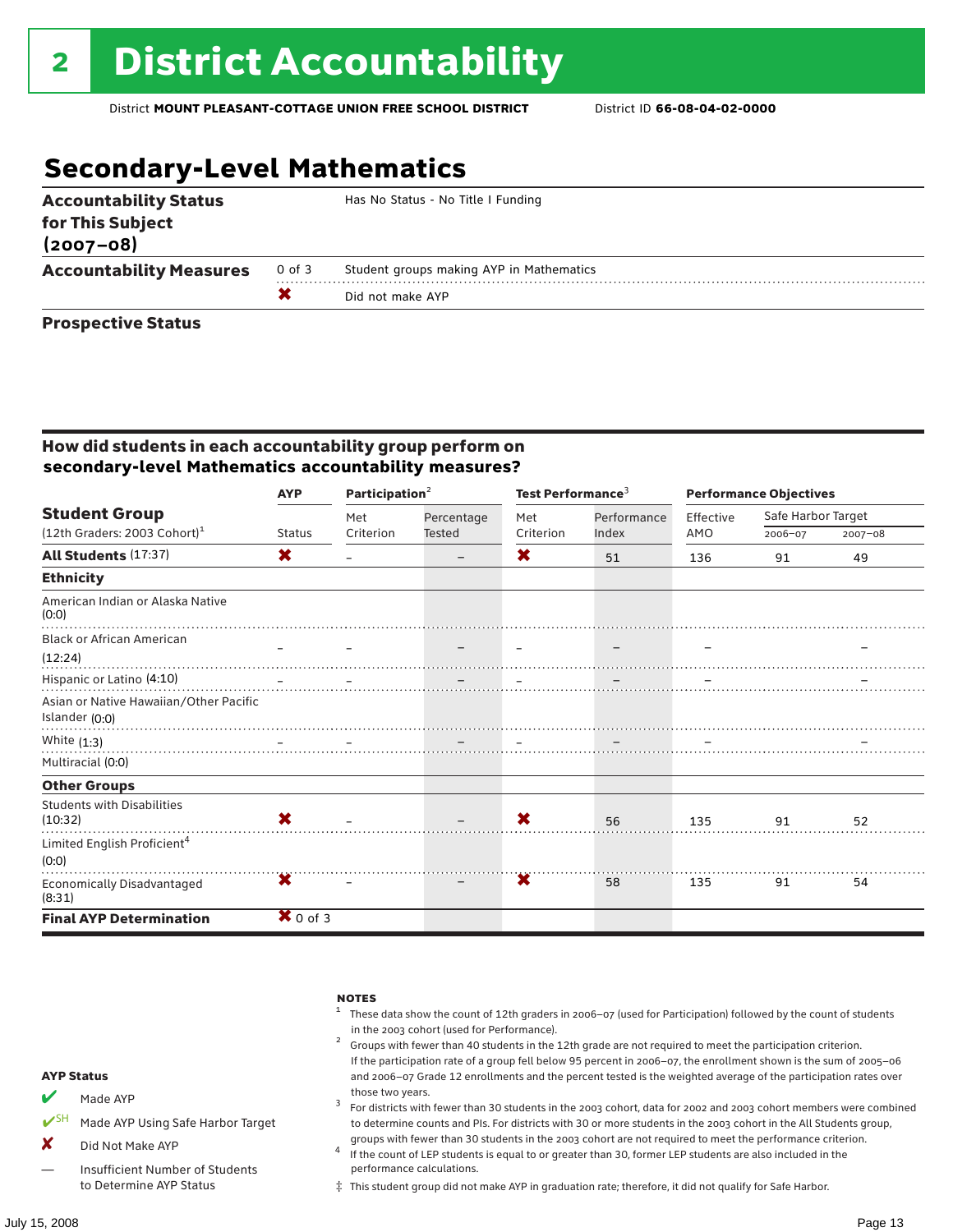### Graduation Rate

| <b>Accountability Status</b><br>for This Indicator<br>$(2007 - 08)$ |                          | Has No Status - No Title I Funding           |
|---------------------------------------------------------------------|--------------------------|----------------------------------------------|
| <b>Accountability Measures</b>                                      | 0 of 0                   | Student groups making AYP in Graduation Rate |
|                                                                     | $\overline{\phantom{0}}$ |                                              |
| <b>Prospective Status</b>                                           |                          |                                              |

### How did students in each accountability group perform on graduation rate accountability measures?

|                                                           |          | <b>Graduation</b> |                   | <b>Objectives</b> |         |                 |  |
|-----------------------------------------------------------|----------|-------------------|-------------------|-------------------|---------|-----------------|--|
| <b>Student Group</b>                                      |          | Met               | Graduation        | State             |         | Progress Target |  |
| (Cohort Count) <sup>1</sup>                               | AYP      | Criterion         | Rate <sup>2</sup> | Standard          | 2006-07 | 2007-08         |  |
| <b>All Students (29)</b>                                  | $\equiv$ |                   |                   |                   |         |                 |  |
| <b>Ethnicity</b>                                          |          |                   |                   |                   |         |                 |  |
| American Indian or<br>Alaska Native (0)                   |          |                   |                   |                   |         |                 |  |
| <b>Black or African</b><br>American (20)                  |          |                   |                   |                   |         |                 |  |
| Hispanic or<br>Latino (5)                                 |          |                   |                   |                   |         |                 |  |
| Asian or Native<br>Hawaiian/Other<br>Pacific Islander (0) |          |                   |                   |                   |         |                 |  |
| White (4)                                                 |          |                   |                   |                   |         |                 |  |
| Multiracial (0)                                           |          |                   |                   |                   |         |                 |  |
| <b>Other Groups</b>                                       |          |                   |                   |                   |         |                 |  |
| Students with<br>Disabilities (17)                        |          |                   |                   |                   |         |                 |  |
| Limited English<br>Proficient <sup>3</sup> $(0)$          |          |                   |                   |                   |         |                 |  |
| Economically<br>Disadvantaged (17)                        |          |                   |                   |                   |         |                 |  |
| <b>Final AYP</b><br><b>Determination</b>                  |          | $0$ of $0$        |                   |                   |         |                 |  |

#### **NOTES**

- <sup>1</sup> Graduation-rate cohort for each year includes all students in the accountability cohort in the previous year plus all students excluded from that accountability cohort solely because they transferred to a high school equivalency preparation program, approved
- 
- under Commissioner's Regulations 100.7.<br>
Percentage of the 2002 cohort that earned a local or Regents diploma by August 31, 2006.<br>
<sup>3</sup> If the count of LEP students is equal to or greater than 30, former LEP students are a in the performance calculations.

### Graduation Rate Information

For a school or a district to make AYP in graduation rate, the percentage of 2002 graduation-rate cohort members earning a local or Regents diploma by August 31, 2006 for the "All Students" group must equal or exceed the Graduation-Rate Standard or the Graduation-Rate Progress Target for 2006–07.

The Graduation Rate Standard is the criterion value that represents a minimally satisfactory percentage of cohort members earning a local diploma. The State Graduation-Rate Standard for the 2002 cohort is 55 percent. The Commissioner may raise the Graduation-Rate Standard at his discretion in future years.

The 2006–07 Graduation-Rate Progress Target is calculated by adding one point to the percentage of the 2001 cohort earning a local or Regents diploma by August 31, 2005. The 2007–08 Graduation-Rate Progress Target is calculated by adding one point to the percentage of the 2002 cohort earning a local or Regents diploma by August 31, 2006. This target is provided for each group whose percentage earning a local or Regents diploma by August 31, 2006 is below the Graduation-Rate Standard in 2006–07 (55%). Groups with fewer than 30 cohort members are not subject to this criterion.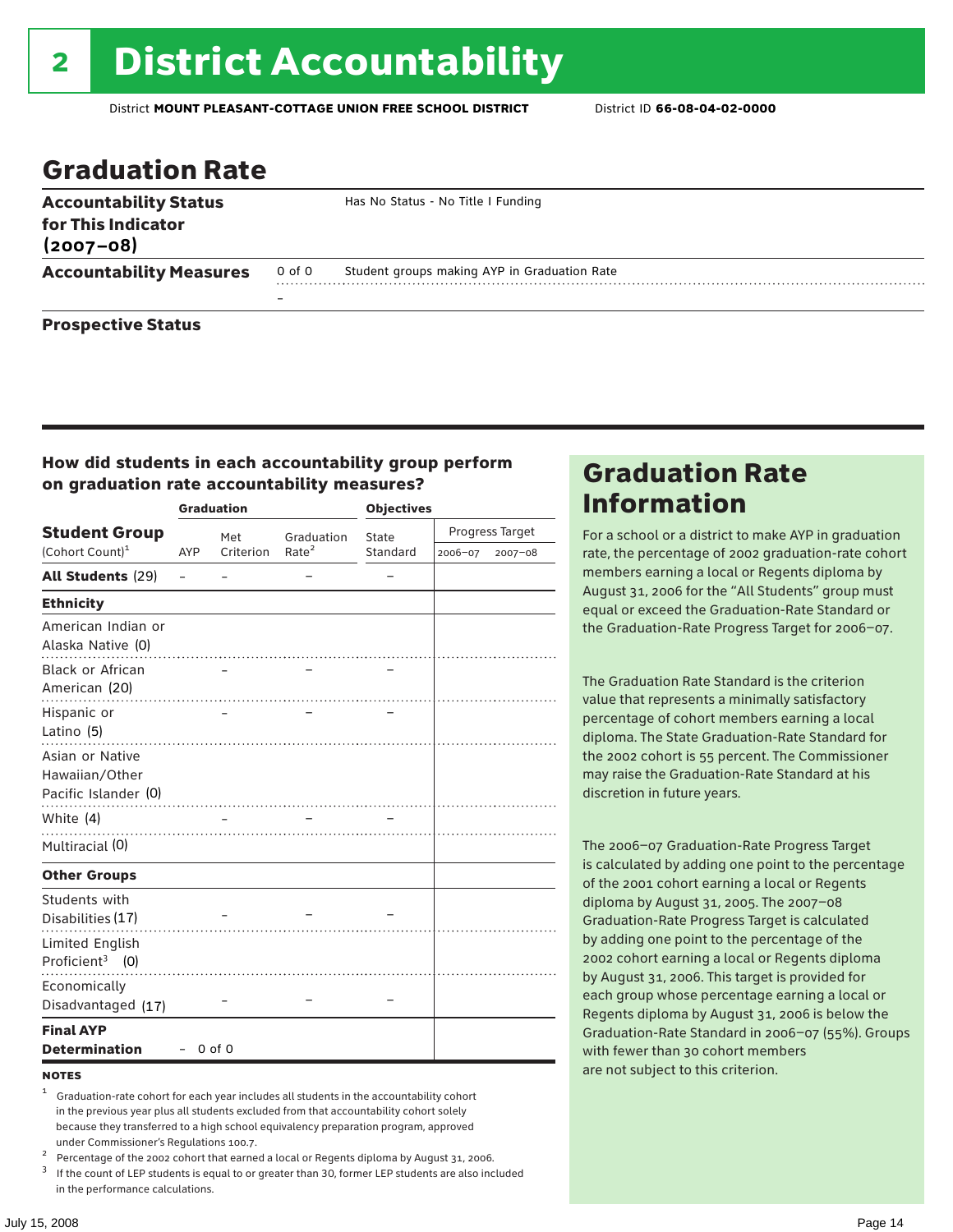### 2007–08 Accountability Status of Schools in Your District

This section lists all schools in your district by 2007–08 accountability status.

#### **Federal Title I Status New York State Status Good Standing** 1 school identified 50% of total EDENWALD SCHOOL **Requiring Academic Progress (Year 5)** 1 school identified 50% of total MOUNT PLEASANT COTTAGE SCHOOL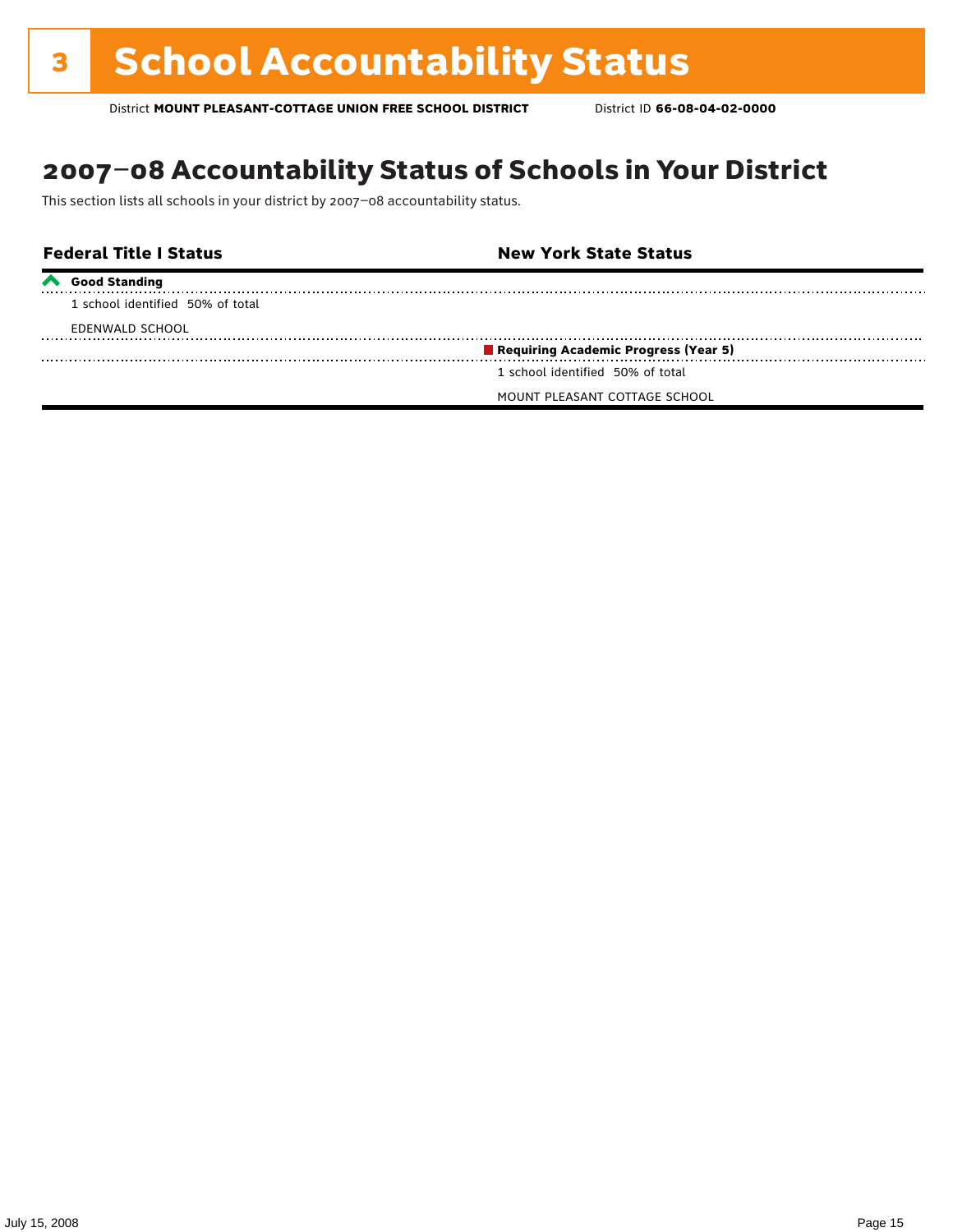### Summary of 2006–07 **District Performance**

Performance on the State assessments in English language arts, mathematics, and science at the elementary and middle levels is reported in terms of mean scores and the percentage of tested students scoring at or above Level 2, Level 3, and Level 4. Performance on the State assessments in ELA and mathematics at the secondary level is reported in terms of the percentage of students in a cohort scoring at these levels.

|                              | Percentage of students that<br>scored at or above Level 3 | Total<br>Tested |      |
|------------------------------|-----------------------------------------------------------|-----------------|------|
| <b>English Language Arts</b> | 0%                                                        | 50%             | 100% |
| Grade 4                      |                                                           |                 | 4    |
| Grade 5                      | 0%                                                        |                 | 12   |
| Grade 6                      | 8%                                                        |                 | 13   |
| Grade 7                      | 12%                                                       |                 | 17   |
| Grade 8                      | 13%                                                       |                 | 30   |
| <b>Mathematics</b>           |                                                           |                 |      |
| Grade 3                      |                                                           |                 | 1    |
| Grade 4                      |                                                           |                 | 4    |
| Grade 5                      | 0%                                                        |                 | 12   |
| Grade 6                      | 25%                                                       |                 | 16   |
| Grade 7                      | 0%                                                        |                 | 17   |
| Grade 8                      | 10%                                                       |                 | 30   |
| <b>Science</b>               |                                                           |                 |      |
| Grade 4                      | 29%                                                       |                 | 7    |
| Grade 8                      | 3% ■                                                      |                 | 29   |

|                        | scored at or above Level 3 | Percentage of students that | 2003 Total<br>Cohort |
|------------------------|----------------------------|-----------------------------|----------------------|
| <b>Secondary Level</b> | 0%                         | 50%                         | 100%                 |
| English                | $3\%$ $\blacksquare$       |                             | 34                   |
| Mathematics            | ገ%                         |                             | 34                   |

### About the Performance Level Descriptors

#### Level 1: Not Meeting Learning Standards.

Student performance does not demonstrate an understanding of the content expected in the subject and grade level.

#### Level 2: Partially Meeting Learning Standards.

Student performance demonstrates a partial understanding of the content expected in the subject and grade level.

#### Level 3: Meeting Learning Standards.

Student performance demonstrates an understanding of the content expected in the subject and grade level.

#### Level 4: Meeting Learning Standards with Distinction.

Student performance demonstrates a thorough understanding of the content expected in the subject and grade level.

### How are Need/Resource Capacity (N/RC) categories determined?

Districts are divided into high, average, and low need categories based on their ability to meet the special needs of their students with local resources. Districts in the high need category are subdivided into four categories based on enrollment size and, in some cases, number of students per square mile. More information about the categories can be found in the *Report to the Governor and the Legislature on the Educational Status of the State's Schools* at www.emsc.nysed.gov/irts.

In this section, this district's performance is compared with that of public schools statewide.

### This District's N/RC Category:

#### **Average Need Districts**

This is a school district with average student needs in relation to district resource capacity.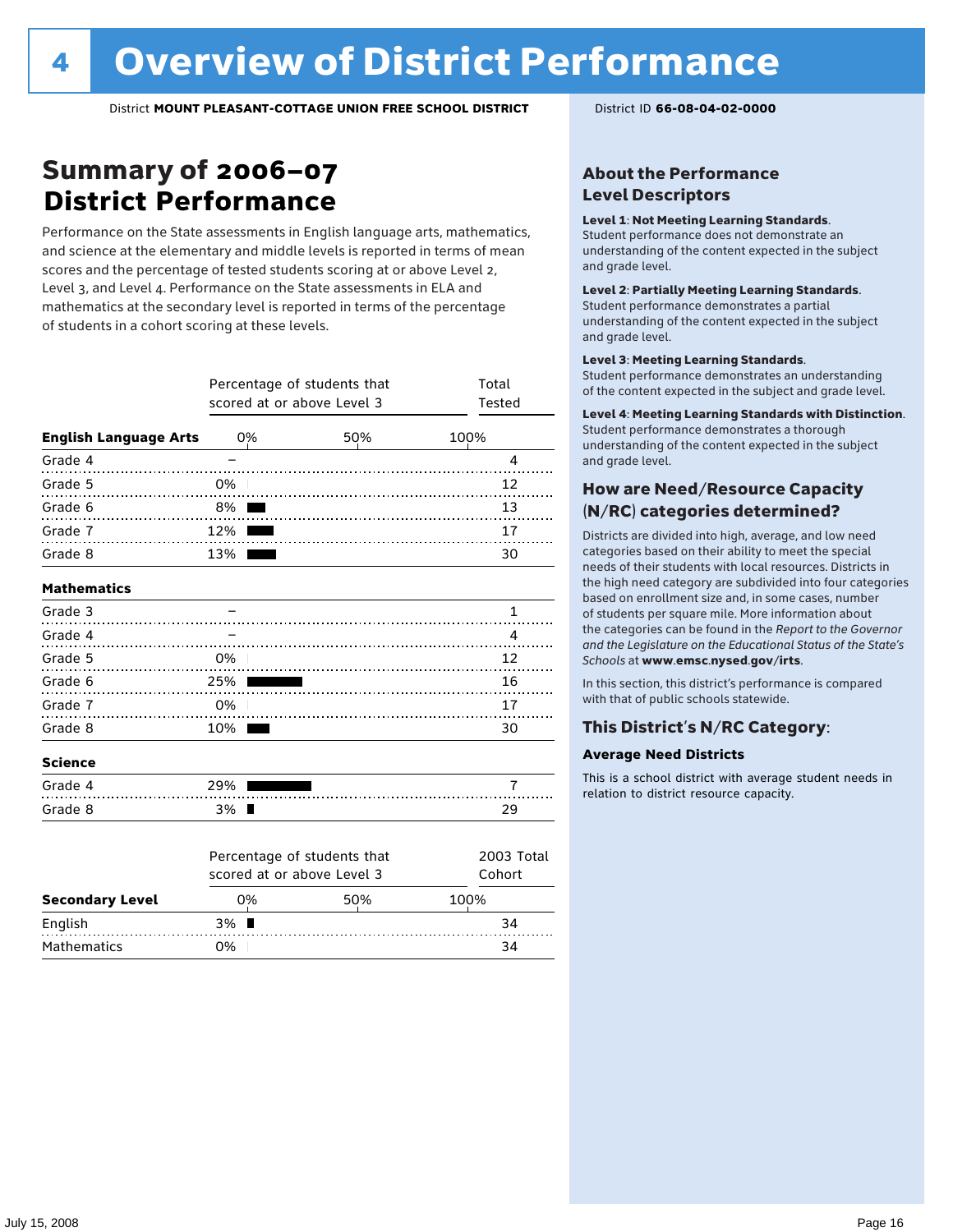# **This District's Results in Grade 3 English Language Arts**

|                                   |        | <b>This District</b> |                                 |                           | <b>NY State Public</b>     |                                 |                                 |   |  |
|-----------------------------------|--------|----------------------|---------------------------------|---------------------------|----------------------------|---------------------------------|---------------------------------|---|--|
|                                   |        |                      | Percentage scoring at level(s): |                           |                            | Percentage scoring at level(s): |                                 |   |  |
|                                   |        | $2 - 4$              | $3 - 4$                         | 4                         | $2 - 4$                    | $3 - 4$                         | 4                               |   |  |
|                                   | Range: | 616-780              | 650-780                         | 730-780                   |                            |                                 |                                 |   |  |
|                                   | 100%   |                      |                                 |                           |                            |                                 |                                 |   |  |
|                                   |        |                      |                                 |                           |                            |                                 |                                 |   |  |
|                                   |        |                      |                                 |                           |                            |                                 |                                 |   |  |
| $2006 - 07$                       |        |                      |                                 |                           |                            |                                 |                                 |   |  |
| $\blacksquare$ 2005-06            |        |                      |                                 |                           |                            |                                 |                                 |   |  |
|                                   |        |                      |                                 |                           |                            |                                 |                                 |   |  |
| Number of Tested Students:        |        |                      |                                 |                           |                            |                                 |                                 |   |  |
|                                   |        | 2006-07 School Year  |                                 |                           |                            | 2005-06 School Year             |                                 |   |  |
| <b>Results by</b>                 |        | Total                | Percentage scoring at level(s): |                           | Total                      |                                 | Percentage scoring at level(s): |   |  |
| <b>Student Group</b>              |        | Tested               | $2 - 4$                         | $3 - 4$<br>$\overline{4}$ | Tested                     | $2 - 4$                         | $3 - 4$                         | 4 |  |
| <b>All Students</b>               |        |                      |                                 |                           | з                          |                                 |                                 |   |  |
| Female                            |        |                      |                                 |                           |                            |                                 |                                 |   |  |
| Male                              |        |                      |                                 |                           | 3                          |                                 |                                 |   |  |
| American Indian or Alaska Native  |        |                      |                                 |                           |                            |                                 |                                 |   |  |
| Black or African American         |        |                      |                                 |                           | $\overline{\mathcal{L}}$ . |                                 |                                 |   |  |
| Hispanic or Latino                |        |                      |                                 |                           | 1                          |                                 |                                 |   |  |
| Asian or Native Hawaiian/Other    |        |                      |                                 |                           |                            |                                 |                                 |   |  |
| Pacific Islander                  |        |                      |                                 |                           |                            |                                 |                                 |   |  |
| White<br>Multiracial              |        |                      |                                 |                           |                            |                                 |                                 |   |  |
| Small Group Totals                |        |                      |                                 |                           | 3                          |                                 |                                 |   |  |
| <b>General-Education Students</b> |        |                      |                                 |                           | $\overline{3}$             |                                 |                                 |   |  |
| <b>Students with Disabilities</b> |        |                      |                                 |                           |                            |                                 |                                 |   |  |
| English Proficient                |        |                      |                                 |                           | 3                          |                                 |                                 |   |  |
| Limited English Proficient        |        |                      |                                 |                           |                            |                                 |                                 |   |  |
| Economically Disadvantaged        |        |                      |                                 |                           |                            |                                 |                                 |   |  |
| Not Disadvantaged                 |        |                      |                                 |                           | 3                          |                                 |                                 |   |  |
| Migrant                           |        |                      |                                 |                           |                            |                                 |                                 |   |  |
| Not Migrant                       |        |                      |                                 |                           | 3                          |                                 |                                 |   |  |

The – symbot muicates that data for a group of students have been suppressed. In a group has fewer than five<br>data for that group and the next smallest group(s) are suppressed to protect the privacy of individual students.

| <b>Other</b>                                        | 2006-07 School Year |                             |         |                | 2005-06 School Year                  |                             |         |                                           |
|-----------------------------------------------------|---------------------|-----------------------------|---------|----------------|--------------------------------------|-----------------------------|---------|-------------------------------------------|
| <b>Assessments</b>                                  | Total<br>Tested     | Number scoring at level(s): |         |                | Total                                | Number scoring at level(s): |         |                                           |
|                                                     |                     | $2 - 4$                     | $3 - 4$ | $\overline{4}$ | Tested                               | $2 - 4$                     | $3 - 4$ | 4                                         |
| New York State Alternate Assessment                 | 0                   |                             |         |                | New NYSAA were developed in 2007, so |                             |         | 2006 and 2007 results cannot be compared. |
| (NYSAA): Grade 3 Equivalent                         |                     |                             |         |                |                                      |                             |         |                                           |
| New York State English as a Second                  |                     |                             |         |                |                                      |                             |         |                                           |
| Language Achievement Test (NYSESLAT) <sup>+</sup> : | 0                   | N/A                         | N/A     | N/A            | N/A                                  | N/A                         | N/A     | N/A                                       |
| Grade 3                                             |                     |                             |         |                |                                      |                             |         |                                           |

† These counts represent recently arrived LEP students who used the NYSESLAT to fulfill the English language arts participation requirement.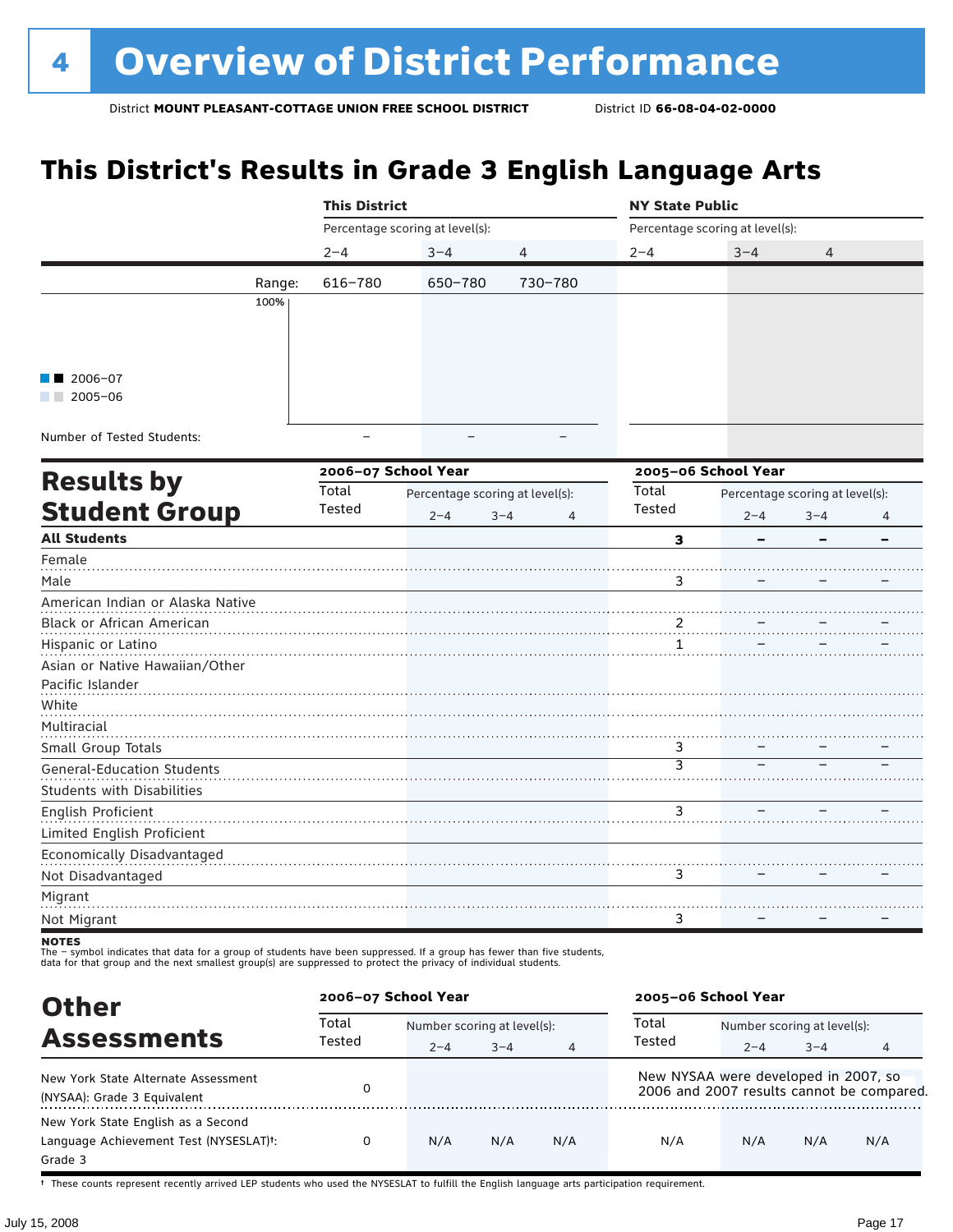# **This District's Results in Grade 3 Mathematics**

|                                   |        | <b>This District</b> |                                 |                           | <b>NY State Public</b>          |                                 |         |   |  |
|-----------------------------------|--------|----------------------|---------------------------------|---------------------------|---------------------------------|---------------------------------|---------|---|--|
|                                   |        |                      | Percentage scoring at level(s): |                           |                                 | Percentage scoring at level(s): |         |   |  |
|                                   |        | $2 - 4$              | $3 - 4$                         | $\overline{4}$            | $2 - 4$                         | $3 - 4$                         | 4       |   |  |
| 2007 Mean Score: -                | Range: | 624-770              | 650-770                         | 703-770                   |                                 |                                 |         |   |  |
|                                   | 100%   |                      |                                 |                           |                                 |                                 |         |   |  |
|                                   |        |                      |                                 |                           |                                 |                                 |         |   |  |
|                                   |        |                      |                                 |                           |                                 |                                 |         |   |  |
| 2006-07                           |        |                      |                                 |                           |                                 |                                 |         |   |  |
| $\blacksquare$ 2005-06            |        |                      |                                 |                           |                                 |                                 |         |   |  |
|                                   |        |                      |                                 |                           |                                 |                                 |         |   |  |
| Number of Tested Students:        |        |                      |                                 |                           |                                 |                                 |         |   |  |
|                                   |        | 2006-07 School Year  |                                 |                           |                                 | 2005-06 School Year             |         |   |  |
| <b>Results by</b>                 |        | Total                | Percentage scoring at level(s): |                           | Total                           | Percentage scoring at level(s): |         |   |  |
| <b>Student Group</b>              |        | Tested               | $2 - 4$                         | $3 - 4$<br>$\overline{4}$ | Tested                          | $2 - 4$                         | $3 - 4$ | 4 |  |
| <b>All Students</b>               |        |                      |                                 |                           |                                 |                                 |         |   |  |
| Female                            |        | 1                    |                                 |                           | 4                               |                                 |         |   |  |
| Male                              |        | 1                    |                                 |                           | 4                               |                                 |         |   |  |
| American Indian or Alaska Native  |        |                      |                                 |                           |                                 |                                 |         |   |  |
| Black or African American         |        | 1                    |                                 |                           |                                 |                                 |         |   |  |
| Hispanic or Latino                |        |                      |                                 |                           | $\frac{2}{1}$ .<br>$\mathbf{2}$ |                                 |         |   |  |
| Asian or Native Hawaiian/Other    |        |                      |                                 |                           |                                 |                                 |         |   |  |
| Pacific Islander                  |        |                      |                                 |                           |                                 |                                 |         |   |  |
| White                             |        |                      |                                 |                           |                                 |                                 |         |   |  |
| Multiracial                       |        |                      |                                 |                           |                                 |                                 |         |   |  |
| Small Group Totals                |        | 1                    |                                 |                           | 4                               |                                 |         |   |  |
| <b>General-Education Students</b> |        |                      |                                 |                           | 4                               |                                 |         |   |  |
| <b>Students with Disabilities</b> |        | 1                    |                                 |                           |                                 |                                 |         |   |  |
| English Proficient                |        | $\mathbf{1}$         |                                 |                           | 4                               |                                 |         |   |  |
| Limited English Proficient        |        |                      |                                 |                           |                                 |                                 |         |   |  |
| Economically Disadvantaged        |        | 1                    |                                 |                           |                                 |                                 |         |   |  |
| Not Disadvantaged                 |        |                      |                                 |                           | 4                               |                                 |         |   |  |
| Migrant                           |        |                      |                                 |                           |                                 |                                 |         |   |  |
| Not Migrant                       |        | 1                    |                                 |                           | 4                               |                                 |         |   |  |
|                                   |        |                      |                                 |                           |                                 |                                 |         |   |  |

notes

| <b>Other</b>                                                       |                 | 2006-07 School Year |                                        |   |                                                                                   | 2005-06 School Year                    |         |   |  |
|--------------------------------------------------------------------|-----------------|---------------------|----------------------------------------|---|-----------------------------------------------------------------------------------|----------------------------------------|---------|---|--|
| <b>Assessments</b>                                                 | Total<br>Tested | $2 - 4$             | Number scoring at level(s):<br>$3 - 4$ | 4 | Total<br>Tested                                                                   | Number scoring at level(s):<br>$2 - 4$ | $3 - 4$ | 4 |  |
| New York State Alternate Assessment<br>(NYSAA): Grade 3 Equivalent |                 |                     |                                        |   | New NYSAA were developed in 2007, so<br>2006 and 2007 results cannot be compared. |                                        |         |   |  |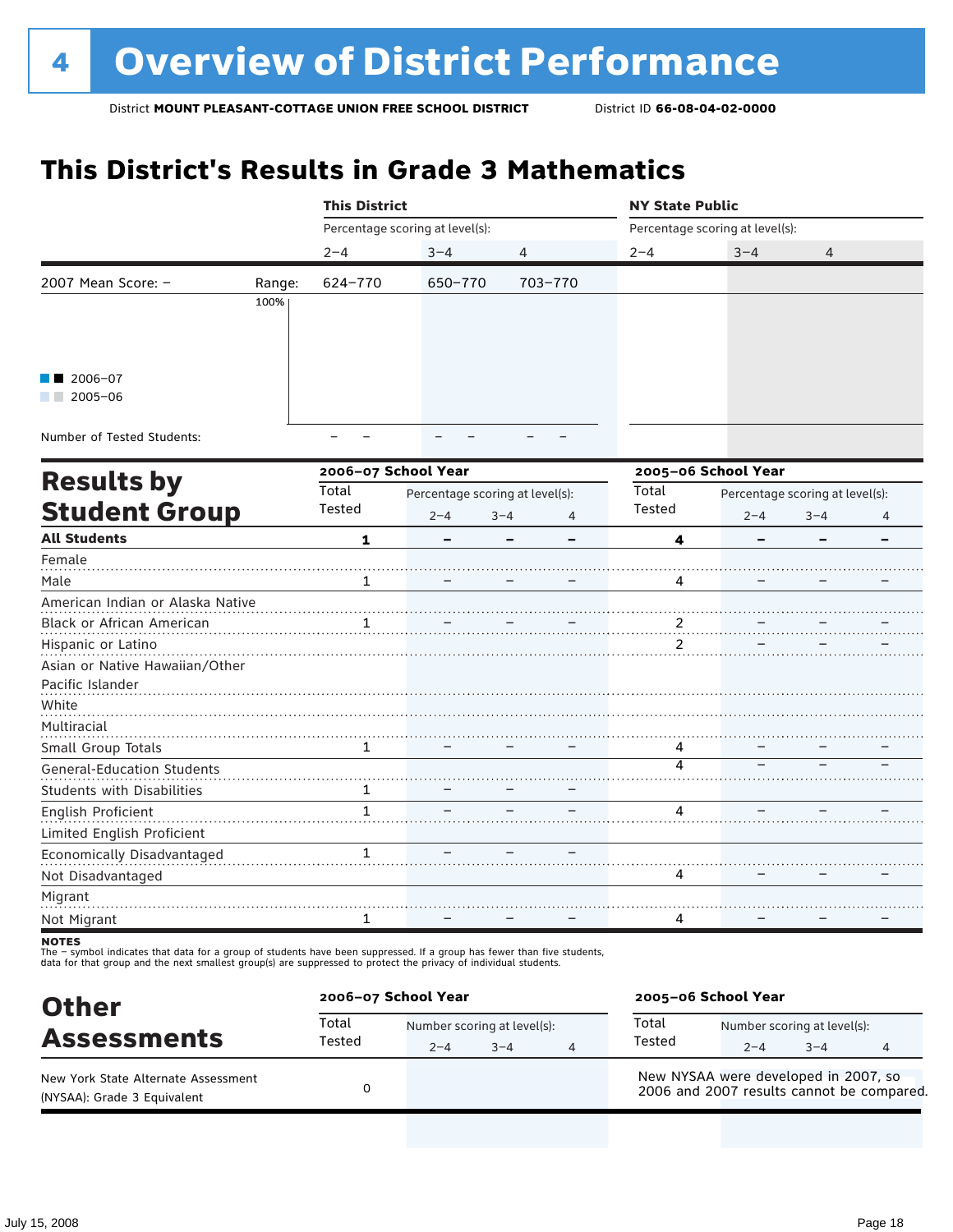### **This District's Results in Grade 4 English Language Arts**

|                                   |        | <b>This District</b> |                                 |              | <b>NY State Public</b>  |                                 |                                 |                          |  |
|-----------------------------------|--------|----------------------|---------------------------------|--------------|-------------------------|---------------------------------|---------------------------------|--------------------------|--|
|                                   |        |                      | Percentage scoring at level(s): |              |                         | Percentage scoring at level(s): |                                 |                          |  |
|                                   |        | $2 - 4$              | $3 - 4$                         | 4            | $2 - 4$                 | $3 - 4$                         | 4                               |                          |  |
| 2007 Mean Score: -                | Range: | 612-775              | 650-775                         | 716-775      |                         |                                 |                                 |                          |  |
|                                   | 100%   |                      |                                 |              |                         |                                 |                                 |                          |  |
|                                   |        |                      |                                 |              |                         |                                 |                                 |                          |  |
|                                   |        |                      |                                 |              |                         |                                 |                                 |                          |  |
| 2006-07                           |        |                      |                                 |              |                         |                                 |                                 |                          |  |
| $\Box$ 2005-06                    |        |                      |                                 |              |                         |                                 |                                 |                          |  |
|                                   |        |                      |                                 |              |                         |                                 |                                 |                          |  |
| Number of Tested Students:        |        |                      |                                 |              |                         |                                 |                                 |                          |  |
| <b>Results by</b>                 |        | 2006-07 School Year  |                                 |              |                         | 2005-06 School Year             |                                 |                          |  |
|                                   |        | Total                | Percentage scoring at level(s): |              | Total                   |                                 | Percentage scoring at level(s): |                          |  |
| <b>Student Group</b>              |        | Tested               | $2 - 4$                         | $3 - 4$<br>4 | Tested                  | $2 - 4$                         | $3 - 4$                         | 4                        |  |
| <b>All Students</b>               |        | 4                    |                                 |              | 4                       |                                 |                                 | $\overline{\phantom{0}}$ |  |
| Female                            |        |                      |                                 |              |                         |                                 |                                 |                          |  |
| Male                              |        | 4                    |                                 |              | 4                       |                                 |                                 |                          |  |
| American Indian or Alaska Native  |        |                      |                                 |              |                         |                                 |                                 |                          |  |
| Black or African American         |        | $\frac{2}{2}$        |                                 |              |                         |                                 |                                 |                          |  |
| Hispanic or Latino                |        | 1                    |                                 |              | 1                       |                                 |                                 |                          |  |
| Asian or Native Hawaiian/Other    |        |                      |                                 |              |                         |                                 |                                 |                          |  |
| Pacific Islander                  |        |                      |                                 |              |                         |                                 |                                 |                          |  |
| White                             |        |                      |                                 |              |                         |                                 |                                 |                          |  |
| Multiracial                       |        |                      |                                 |              |                         |                                 |                                 |                          |  |
| Small Group Totals                |        | 4                    |                                 |              | 4                       |                                 |                                 |                          |  |
| <b>General-Education Students</b> |        |                      |                                 |              | $\overline{\mathbf{A}}$ |                                 |                                 |                          |  |
| <b>Students with Disabilities</b> |        | 4                    |                                 |              |                         |                                 |                                 |                          |  |
| English Proficient                |        | 4                    |                                 |              | 4                       |                                 |                                 |                          |  |
| Limited English Proficient        |        |                      |                                 |              |                         |                                 |                                 |                          |  |
| Economically Disadvantaged        |        | 3                    |                                 |              |                         |                                 |                                 |                          |  |
| Not Disadvantaged                 |        | $\mathbf{1}$         |                                 |              | 4                       |                                 |                                 |                          |  |
| Migrant                           |        |                      |                                 |              |                         |                                 |                                 |                          |  |
| Not Migrant                       |        | 4                    |                                 |              | 4                       |                                 |                                 |                          |  |
| <b>NOTEC</b>                      |        |                      |                                 |              |                         |                                 |                                 |                          |  |

notes

The – symbol indicates that data for a group of students have been suppressed. If a group has fewer than five students,<br>data for that group and the next smallest group(s) are suppressed to protect the privacy of individual

| <b>Other</b>                           | 2006-07 School Year |                             |         |                | 2005-06 School Year                  |                             |         |                                           |
|----------------------------------------|---------------------|-----------------------------|---------|----------------|--------------------------------------|-----------------------------|---------|-------------------------------------------|
| <b>Assessments</b>                     | Total<br>Tested     | Number scoring at level(s): |         |                | Total                                | Number scoring at level(s): |         |                                           |
|                                        |                     | $2 - 4$                     | $3 - 4$ | $\overline{4}$ | Tested                               | $2 - 4$                     | $3 - 4$ | 4                                         |
| New York State Alternate Assessment    |                     |                             |         |                | New NYSAA were developed in 2007, so |                             |         |                                           |
| (NYSAA): Grade 4 Equivalent            |                     |                             |         |                |                                      |                             |         | 2006 and 2007 results cannot be compared. |
| New York State English as a Second     |                     |                             |         |                |                                      |                             |         |                                           |
| Language Achievement Test (NYSESLAT)t: | 0                   | N/A                         | N/A     | N/A            | N/A                                  | N/A                         | N/A     | N/A                                       |
| Grade 4                                |                     |                             |         |                |                                      |                             |         |                                           |

† These counts represent recently arrived LEP students who used the NYSESLAT to fulfill the English language arts participation requirement.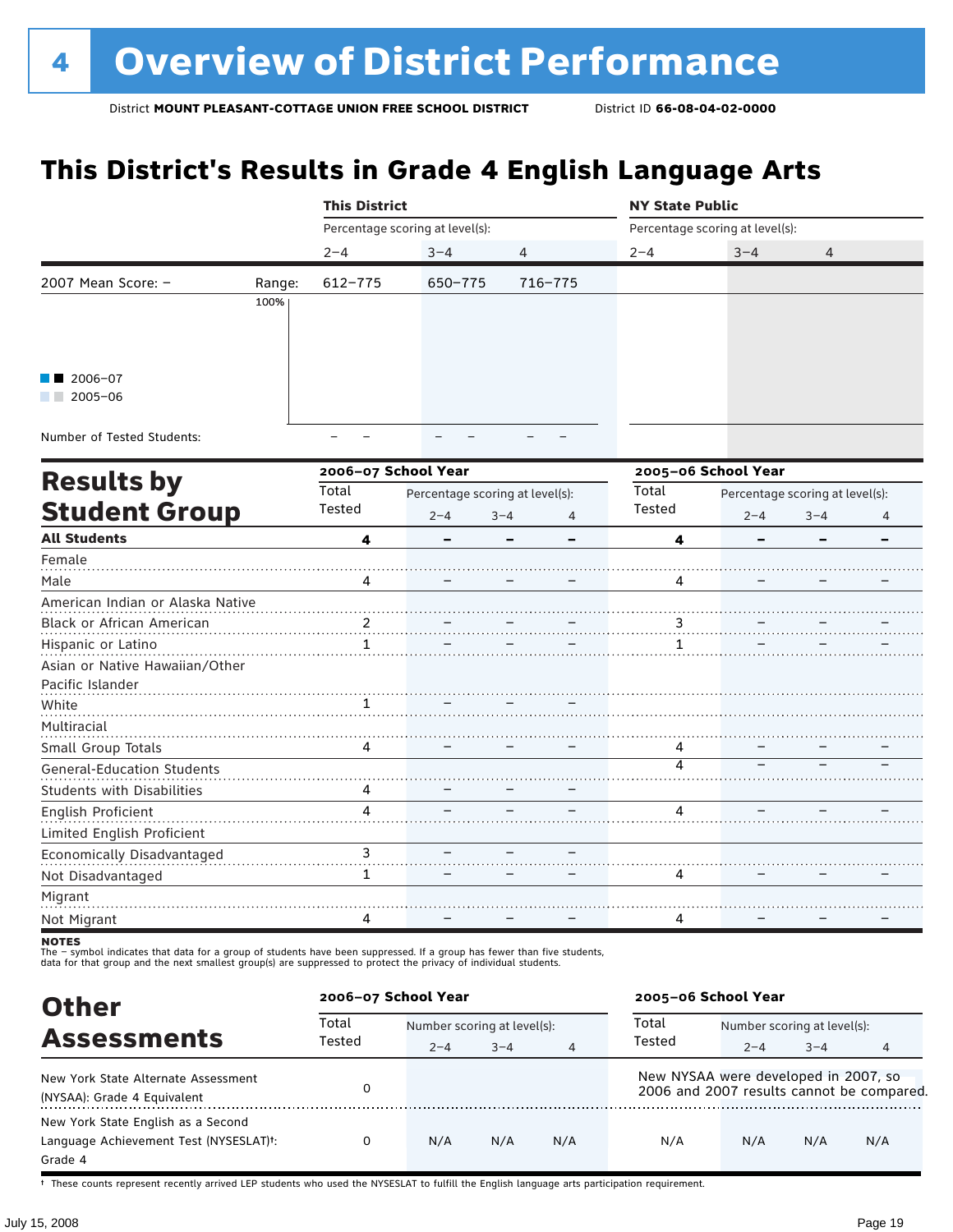# **This District's Results in Grade 4 Mathematics**

|                                   |        | <b>This District</b> |                                 |                           | <b>NY State Public</b> |                                 |         |     |  |
|-----------------------------------|--------|----------------------|---------------------------------|---------------------------|------------------------|---------------------------------|---------|-----|--|
|                                   |        |                      | Percentage scoring at level(s): |                           |                        | Percentage scoring at level(s): |         |     |  |
|                                   |        | $2 - 4$              | $3 - 4$                         | 4                         | $2 - 4$                | $3 - 4$                         | 4       |     |  |
| 2007 Mean Score: -                | Range: | 622-800              | 650-800                         | 702-800                   |                        |                                 |         |     |  |
| 2006 Mean Score: 589              | 100%   |                      |                                 |                           |                        |                                 |         |     |  |
|                                   |        |                      |                                 |                           | 93%                    | 78%                             |         |     |  |
|                                   |        |                      |                                 |                           |                        |                                 |         |     |  |
| $2006 - 07$                       |        |                      |                                 |                           |                        |                                 |         | 26% |  |
| $2005 - 06$                       |        | 20%                  |                                 |                           |                        |                                 |         |     |  |
|                                   |        |                      | 0%                              | 0%                        |                        |                                 |         |     |  |
| Number of Tested Students:        |        | $\mathbf{1}$         | $\Omega$                        | $\mathbf 0$               |                        |                                 |         |     |  |
| <b>Results by</b>                 |        | 2006-07 School Year  |                                 |                           |                        | 2005-06 School Year             |         |     |  |
|                                   |        | Total                | Percentage scoring at level(s): |                           | Total                  | Percentage scoring at level(s): |         |     |  |
| <b>Student Group</b>              |        | Tested               | $2 - 4$                         | $3 - 4$<br>$\overline{4}$ | Tested                 | $2 - 4$                         | $3 - 4$ | 4   |  |
| <b>All Students</b>               |        | 4                    |                                 |                           | 5                      | 20%                             | 0%      | 0%  |  |
| Female                            |        |                      |                                 |                           | 1                      |                                 |         |     |  |
| Male                              |        | 4                    |                                 |                           | 4                      |                                 |         |     |  |
| American Indian or Alaska Native  |        |                      |                                 |                           |                        |                                 |         |     |  |
| Black or African American         |        | 2                    |                                 |                           |                        |                                 |         |     |  |
| Hispanic or Latino                |        | $\mathbf{1}$         |                                 |                           | 1                      |                                 |         |     |  |
| Asian or Native Hawaiian/Other    |        |                      |                                 |                           |                        |                                 |         |     |  |
| Pacific Islander                  |        |                      |                                 |                           |                        |                                 |         |     |  |
| White                             |        | 1                    |                                 |                           |                        |                                 |         |     |  |
| Multiracial                       |        |                      |                                 |                           |                        |                                 |         |     |  |
| Small Group Totals                |        | 4                    |                                 |                           | 5                      | 20%                             | 0%      | 0%  |  |
| <b>General-Education Students</b> |        |                      |                                 |                           | $\overline{5}$         | 20%                             | 0%      | 0%  |  |
| <b>Students with Disabilities</b> |        | 4                    |                                 |                           |                        |                                 |         |     |  |
| <b>English Proficient</b>         |        | 4                    |                                 |                           | 5                      | 20%                             | 0%      | 0%  |  |
| Limited English Proficient        |        |                      |                                 |                           |                        |                                 |         |     |  |
| Economically Disadvantaged        |        | 3                    |                                 |                           |                        |                                 |         |     |  |
| Not Disadvantaged                 |        | 1                    |                                 |                           | 5                      | 20%                             | 0%      | 0%  |  |
| Migrant                           |        |                      |                                 |                           |                        |                                 |         |     |  |
| Not Migrant                       |        | 4                    |                                 |                           | 5                      | 20%                             | 0%      | 0%  |  |
|                                   |        |                      |                                 |                           |                        |                                 |         |     |  |

notes

| <b>Other</b>                                                       | 2006-07 School Year |                                        |      |  | 2005-06 School Year                                                               |                                        |         |   |
|--------------------------------------------------------------------|---------------------|----------------------------------------|------|--|-----------------------------------------------------------------------------------|----------------------------------------|---------|---|
| <b>Assessments</b>                                                 | Total<br>Tested     | Number scoring at level(s):<br>$2 - 4$ | $-4$ |  | Total<br>Tested                                                                   | Number scoring at level(s):<br>$2 - 4$ | $3 - 4$ | 4 |
| New York State Alternate Assessment<br>(NYSAA): Grade 4 Equivalent |                     |                                        |      |  | New NYSAA were developed in 2007, so<br>2006 and 2007 results cannot be compared. |                                        |         |   |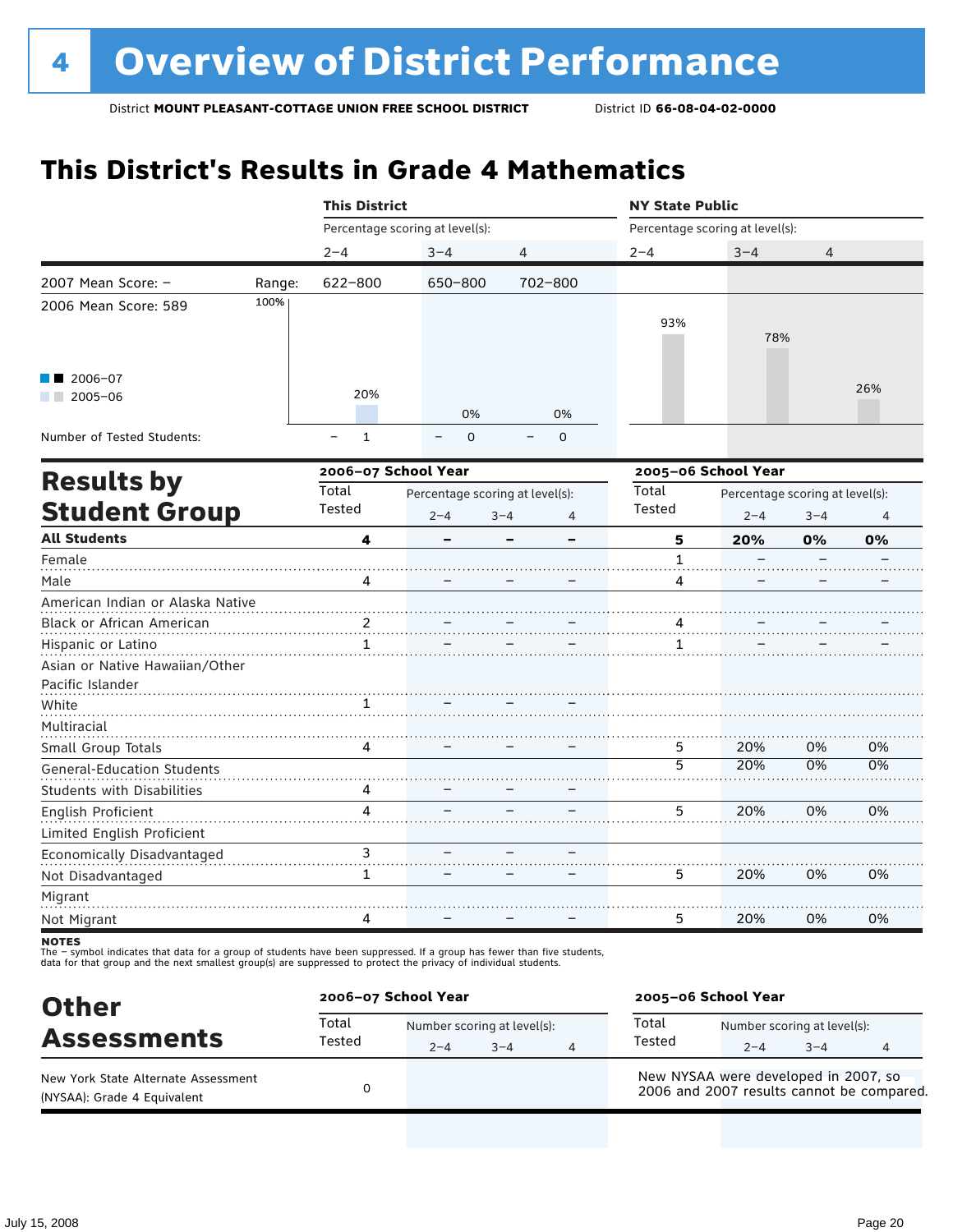### **This District's Results in Grade 4 Science**

|                                                    |        | <b>This District</b>            |                |                                 |             | <b>NY State Public</b>          |                                 |         |         |  |  |
|----------------------------------------------------|--------|---------------------------------|----------------|---------------------------------|-------------|---------------------------------|---------------------------------|---------|---------|--|--|
|                                                    |        | Percentage scoring at level(s): |                |                                 |             | Percentage scoring at level(s): |                                 |         |         |  |  |
|                                                    |        | $2 - 4$                         | $3 - 4$        | 4                               |             | $2 - 4$                         | $3 - 4$                         | 4       |         |  |  |
| 2007 Mean Score: 55                                | Range: | $45 - 100$                      | $65 - 100$     |                                 | $85 - 100$  |                                 |                                 |         |         |  |  |
| 2006 Mean Score: 56                                | 100%   | 86%<br>60%                      |                |                                 |             | 97% 97%                         | 85% 86%                         |         | 49% 49% |  |  |
| 2006-07<br>$2005 - 06$                             |        |                                 | 29%            | 20%<br>0%                       | 0%          |                                 |                                 |         |         |  |  |
| Number of Tested Students:                         |        | 6<br>3                          | $\overline{2}$ | $\mathbf{1}$<br>$\mathbf 0$     | $\mathbf 0$ |                                 |                                 |         |         |  |  |
|                                                    |        | 2006-07 School Year             |                |                                 |             |                                 | 2005-06 School Year             |         |         |  |  |
| <b>Results by</b>                                  |        | Total                           |                | Percentage scoring at level(s): |             |                                 | Percentage scoring at level(s): |         |         |  |  |
| <b>Student Group</b>                               |        | Tested                          | $2 - 4$        | $3 - 4$                         | 4           | Tested                          | $2 - 4$                         | $3 - 4$ | 4       |  |  |
| <b>All Students</b>                                |        | 7                               | 86%            | 29%                             | 0%          | 5                               | 60%                             | 20%     | 0%      |  |  |
| Female                                             |        |                                 |                |                                 |             | 1                               |                                 |         |         |  |  |
| Male                                               |        | 7                               | 86%            | 29%                             | 0%          | 4                               |                                 |         |         |  |  |
| American Indian or Alaska Native                   |        |                                 |                |                                 |             |                                 |                                 |         |         |  |  |
| Black or African American                          |        | 5                               |                |                                 |             | 4                               |                                 |         |         |  |  |
| Hispanic or Latino                                 |        | 1                               |                |                                 |             | 1                               |                                 |         |         |  |  |
| Asian or Native Hawaiian/Other<br>Pacific Islander |        |                                 |                |                                 |             |                                 |                                 |         |         |  |  |
| White<br>Multiracial                               |        |                                 |                |                                 |             |                                 |                                 |         |         |  |  |
| Small Group Totals                                 |        | 7                               | 86%            | 29%                             | 0%          | 5                               | 60%                             | 20%     | 0%      |  |  |
| <b>General-Education Students</b>                  |        | $\overline{2}$                  |                |                                 |             | 5                               | 60%                             | 20%     | 0%      |  |  |
| <b>Students with Disabilities</b>                  |        | 5                               |                |                                 |             |                                 |                                 |         |         |  |  |
| English Proficient                                 |        | $\overline{1}$                  | 86%            | 29%                             | 0%          | 5                               | 60%                             | 20%     | 0%      |  |  |
| Limited English Proficient                         |        |                                 |                |                                 |             |                                 |                                 |         |         |  |  |
| Economically Disadvantaged                         |        | 4                               |                |                                 |             |                                 |                                 |         |         |  |  |
| Not Disadvantaged                                  |        | 3                               |                |                                 |             | 5                               | 60%                             | 20%     | 0%      |  |  |
| Migrant                                            |        |                                 |                |                                 |             |                                 |                                 |         |         |  |  |
| Not Migrant                                        |        | $\overline{1}$                  | 86%            | 29%                             | 0%          | 5                               | 60%                             | 20%     | 0%      |  |  |

**NOTES** 

| <b>Other</b>                                                       |                 | 2006-07 School Year |                                        |   |                 | 2005-06 School Year                  |                                        |                                           |  |
|--------------------------------------------------------------------|-----------------|---------------------|----------------------------------------|---|-----------------|--------------------------------------|----------------------------------------|-------------------------------------------|--|
| <b>Assessments</b>                                                 | Total<br>Tested | $2 - 4$             | Number scoring at level(s):<br>$3 - 4$ | 4 | Total<br>Tested | $2 - 4$                              | Number scoring at level(s):<br>$3 - 4$ | 4                                         |  |
| New York State Alternate Assessment<br>(NYSAA): Grade 4 Equivalent |                 |                     |                                        |   |                 | New NYSAA were developed in 2007, so |                                        | 2006 and 2007 results cannot be compared. |  |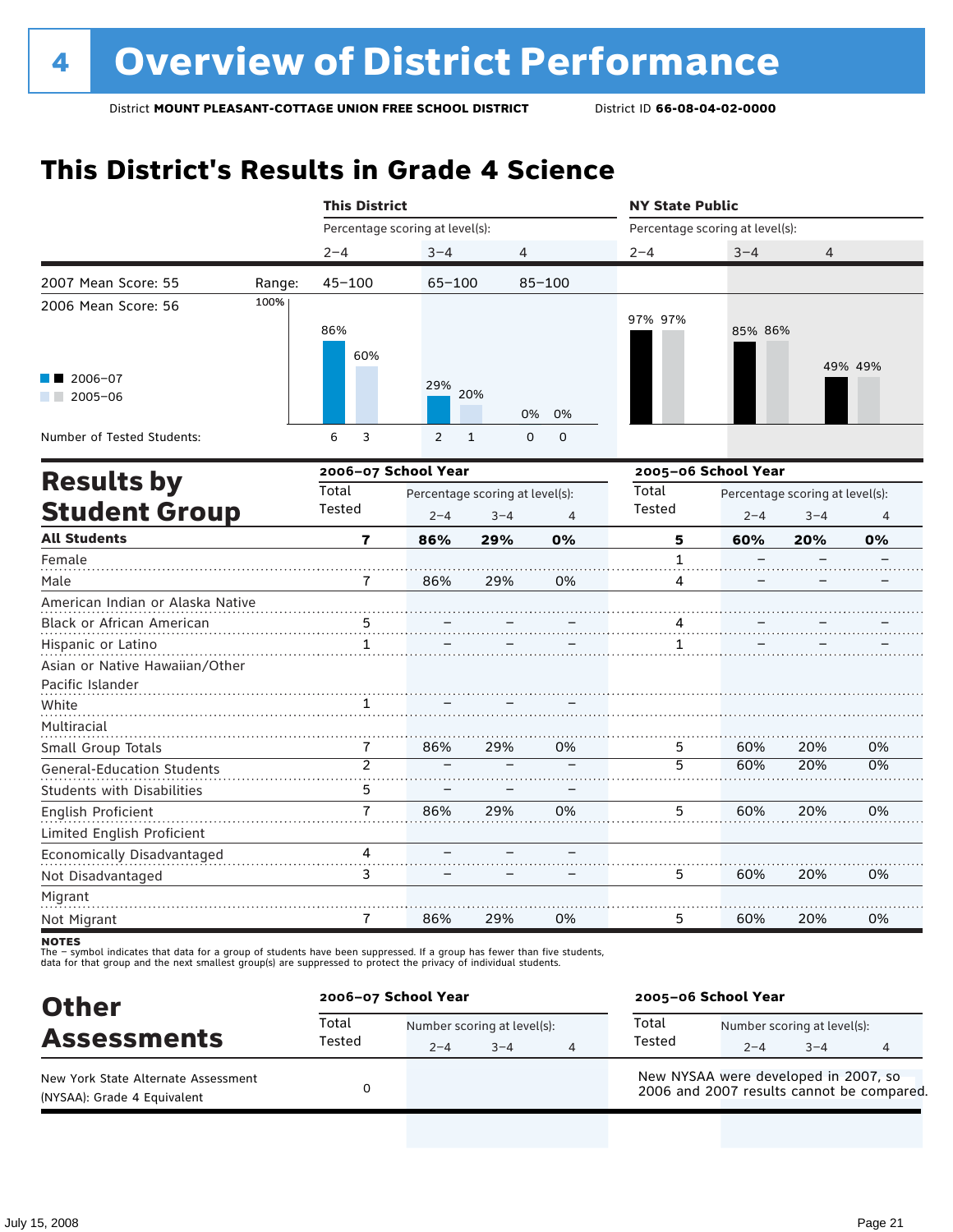# **This District's Results in Grade 5 English Language Arts**

|                                                    |        | <b>This District</b> |                                 |                                                 |             | <b>NY State Public</b>          |                     |                                            |     |  |
|----------------------------------------------------|--------|----------------------|---------------------------------|-------------------------------------------------|-------------|---------------------------------|---------------------|--------------------------------------------|-----|--|
|                                                    |        |                      | Percentage scoring at level(s): |                                                 |             | Percentage scoring at level(s): |                     |                                            |     |  |
|                                                    |        | $2 - 4$              | $3 - 4$                         | 4                                               |             | $2 - 4$                         | $3 - 4$             | 4                                          |     |  |
| 2007 Mean Score: 588                               | Range: | 608-795              | $650 - 795$                     |                                                 | $711 - 795$ |                                 |                     |                                            |     |  |
| 2006 Mean Score: 616                               | 100%   | 73%                  |                                 |                                                 |             | 95% 94%                         | 68% 67%             |                                            |     |  |
| $2006 - 07$<br>$2005 - 06$                         |        | 25%                  | 0%                              | 18%<br>0%                                       | 0%          |                                 |                     | 7%                                         | 12% |  |
| Number of Tested Students:                         |        | 8<br>3               | $\mathbf 0$                     | $\overline{2}$<br>$\mathsf 0$                   | $\mathbf 0$ |                                 |                     |                                            |     |  |
|                                                    |        |                      | 2006-07 School Year             |                                                 |             |                                 | 2005-06 School Year |                                            |     |  |
| <b>Results by</b><br><b>Student Group</b>          |        | Total<br>Tested      | $2 - 4$                         | Percentage scoring at level(s):<br>$3 - 4$<br>4 |             |                                 | $2 - 4$             | Percentage scoring at level(s):<br>$3 - 4$ | 4   |  |
| <b>All Students</b>                                |        | 12                   | 25%                             | 0%                                              | 0%          | 11                              | 73%                 | 18%                                        | 0%  |  |
| Female                                             |        | 4                    |                                 |                                                 |             |                                 |                     |                                            |     |  |
| Male                                               |        | 8                    |                                 |                                                 |             | 11                              | 73%                 | 18%                                        | 0%  |  |
| American Indian or Alaska Native                   |        |                      |                                 |                                                 |             |                                 |                     |                                            |     |  |
| Black or African American                          |        |                      | 14%                             | 0%                                              | 0%          | 6                               | 83%                 | 17%                                        | 0%  |  |
| Hispanic or Latino                                 |        | 5                    | 40%                             | 0%                                              | 0%          | 5                               | 60%                 | 20%                                        | 0%  |  |
| Asian or Native Hawaiian/Other<br>Pacific Islander |        |                      |                                 |                                                 |             |                                 |                     |                                            |     |  |
| White<br>Multiracial<br>Small Group Totals         |        |                      |                                 |                                                 |             |                                 |                     |                                            |     |  |
| <b>General-Education Students</b>                  |        | 5                    | 60%                             | 0%                                              | 0%          | 11                              | 73%                 | 18%                                        | 0%  |  |
| <b>Students with Disabilities</b>                  |        | 7                    | 0%                              | 0%                                              | 0%          |                                 |                     |                                            |     |  |
| English Proficient                                 |        | 12                   | 25%                             | 0%                                              | 0%          | 11                              | 73%                 | 18%                                        | 0%  |  |
| Limited English Proficient                         |        |                      |                                 |                                                 |             |                                 |                     |                                            |     |  |
| Economically Disadvantaged                         |        | 9                    |                                 |                                                 |             |                                 |                     |                                            |     |  |
| Not Disadvantaged                                  |        | 3                    |                                 |                                                 |             | 11                              | 73%                 | 18%                                        | 0%  |  |
| Migrant                                            |        |                      |                                 |                                                 |             |                                 |                     |                                            |     |  |
| Not Migrant                                        |        | 12                   | 25%                             | 0%                                              | 0%          | 11                              | 73%                 | 18%                                        | 0%  |  |

**NOTES** 

The – symbol indicates that data for a group of students have been suppressed. If a group has fewer than five students,<br>data for that group and the next smallest group(s) are suppressed to protect the privacy of individual

| <b>Other</b>                           | 2006-07 School Year |                             |         |                | 2005-06 School Year                  |                             |         |                                           |
|----------------------------------------|---------------------|-----------------------------|---------|----------------|--------------------------------------|-----------------------------|---------|-------------------------------------------|
| <b>Assessments</b>                     | Total<br>Tested     | Number scoring at level(s): |         |                | Total                                | Number scoring at level(s): |         |                                           |
|                                        |                     | $2 - 4$                     | $3 - 4$ | $\overline{4}$ | Tested                               | $2 - 4$                     | $3 - 4$ | 4                                         |
| New York State Alternate Assessment    |                     |                             |         |                | New NYSAA were developed in 2007, so |                             |         |                                           |
| (NYSAA): Grade 5 Equivalent            |                     |                             |         |                |                                      |                             |         | 2006 and 2007 results cannot be compared. |
| New York State English as a Second     |                     |                             |         |                |                                      |                             |         |                                           |
| Language Achievement Test (NYSESLAT)t: | 0                   | N/A                         | N/A     | N/A            | N/A                                  | N/A                         | N/A     | N/A                                       |
| Grade 5                                |                     |                             |         |                |                                      |                             |         |                                           |

† These counts represent recently arrived LEP students who used the NYSESLAT to fulfill the English language arts participation requirement.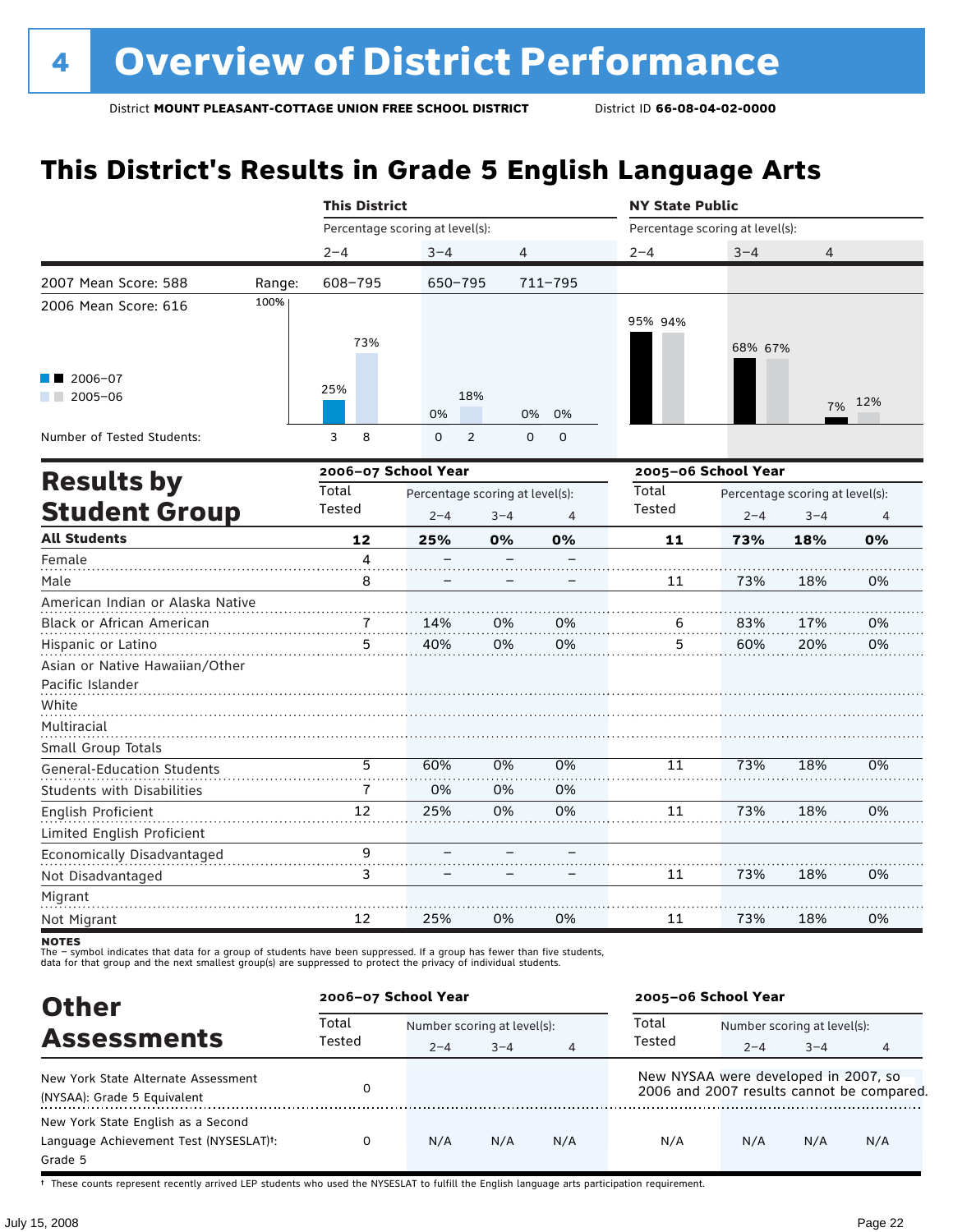# **This District's Results in Grade 5 Mathematics**

|                                                                          |        | <b>This District</b> |                                                       |                |                            | <b>NY State Public</b>          |                     |                                            |         |  |
|--------------------------------------------------------------------------|--------|----------------------|-------------------------------------------------------|----------------|----------------------------|---------------------------------|---------------------|--------------------------------------------|---------|--|
|                                                                          |        |                      | Percentage scoring at level(s):                       |                |                            | Percentage scoring at level(s): |                     |                                            |         |  |
|                                                                          |        | $2 - 4$              | $3 - 4$                                               | 4              |                            | $2 - 4$                         | $3 - 4$             | 4                                          |         |  |
| 2007 Mean Score: 568                                                     | Range: | 619-780              | 650-780                                               |                | 699-780                    |                                 |                     |                                            |         |  |
| 2006 Mean Score: 617                                                     | 100%   |                      |                                                       |                |                            | 94% 90%                         | 76% 68%             |                                            |         |  |
| 2006-07<br>$2005 - 06$<br>a sa ta                                        |        | 50%<br>8%            | 0%                                                    | 17%            | 0%<br>0%                   |                                 |                     |                                            | 22% 19% |  |
| Number of Tested Students:                                               |        | 6<br>$\mathbf{1}$    | $\mathbf 0$                                           | $\overline{2}$ | $\mathbf 0$<br>$\mathbf 0$ |                                 |                     |                                            |         |  |
|                                                                          |        |                      | 2006-07 School Year                                   |                |                            |                                 | 2005-06 School Year |                                            |         |  |
| <b>Results by</b><br><b>Student Group</b>                                |        | Total<br>Tested      | Percentage scoring at level(s):<br>$2 - 4$<br>$3 - 4$ |                | 4                          | Total<br>Tested                 | $2 - 4$             | Percentage scoring at level(s):<br>$3 - 4$ | 4       |  |
| <b>All Students</b>                                                      |        | 12                   | 8%                                                    | 0%             | 0%                         | 12                              | 50%                 | 17%                                        | 0%      |  |
| Female                                                                   |        | 4                    |                                                       |                |                            |                                 |                     |                                            |         |  |
| Male                                                                     |        | 8                    |                                                       |                |                            | 12                              | 50%                 | 17%                                        | 0%      |  |
| American Indian or Alaska Native                                         |        |                      |                                                       |                |                            |                                 |                     |                                            |         |  |
| Black or African American                                                |        | 5                    | 14%<br>0%                                             | 0%<br>0%       | 0%<br>0%                   | 8<br>4                          |                     |                                            |         |  |
| Hispanic or Latino<br>Asian or Native Hawaiian/Other<br>Pacific Islander |        |                      |                                                       |                |                            |                                 |                     |                                            |         |  |
| White<br>Multiracial                                                     |        |                      |                                                       |                |                            |                                 |                     |                                            |         |  |
| Small Group Totals                                                       |        |                      |                                                       |                |                            | 12                              | 50%                 | 17%                                        | 0%      |  |
| <b>General-Education Students</b>                                        |        | 4                    |                                                       |                |                            | 12                              | 50%                 | 17%                                        | 0%      |  |
| <b>Students with Disabilities</b>                                        |        | 8                    |                                                       |                |                            |                                 |                     |                                            |         |  |
| <b>English Proficient</b>                                                |        | 12                   | 8%                                                    | 0%             | 0%                         | 12                              | 50%                 | 17%                                        | 0%      |  |
| Limited English Proficient                                               |        |                      |                                                       |                |                            |                                 |                     |                                            |         |  |
| Economically Disadvantaged                                               |        | 10                   |                                                       |                |                            |                                 |                     |                                            |         |  |
| Not Disadvantaged                                                        |        | 2                    |                                                       |                |                            | 12                              | 50%                 | 17%                                        | 0%      |  |
| Migrant                                                                  |        |                      |                                                       |                |                            |                                 |                     |                                            |         |  |
| Not Migrant                                                              |        | 12                   | 8%                                                    | 0%             | 0%                         | 12                              | 50%                 | 17%                                        | 0%      |  |

**NOTES** 

| <b>Other</b>                                                       | 2006-07 School Year |         |                                        | 2005-06 School Year                                                               |         |                                        |   |  |
|--------------------------------------------------------------------|---------------------|---------|----------------------------------------|-----------------------------------------------------------------------------------|---------|----------------------------------------|---|--|
| <b>Assessments</b>                                                 | Total<br>Tested     | $2 - 4$ | Number scoring at level(s):<br>$3 - 4$ | Total<br>Tested                                                                   | $2 - 4$ | Number scoring at level(s):<br>$3 - 4$ | 4 |  |
| New York State Alternate Assessment<br>(NYSAA): Grade 5 Equivalent |                     |         |                                        | New NYSAA were developed in 2007, so<br>2006 and 2007 results cannot be compared. |         |                                        |   |  |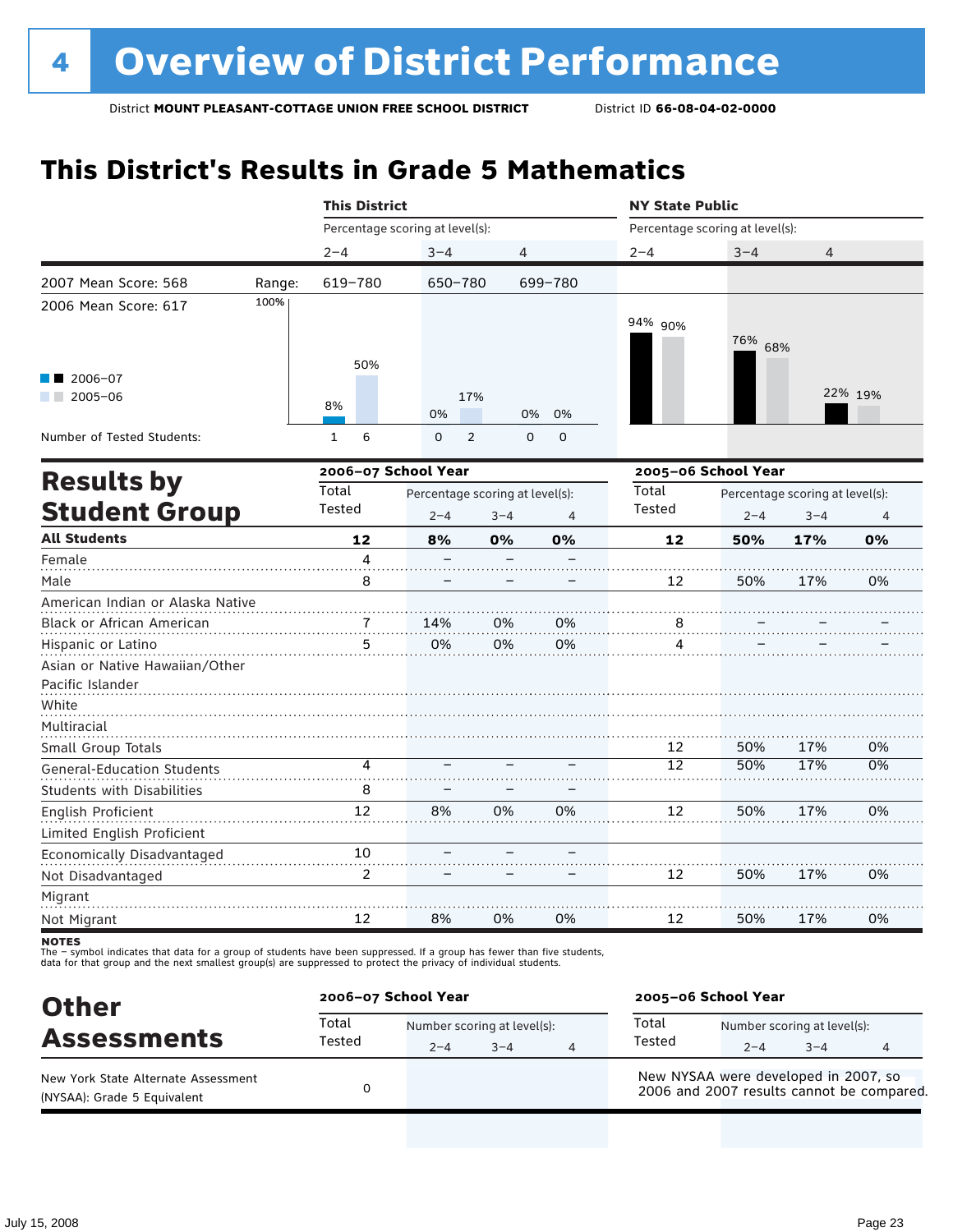# **This District's Results in Grade 6 English Language Arts**

|                                                  |        | <b>This District</b>            |              |                                 |         |                          | <b>NY State Public</b>          |                                 |         |        |  |
|--------------------------------------------------|--------|---------------------------------|--------------|---------------------------------|---------|--------------------------|---------------------------------|---------------------------------|---------|--------|--|
|                                                  |        | Percentage scoring at level(s): |              |                                 |         |                          | Percentage scoring at level(s): |                                 |         |        |  |
|                                                  |        | $2 - 4$                         | $3 - 4$      |                                 | 4       |                          | $2 - 4$                         | $3 - 4$                         | 4       |        |  |
| 2007 Mean Score: 603                             | Range: | 598-785                         |              | 650-785                         |         | 705-785                  |                                 |                                 |         |        |  |
| 2006 Mean Score: 582                             | 100%   | 69%                             |              |                                 |         |                          | 98% 93%                         | 63% 60%                         |         |        |  |
| 2006-07<br>$2005 - 06$<br><b>Contract</b>        |        | 36%                             | 8%           | 0%                              | 0%      | 0%                       |                                 |                                 |         | 9% 12% |  |
| Number of Tested Students:                       |        | 9<br>4                          | $\mathbf{1}$ | $\mathbf 0$                     | 0       | 0                        |                                 |                                 |         |        |  |
| <b>Results by</b>                                |        | 2006-07 School Year             |              |                                 |         |                          | 2005-06 School Year             |                                 |         |        |  |
|                                                  |        | Total                           |              | Percentage scoring at level(s): |         |                          | Total                           | Percentage scoring at level(s): |         |        |  |
| <b>Student Group</b>                             |        | Tested                          | $2 - 4$      |                                 | $3 - 4$ | 4                        | Tested                          | $2 - 4$                         | $3 - 4$ | 4      |  |
| <b>All Students</b>                              |        | 13                              | 69%          |                                 | 8%      | 0%                       | 11                              | 36%                             | 0%      | 0%     |  |
| Female                                           |        | $\overline{2}$                  |              |                                 |         |                          | 3                               |                                 |         |        |  |
| Male                                             |        | 11                              |              |                                 |         |                          | 8                               |                                 |         |        |  |
| American Indian or Alaska Native                 |        |                                 |              |                                 |         |                          |                                 |                                 |         |        |  |
| Black or African American                        |        | 10                              |              |                                 |         |                          | $\frac{9}{11}$                  |                                 |         |        |  |
| Hispanic or Latino                               |        | 3                               |              |                                 |         |                          | $\mathbf{1}$                    |                                 |         |        |  |
| Asian or Native Hawaiian/Other                   |        |                                 |              |                                 |         |                          |                                 |                                 |         |        |  |
| Pacific Islander                                 |        |                                 |              |                                 |         |                          |                                 |                                 |         |        |  |
| White                                            |        |                                 |              |                                 |         |                          |                                 |                                 |         |        |  |
| Multiracial                                      |        |                                 |              |                                 |         |                          |                                 |                                 |         |        |  |
| Small Group Totals                               |        | 13                              | 69%          |                                 | 8%      | 0%                       | 11                              | 36%                             | 0%      | 0%     |  |
| <b>General-Education Students</b>                |        | 4                               |              |                                 |         |                          | $\overline{11}$                 | 36%                             | 0%      | 0%     |  |
| <b>Students with Disabilities</b>                |        | 9                               |              |                                 |         |                          |                                 |                                 |         |        |  |
| English Proficient<br>Limited English Proficient |        | 13                              | 69%          |                                 | 8%      | 0%                       | 11                              | 36%                             | 0%      | 0%     |  |
| Economically Disadvantaged                       |        | 9                               |              | $\qquad \qquad -$               |         | $\overline{\phantom{0}}$ |                                 |                                 |         |        |  |

Not Disadvantaged Migrant Not Migrant 13 – 69% – 8% – 0% 11 36% 0% 0%

. . . . . . . . . . . . . . . . .

11

. **. . . . . . . . . . . . . .** . . . .

36%

. **. . . . . . . . . . . .** .

0%

. . . . . . . . . . . .

0%

. . . . . . . . .

The – symbol indicates that data for a group of students have been suppressed. If a group has fewer than five students,<br>data for that group and the next smallest group(s) are suppressed to protect the privacy of individual

4

| <b>Other</b>                                                                                         | 2006-07 School Year |                             |         |     | 2005-06 School Year                  |                             |         |                                           |
|------------------------------------------------------------------------------------------------------|---------------------|-----------------------------|---------|-----|--------------------------------------|-----------------------------|---------|-------------------------------------------|
| <b>Assessments</b>                                                                                   | Total<br>Tested     | Number scoring at level(s): |         |     | Total                                | Number scoring at level(s): |         |                                           |
|                                                                                                      |                     | $2 - 4$                     | $3 - 4$ | 4   | Tested                               | $2 - 4$                     | $3 - 4$ | 4                                         |
| New York State Alternate Assessment<br>(NYSAA): Grade 6 Equivalent                                   |                     |                             |         |     | New NYSAA were developed in 2007, so |                             |         | 2006 and 2007 results cannot be compared. |
| New York State English as a Second<br>Language Achievement Test (NYSESLAT) <sup>+</sup> :<br>Grade 6 | 0                   | N/A                         | N/A     | N/A | N/A                                  | N/A                         | N/A     | N/A                                       |

† These counts represent recently arrived LEP students who used the NYSESLAT to fulfill the English language arts participation requirement.

**NOTES**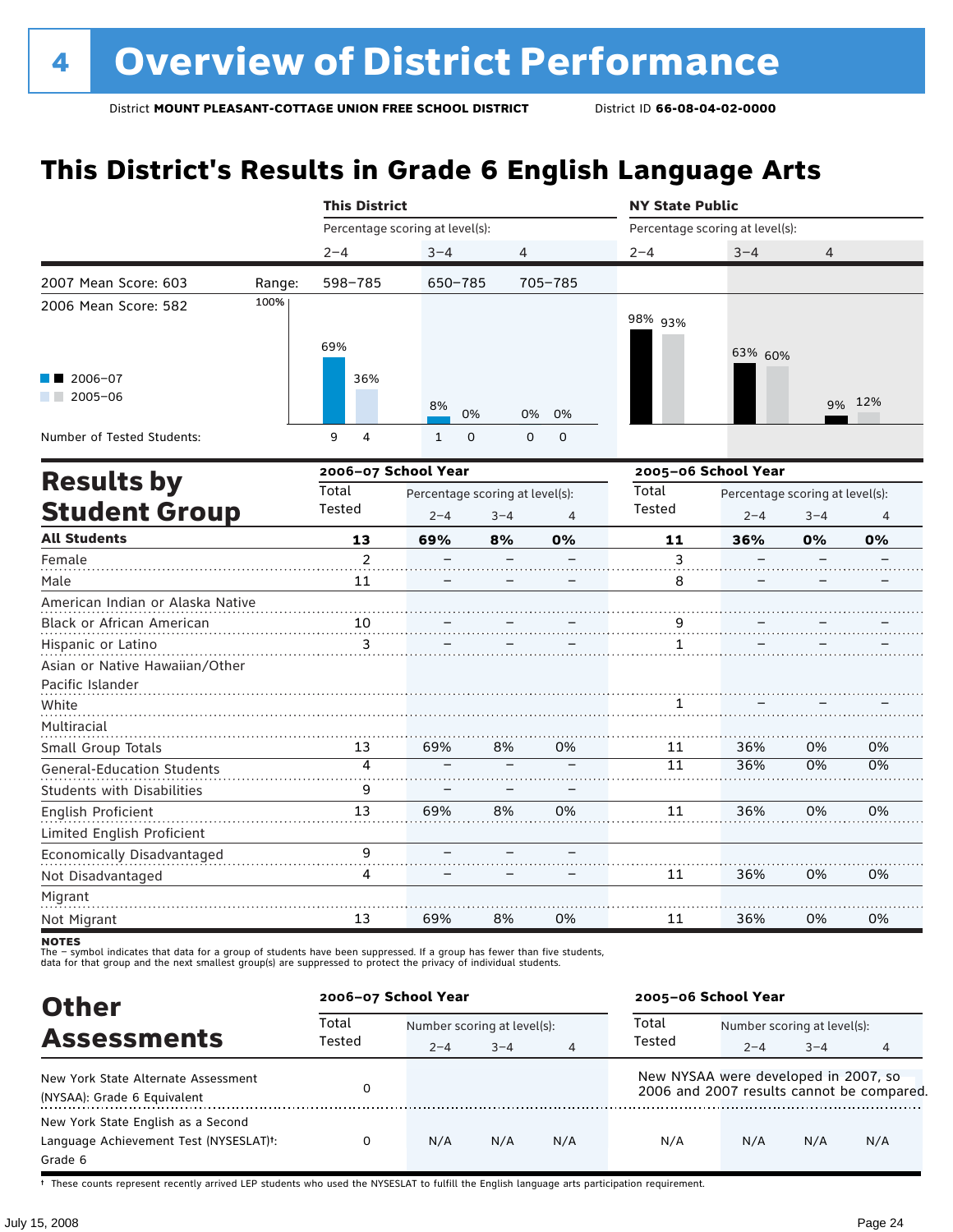# **This District's Results in Grade 6 Mathematics**

|                                   |        |                                 | <b>This District</b>            |                         |                |                                 | <b>NY State Public</b>          |                |         |  |  |
|-----------------------------------|--------|---------------------------------|---------------------------------|-------------------------|----------------|---------------------------------|---------------------------------|----------------|---------|--|--|
|                                   |        | Percentage scoring at level(s): |                                 |                         |                | Percentage scoring at level(s): |                                 |                |         |  |  |
|                                   |        | $2 - 4$                         | $3 - 4$                         | 4                       |                | $2 - 4$                         | $3 - 4$                         | $\overline{4}$ |         |  |  |
| 2007 Mean Score: 595              | Range: | 616-780                         | 650-780                         |                         | 696-780        |                                 |                                 |                |         |  |  |
| 2006 Mean Score: 581              | 100%   |                                 |                                 |                         |                |                                 |                                 |                |         |  |  |
|                                   |        |                                 |                                 |                         |                | 91% 87%                         |                                 |                |         |  |  |
|                                   |        |                                 |                                 |                         |                |                                 | 71%<br>60%                      |                |         |  |  |
| 2006-07                           |        | 38%                             |                                 |                         |                |                                 |                                 |                |         |  |  |
| $2005 - 06$                       |        |                                 | 25%                             |                         |                |                                 |                                 |                | 20% 13% |  |  |
|                                   |        | 8%                              |                                 | 0%<br>0%                | 0%             |                                 |                                 |                |         |  |  |
| Number of Tested Students:        |        | 6<br>$\mathbf{1}$               | $\overline{4}$                  | $\Omega$<br>$\mathbf 0$ | $\mathbf 0$    |                                 |                                 |                |         |  |  |
|                                   |        | 2006-07 School Year             |                                 |                         |                |                                 | 2005-06 School Year             |                |         |  |  |
| <b>Results by</b>                 |        | Total                           | Percentage scoring at level(s): |                         |                | Total                           | Percentage scoring at level(s): |                |         |  |  |
| <b>Student Group</b>              |        | Tested                          | $2 - 4$                         | $3 - 4$                 | $\overline{4}$ | Tested                          | $2 - 4$                         | $3 - 4$        | 4       |  |  |
| <b>All Students</b>               |        | 16                              | 38%                             | 25%                     | 0%             | 13                              | 8%                              | 0%             | 0%      |  |  |
| Female                            |        | 3                               |                                 |                         |                | 5                               | 0%                              | 0%             | 0%      |  |  |
| Male                              |        | 13                              |                                 |                         |                | 8                               | 13%                             | 0%             | 0%      |  |  |
| American Indian or Alaska Native  |        |                                 |                                 |                         |                |                                 |                                 |                |         |  |  |
| Black or African American         |        | 12                              |                                 |                         |                | 11                              |                                 |                |         |  |  |
| Hispanic or Latino                |        | 4                               |                                 |                         |                | 1                               |                                 |                |         |  |  |
| Asian or Native Hawaiian/Other    |        |                                 |                                 |                         |                |                                 |                                 |                |         |  |  |
| Pacific Islander                  |        |                                 |                                 |                         |                |                                 |                                 |                |         |  |  |
| White                             |        |                                 |                                 |                         |                | 1                               |                                 |                |         |  |  |
| Multiracial                       |        |                                 |                                 |                         |                |                                 |                                 |                |         |  |  |
| Small Group Totals                |        | 16                              | 38%                             | 25%                     | 0%             | 13                              | 8%                              | 0%             | 0%      |  |  |
| <b>General-Education Students</b> |        | $\overline{6}$                  | 17%                             | 17%                     | 0%             | 13                              | 8%                              | 0%             | 0%      |  |  |
| <b>Students with Disabilities</b> |        | 10                              | 50%                             | 30%                     | 0%             |                                 |                                 |                |         |  |  |
| <b>English Proficient</b>         |        | 16                              | 38%                             | 25%                     | 0%             | 13                              | 8%                              | 0%             | 0%      |  |  |
| Limited English Proficient        |        |                                 |                                 |                         |                |                                 |                                 |                |         |  |  |
| Economically Disadvantaged        |        | 10                              | 50%                             | 30%                     | 0%             |                                 |                                 |                |         |  |  |
| Not Disadvantaged                 |        | 6                               | 17%                             | 17%                     | 0%             | 13                              | 8%                              | 0%             | 0%      |  |  |
| Migrant                           |        |                                 |                                 |                         |                |                                 |                                 |                |         |  |  |

**NOTES** 

Not Migrant

The – symbol indicates that data for a group of students have been suppressed. If a group has fewer than five students,<br>data for that group and the next smallest group(s) are suppressed to protect the privacy of individual

16

| <b>Other</b>                                                       | 2006-07 School Year |                                        |      | 2005-06 School Year                                                               |         |                                        |   |  |
|--------------------------------------------------------------------|---------------------|----------------------------------------|------|-----------------------------------------------------------------------------------|---------|----------------------------------------|---|--|
| <b>Assessments</b>                                                 | Total<br>Tested     | Number scoring at level(s):<br>$2 - 4$ | $-4$ | Total<br>Tested                                                                   | $2 - 4$ | Number scoring at level(s):<br>$3 - 4$ | 4 |  |
| New York State Alternate Assessment<br>(NYSAA): Grade 6 Equivalent |                     |                                        |      | New NYSAA were developed in 2007, so<br>2006 and 2007 results cannot be compared. |         |                                        |   |  |

25%

0%

13

8%

0%

0%

38%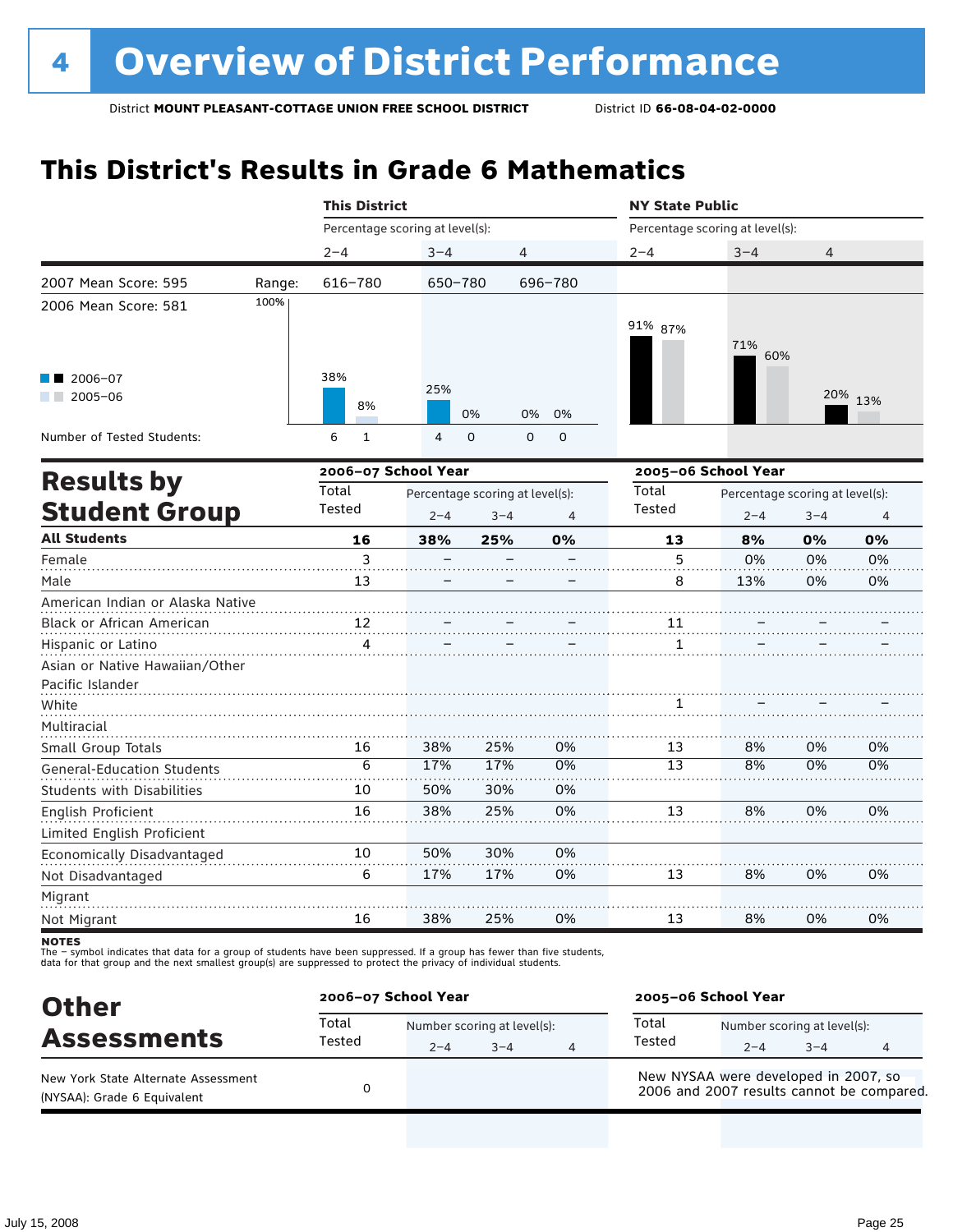# **This District's Results in Grade 7 English Language Arts**

|                                                                          |        | <b>This District</b>                     |                |                             |                | <b>NY State Public</b>          |                                 |         |    |  |
|--------------------------------------------------------------------------|--------|------------------------------------------|----------------|-----------------------------|----------------|---------------------------------|---------------------------------|---------|----|--|
|                                                                          |        | Percentage scoring at level(s):          |                |                             |                | Percentage scoring at level(s): |                                 |         |    |  |
|                                                                          |        | $2 - 4$                                  | $3 - 4$        | 4                           |                | $2 - 4$                         | $3 - 4$                         | 4       |    |  |
| 2007 Mean Score: 604                                                     | Range: | 600-790                                  | 650-790        |                             | 712-790        |                                 |                                 |         |    |  |
| 2006 Mean Score: 572                                                     | 100%   | 59%                                      |                |                             |                | 94% 92%                         | 58% 56%                         |         |    |  |
| 2006-07<br>$2005 - 06$<br><b>Contract</b>                                |        | 21%                                      | 12%            | 5%<br>0%                    | 0%             |                                 |                                 | 6%      | 8% |  |
| Number of Tested Students:                                               |        | $\overline{\mathbf{4}}$<br>10            | $\overline{2}$ | $\mathbf 0$<br>$\mathbf{1}$ | 0              |                                 |                                 |         |    |  |
|                                                                          |        | 2006-07 School Year                      |                |                             |                | 2005-06 School Year             |                                 |         |    |  |
| <b>Results by</b>                                                        |        | Total<br>Percentage scoring at level(s): |                |                             | Total          |                                 | Percentage scoring at level(s): |         |    |  |
| <b>Student Group</b>                                                     |        | Tested                                   | $2 - 4$        | $3 - 4$                     | $\overline{4}$ | Tested                          | $2 - 4$                         | $3 - 4$ | 4  |  |
| <b>All Students</b>                                                      |        | 17                                       | 59%            | 12%                         | 0%             | 19                              | 21%                             | 5%      | 0% |  |
| Female                                                                   |        | 6                                        | 83%            | 0%                          | 0%             | 5                               | 40%                             | 20%     | 0% |  |
| Male                                                                     |        | 11                                       | 45%            | 18%                         | 0%             | 14                              | 14%                             | 0%      | 0% |  |
| American Indian or Alaska Native                                         |        |                                          |                |                             |                |                                 |                                 |         |    |  |
| <b>Black or African American</b>                                         |        | 15                                       |                |                             |                | 12                              | 17%                             | 0%      | 0% |  |
| Hispanic or Latino<br>Asian or Native Hawaiian/Other<br>Pacific Islander |        | $\overline{2}$                           |                |                             |                | 5                               |                                 |         |    |  |
| White                                                                    |        |                                          |                |                             |                | 2                               |                                 |         |    |  |
| Multiracial                                                              |        |                                          |                |                             |                |                                 |                                 |         |    |  |
| Small Group Totals                                                       |        | 17                                       | 59%            | 12%                         | 0%             | 7                               | 29%                             | 14%     | 0% |  |
| <b>General-Education Students</b>                                        |        | 3                                        |                |                             |                | 19                              | 21%                             | 5%      | 0% |  |
| <b>Students with Disabilities</b>                                        |        | 14                                       |                |                             |                |                                 |                                 |         |    |  |
| English Proficient                                                       |        | 17                                       | 59%            | 12%                         | 0%             | 19                              | 21%                             | 5%      | 0% |  |
| Limited English Proficient                                               |        |                                          |                |                             |                |                                 |                                 |         |    |  |
| Economically Disadvantaged                                               |        | 13                                       |                |                             |                |                                 |                                 |         |    |  |
| Not Disadvantaged                                                        |        | 4                                        |                |                             |                | 19                              | 21%                             | 5%      | 0% |  |
| Migrant                                                                  |        |                                          |                |                             |                |                                 |                                 |         |    |  |
| Not Migrant                                                              |        | 17                                       | 59%            | 12%                         | 0%             | 19                              | 21%                             | 5%      | 0% |  |

**NOTES** 

The – symbol indicates that data for a group of students have been suppressed. If a group has fewer than five students,<br>data for that group and the next smallest group(s) are suppressed to protect the privacy of individual

| <b>Other</b>                                                                                         | 2006-07 School Year |                             |         |                | 2005-06 School Year                  |                             |         |                                           |
|------------------------------------------------------------------------------------------------------|---------------------|-----------------------------|---------|----------------|--------------------------------------|-----------------------------|---------|-------------------------------------------|
| <b>Assessments</b>                                                                                   | Total<br>Tested     | Number scoring at level(s): |         |                | Total                                | Number scoring at level(s): |         |                                           |
|                                                                                                      |                     | $2 - 4$                     | $3 - 4$ | $\overline{4}$ | Tested                               | $2 - 4$                     | $3 - 4$ | 4                                         |
| New York State Alternate Assessment<br>(NYSAA): Grade 7 Equivalent                                   |                     |                             |         |                | New NYSAA were developed in 2007, so |                             |         | 2006 and 2007 results cannot be compared. |
| New York State English as a Second<br>Language Achievement Test (NYSESLAT) <sup>+</sup> :<br>Grade 7 |                     | N/A                         | N/A     | N/A            | N/A                                  | N/A                         | N/A     | N/A                                       |

† These counts represent recently arrived LEP students who used the NYSESLAT to fulfill the English language arts participation requirement.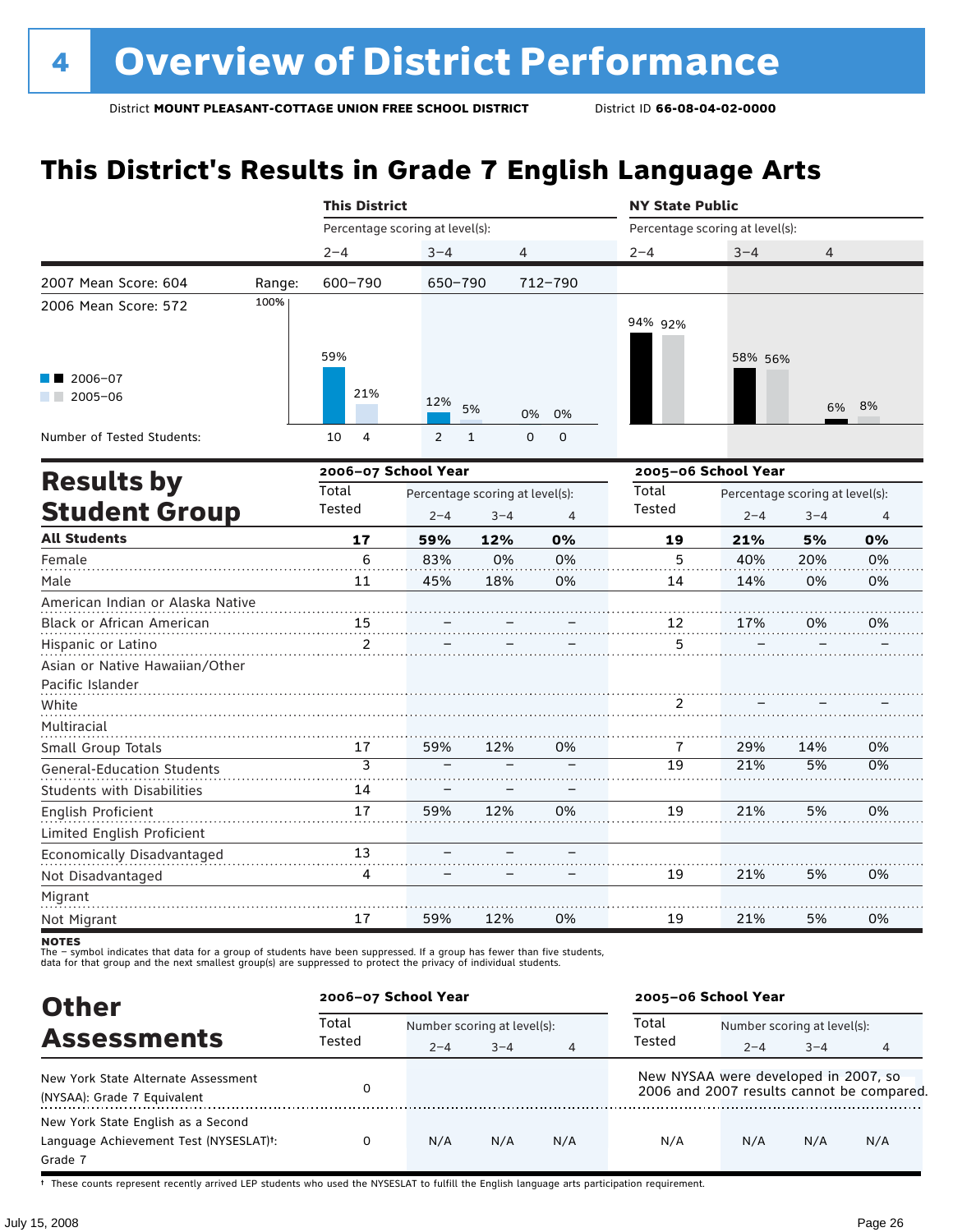# **This District's Results in Grade 7 Mathematics**

|                                                    |                                 | <b>This District</b>            |             |                |               | <b>NY State Public</b>          |         |                |  |  |
|----------------------------------------------------|---------------------------------|---------------------------------|-------------|----------------|---------------|---------------------------------|---------|----------------|--|--|
|                                                    | Percentage scoring at level(s): |                                 |             |                |               | Percentage scoring at level(s): |         |                |  |  |
|                                                    | $2 - 4$                         | $3 - 4$                         | 4           |                | $2 - 4$       | $3 - 4$                         | 4       |                |  |  |
| 2007 Mean Score: 600<br>Range:                     | 611-800                         | 650-800                         |             | 693-800        |               |                                 |         |                |  |  |
| 100%<br>2006 Mean Score: 567                       |                                 |                                 |             |                | 93% 87%       | 67%<br>56%                      |         |                |  |  |
| 2006-07<br>$2005 - 06$                             | 47%<br>17%                      | 0%<br>0%                        | 0%          | 0%             |               |                                 |         | 18% 12%        |  |  |
| Number of Tested Students:                         | 8<br>3                          | 0<br>0                          | $\mathsf 0$ | $\mathsf O$    |               |                                 |         |                |  |  |
|                                                    | 2006-07 School Year             |                                 |             |                |               | 2005-06 School Year             |         |                |  |  |
| <b>Results by</b>                                  | Total                           | Percentage scoring at level(s): |             |                | Total         | Percentage scoring at level(s): |         |                |  |  |
| <b>Student Group</b>                               | Tested                          | $2 - 4$                         | $3 - 4$     | $\overline{4}$ | <b>Tested</b> | $2 - 4$                         | $3 - 4$ | $\overline{4}$ |  |  |
| <b>All Students</b>                                | 17                              | 47%                             | 0%          | 0%             | 18            | 17%                             | 0%      | 0%             |  |  |
| Female                                             | 6                               | 67%                             | 0%          | 0%             | 3             |                                 |         |                |  |  |
| Male                                               | 11                              | 36%                             | 0%          | 0%             | 15            |                                 |         |                |  |  |
| American Indian or Alaska Native                   |                                 |                                 |             |                |               |                                 |         |                |  |  |
| Black or African American                          | 15                              |                                 |             |                | 13            | 23%                             | 0%      | 0%             |  |  |
| Hispanic or Latino                                 | $\overline{2}$                  |                                 |             |                | 4             |                                 |         |                |  |  |
| Asian or Native Hawaiian/Other<br>Pacific Islander |                                 |                                 |             |                |               |                                 |         |                |  |  |
| White                                              |                                 |                                 |             |                | 1             |                                 |         |                |  |  |
| Multiracial                                        |                                 |                                 |             |                |               |                                 |         |                |  |  |
| Small Group Totals                                 | 17                              | 47%                             | 0%          | 0%             | 5             | 0%                              | 0%      | 0%             |  |  |
| <b>General-Education Students</b>                  | $\Delta$                        |                                 |             |                | 18            | 17%                             | 0%      | 0%             |  |  |
| <b>Students with Disabilities</b>                  | 13                              |                                 |             |                |               |                                 |         |                |  |  |
| English Proficient                                 | 17                              | 47%                             | 0%          | 0%             | 18            | 17%                             | 0%      | 0%             |  |  |
| Limited English Proficient                         |                                 |                                 |             |                |               |                                 |         |                |  |  |
| Economically Disadvantaged                         | 11                              | 55%                             | 0%          | 0%             |               |                                 |         |                |  |  |
| Not Disadvantaged                                  | 6                               | 33%                             | 0%          | 0%             | 18            | 17%                             | 0%      | 0%             |  |  |
| Migrant                                            |                                 |                                 |             |                |               |                                 |         |                |  |  |
| Not Migrant                                        | 17                              | 47%                             | 0%          | 0%             | 18            | 17%                             | 0%      | 0%             |  |  |

**NOTES** 

| <b>Other</b>                                                       | 2006-07 School Year |         |                                        |   | 2005-06 School Year |                                                                                   |                                        |   |  |
|--------------------------------------------------------------------|---------------------|---------|----------------------------------------|---|---------------------|-----------------------------------------------------------------------------------|----------------------------------------|---|--|
| <b>Assessments</b>                                                 | Total<br>Tested     | $2 - 4$ | Number scoring at level(s):<br>$3 - 4$ | 4 | Total<br>Tested     | $2 - 4$                                                                           | Number scoring at level(s):<br>$3 - 4$ | 4 |  |
| New York State Alternate Assessment<br>(NYSAA): Grade 7 Equivalent |                     |         |                                        |   |                     | New NYSAA were developed in 2007, so<br>2006 and 2007 results cannot be compared. |                                        |   |  |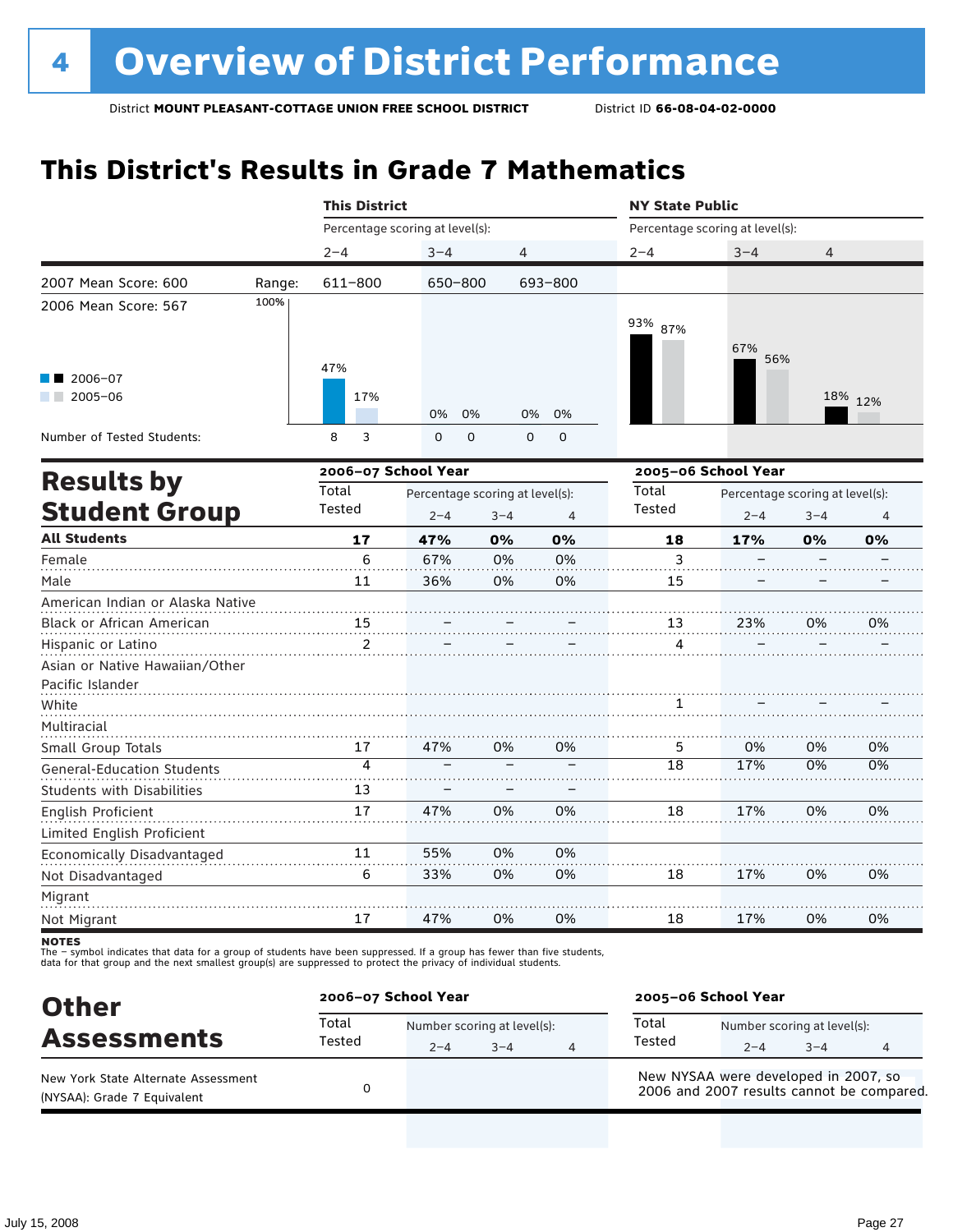# **This District's Results in Grade 8 English Language Arts**

|                                                    |        | <b>This District</b>            |                                 |         |                            | <b>NY State Public</b>          |                                 |                                                                                                                                                                   |                |  |  |
|----------------------------------------------------|--------|---------------------------------|---------------------------------|---------|----------------------------|---------------------------------|---------------------------------|-------------------------------------------------------------------------------------------------------------------------------------------------------------------|----------------|--|--|
|                                                    |        | Percentage scoring at level(s): |                                 |         |                            | Percentage scoring at level(s): |                                 | $3 - 4$<br>4<br>57% 49%<br>6%<br>$2 - 4$<br>$3 - 4$<br>60%<br>13%<br>67%<br>8%<br>56%<br>17%<br>61%<br>17%<br>58%<br>8%<br>60%<br>13%<br>60%<br>13%<br>13%<br>60% |                |  |  |
|                                                    |        | $2 - 4$                         | $3 - 4$                         | 4       |                            | $2 - 4$                         |                                 |                                                                                                                                                                   |                |  |  |
| 2007 Mean Score: 597                               | Range: | 602-790                         | 650-790                         |         | 715-790                    |                                 |                                 |                                                                                                                                                                   |                |  |  |
| 2006 Mean Score: 611                               | 100%   | 60%                             |                                 |         |                            | 94% 91%                         |                                 |                                                                                                                                                                   |                |  |  |
| $\blacksquare$ 2006-07<br>$2005 - 06$<br>a sa ta   |        | 47%                             | 13% 13%                         |         | 0%<br>0%                   |                                 |                                 |                                                                                                                                                                   | 5%             |  |  |
| Number of Tested Students:                         |        | 18<br>14                        | 4                               | 4       | $\mathbf 0$<br>$\mathbf 0$ |                                 |                                 |                                                                                                                                                                   |                |  |  |
|                                                    |        | 2006-07 School Year             |                                 |         |                            | 2005-06 School Year             |                                 |                                                                                                                                                                   |                |  |  |
| <b>Results by</b>                                  |        | Total                           | Percentage scoring at level(s): |         |                            | Total                           | Percentage scoring at level(s): |                                                                                                                                                                   |                |  |  |
| <b>Student Group</b>                               |        | Tested                          | $2 - 4$                         | $3 - 4$ | $\overline{4}$             | Tested                          |                                 |                                                                                                                                                                   | $\overline{4}$ |  |  |
| <b>All Students</b>                                |        | 30                              | 47%                             | 13%     | 0%                         | 30                              |                                 |                                                                                                                                                                   | 0%             |  |  |
| Female                                             |        | 11                              | 64%                             | 27%     | 0%                         | 12                              |                                 |                                                                                                                                                                   | 0%             |  |  |
| Male                                               |        | 19                              | 37%                             | 5%      | 0%                         | 18                              |                                 |                                                                                                                                                                   | 0%             |  |  |
| American Indian or Alaska Native                   |        |                                 |                                 |         |                            |                                 |                                 |                                                                                                                                                                   |                |  |  |
| Black or African American                          |        | 22                              | 45%                             | 14%     | 0%                         | 18                              |                                 |                                                                                                                                                                   | 0%             |  |  |
| Hispanic or Latino                                 |        | 6                               |                                 |         |                            | 9                               |                                 |                                                                                                                                                                   |                |  |  |
| Asian or Native Hawaiian/Other<br>Pacific Islander |        |                                 |                                 |         |                            |                                 |                                 |                                                                                                                                                                   |                |  |  |
| White                                              |        | 2                               |                                 |         |                            | 3                               |                                 |                                                                                                                                                                   |                |  |  |
| Multiracial                                        |        |                                 |                                 |         |                            |                                 |                                 |                                                                                                                                                                   |                |  |  |
| Small Group Totals                                 |        | 8                               | 50%                             | 13%     | 0%                         | 12                              |                                 |                                                                                                                                                                   | 0%             |  |  |
| <b>General-Education Students</b>                  |        | $\overline{6}$                  | 17%                             | 0%      | 0%                         | 30                              |                                 |                                                                                                                                                                   | 0%             |  |  |
| <b>Students with Disabilities</b>                  |        | 24                              | 54%                             | 17%     | 0%                         |                                 |                                 |                                                                                                                                                                   |                |  |  |
| English Proficient                                 |        | 30                              | 47%                             | 13%     | 0%                         | 30                              |                                 |                                                                                                                                                                   | 0%             |  |  |
| Limited English Proficient                         |        |                                 |                                 |         |                            |                                 |                                 |                                                                                                                                                                   |                |  |  |
| Economically Disadvantaged                         |        | 24                              | 54%                             | 17%     | 0%                         |                                 |                                 |                                                                                                                                                                   |                |  |  |
| Not Disadvantaged                                  |        | 6                               | 17%                             | 0%      | 0%                         | 30                              |                                 |                                                                                                                                                                   | 0%             |  |  |
| Migrant                                            |        |                                 |                                 |         |                            |                                 |                                 |                                                                                                                                                                   |                |  |  |
| Not Migrant                                        |        | 30                              | 47%                             | 13%     | 0%                         | 30                              | 60%                             | 13%                                                                                                                                                               | 0%             |  |  |

**NOTES** 

The – symbol indicates that data for a group of students have been suppressed. If a group has fewer than five students,<br>data for that group and the next smallest group(s) are suppressed to protect the privacy of individual

| <b>Other</b>                                        | 2006-07 School Year |                             |         |                | 2005-06 School Year                  |                             |         |                                           |
|-----------------------------------------------------|---------------------|-----------------------------|---------|----------------|--------------------------------------|-----------------------------|---------|-------------------------------------------|
| <b>Assessments</b>                                  | Total<br>Tested     | Number scoring at level(s): |         |                | Total                                | Number scoring at level(s): |         |                                           |
|                                                     |                     | $2 - 4$                     | $3 - 4$ | $\overline{4}$ | Tested                               | $2 - 4$                     | $3 - 4$ | 4                                         |
| New York State Alternate Assessment                 |                     |                             |         |                | New NYSAA were developed in 2007, so |                             |         |                                           |
| (NYSAA): Grade 8 Equivalent                         |                     |                             |         |                |                                      |                             |         | 2006 and 2007 results cannot be compared. |
| New York State English as a Second                  |                     |                             |         |                |                                      |                             |         |                                           |
| Language Achievement Test (NYSESLAT) <sup>+</sup> : |                     | N/A                         | N/A     | N/A            | N/A                                  | N/A                         | N/A     | N/A                                       |
| Grade 8                                             |                     |                             |         |                |                                      |                             |         |                                           |

† These counts represent recently arrived LEP students who used the NYSESLAT to fulfill the English language arts participation requirement.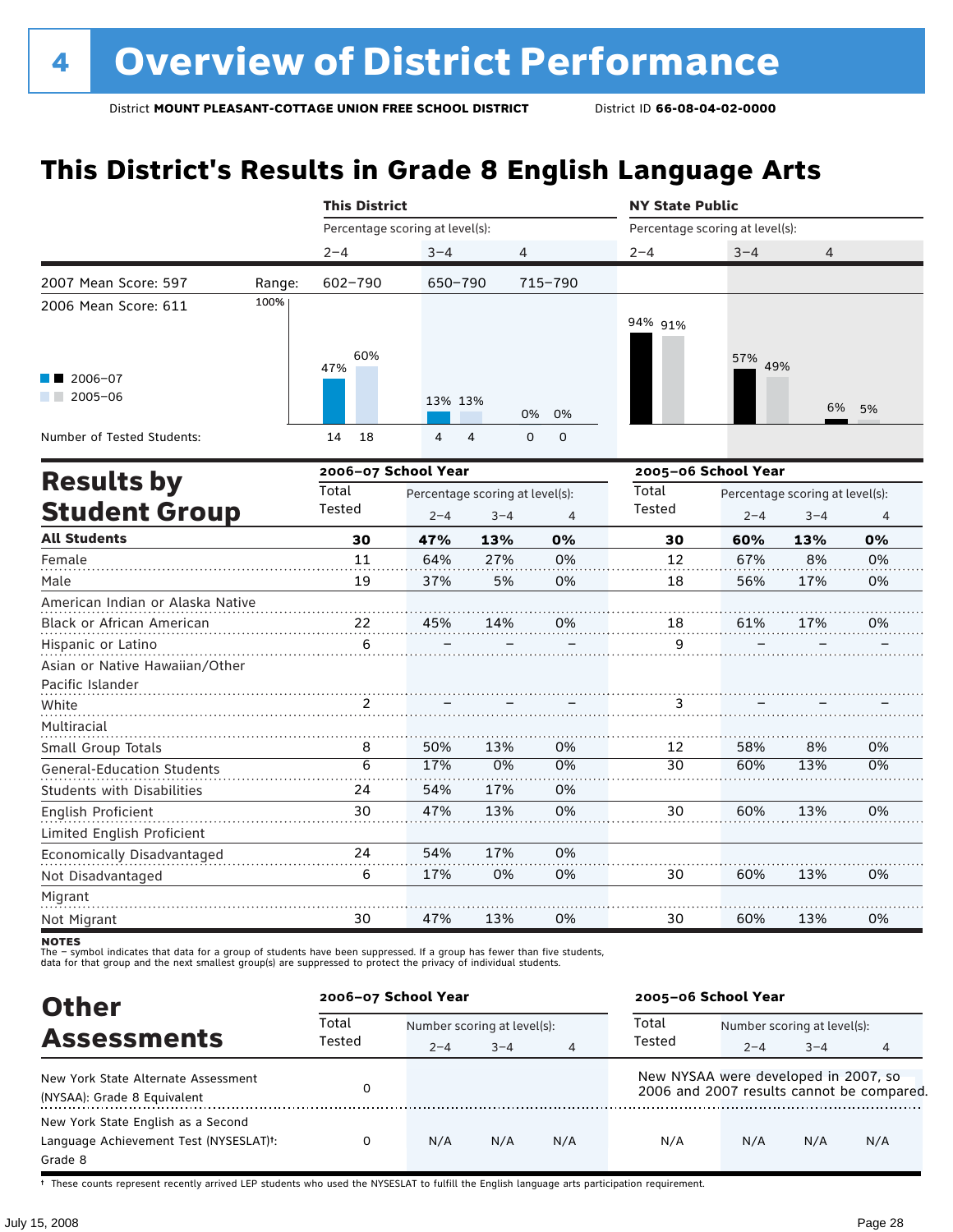# **This District's Results in Grade 8 Mathematics**

|                                   |        | <b>This District</b>            |         |                                 |                | <b>NY State Public</b> |                                 |                                                                                                                                        |                |  |  |
|-----------------------------------|--------|---------------------------------|---------|---------------------------------|----------------|------------------------|---------------------------------|----------------------------------------------------------------------------------------------------------------------------------------|----------------|--|--|
|                                   |        | Percentage scoring at level(s): |         |                                 |                |                        | Percentage scoring at level(s): | $3 - 4$<br>$\overline{4}$<br>59% 54%<br>12% 10%<br>$2 - 4$<br>$3 - 4$<br>24%<br>3%<br>14%<br>0%<br>32%<br>5%<br>26%<br>5%<br>21%<br>0% |                |  |  |
|                                   |        | $2 - 4$                         | $3 - 4$ | 4                               |                | $2 - 4$                |                                 |                                                                                                                                        |                |  |  |
| 2007 Mean Score: 580              | Range: | $616 - 775$                     | 650-775 |                                 | 701-775        |                        |                                 |                                                                                                                                        |                |  |  |
| 2006 Mean Score: 589              | 100%   |                                 |         |                                 |                |                        |                                 |                                                                                                                                        |                |  |  |
|                                   |        |                                 |         |                                 |                | 88% 85%                |                                 |                                                                                                                                        |                |  |  |
|                                   |        |                                 |         |                                 |                |                        |                                 |                                                                                                                                        |                |  |  |
| 2006-07                           |        |                                 |         |                                 |                |                        |                                 |                                                                                                                                        |                |  |  |
| $2005 - 06$<br><b>The Company</b> |        | 23% 24%                         |         |                                 |                |                        |                                 |                                                                                                                                        |                |  |  |
|                                   |        |                                 | 10%     | 3%<br>0%                        | 3%             |                        |                                 |                                                                                                                                        |                |  |  |
| Number of Tested Students:        |        | $\overline{7}$<br>8             | 3       | $\mathsf 0$<br>$\mathbf{1}$     | $1\,$          |                        |                                 |                                                                                                                                        |                |  |  |
|                                   |        | 2006-07 School Year             |         |                                 |                |                        | 2005-06 School Year             |                                                                                                                                        |                |  |  |
| <b>Results by</b>                 |        | Total                           |         | Percentage scoring at level(s): |                | Total                  | Percentage scoring at level(s): |                                                                                                                                        |                |  |  |
| <b>Student Group</b>              |        | Tested                          | $2 - 4$ | $3 - 4$                         | $\overline{4}$ | Tested                 |                                 |                                                                                                                                        | $\overline{4}$ |  |  |
| <b>All Students</b>               |        | 30                              | 23%     | 10%                             | 0%             | 33                     |                                 |                                                                                                                                        | 3%             |  |  |
| Female                            |        | 12                              | 33%     | 17%                             | 0%             | 14                     |                                 |                                                                                                                                        | 0%             |  |  |
| Male                              |        | 18                              | 17%     | 6%                              | 0%             | 19                     |                                 |                                                                                                                                        | 5%             |  |  |
| American Indian or Alaska Native  |        |                                 |         |                                 |                |                        |                                 |                                                                                                                                        |                |  |  |
| Black or African American         |        | 22                              | 23%     | 9%                              | 0%             | 19                     |                                 |                                                                                                                                        | 5%             |  |  |
| Hispanic or Latino                |        | 6                               |         |                                 |                | 11                     |                                 |                                                                                                                                        |                |  |  |
| Asian or Native Hawaiian/Other    |        |                                 |         |                                 |                |                        |                                 |                                                                                                                                        |                |  |  |
| Pacific Islander                  |        |                                 |         |                                 |                |                        |                                 |                                                                                                                                        |                |  |  |
| White                             |        | 2                               |         |                                 |                | 3                      |                                 |                                                                                                                                        |                |  |  |
| Multiracial                       |        |                                 |         |                                 |                |                        |                                 |                                                                                                                                        |                |  |  |
| Small Group Totals                |        | 8                               | 25%     | 13%                             | 0%             | 14                     |                                 |                                                                                                                                        | 0%             |  |  |
| <b>General-Education Students</b> |        | 5                               | 0%      | 0%                              | 0%             | 33                     | 24%                             | 3%                                                                                                                                     | 3%             |  |  |
| <b>Students with Disabilities</b> |        | 25                              | 28%     | 12%                             | 0%             |                        |                                 |                                                                                                                                        |                |  |  |
| <b>English Proficient</b>         |        | 30                              | 23%     | 10%                             | 0%             | 33                     | 24%                             | 3%                                                                                                                                     | 3%             |  |  |
| Limited English Proficient        |        |                                 |         |                                 |                |                        |                                 |                                                                                                                                        |                |  |  |
| Economically Disadvantaged        |        | 25                              | 28%     | 12%                             | 0%             |                        |                                 |                                                                                                                                        |                |  |  |
| Not Disadvantaged                 |        | 5                               | 0%      | 0%                              | 0%             | 33                     | 24%                             | 3%                                                                                                                                     | 3%             |  |  |
| Migrant                           |        |                                 |         |                                 |                |                        |                                 |                                                                                                                                        |                |  |  |
| Not Migrant                       |        | 30                              | 23%     | 10%                             | 0%             | 33                     | 24%                             | 3%                                                                                                                                     | 3%             |  |  |

**NOTES** 

| <b>Other</b>                                                       | 2006-07 School Year |                                        |         |   | 2005-06 School Year                                                               |                                        |         |   |  |
|--------------------------------------------------------------------|---------------------|----------------------------------------|---------|---|-----------------------------------------------------------------------------------|----------------------------------------|---------|---|--|
| <b>Assessments</b>                                                 | Total<br>Tested     | Number scoring at level(s):<br>$2 - 4$ | $3 - 4$ | 4 | Total<br>Tested                                                                   | Number scoring at level(s):<br>$2 - 4$ | $3 - 4$ | 4 |  |
| New York State Alternate Assessment<br>(NYSAA): Grade 8 Equivalent |                     |                                        |         |   | New NYSAA were developed in 2007, so<br>2006 and 2007 results cannot be compared. |                                        |         |   |  |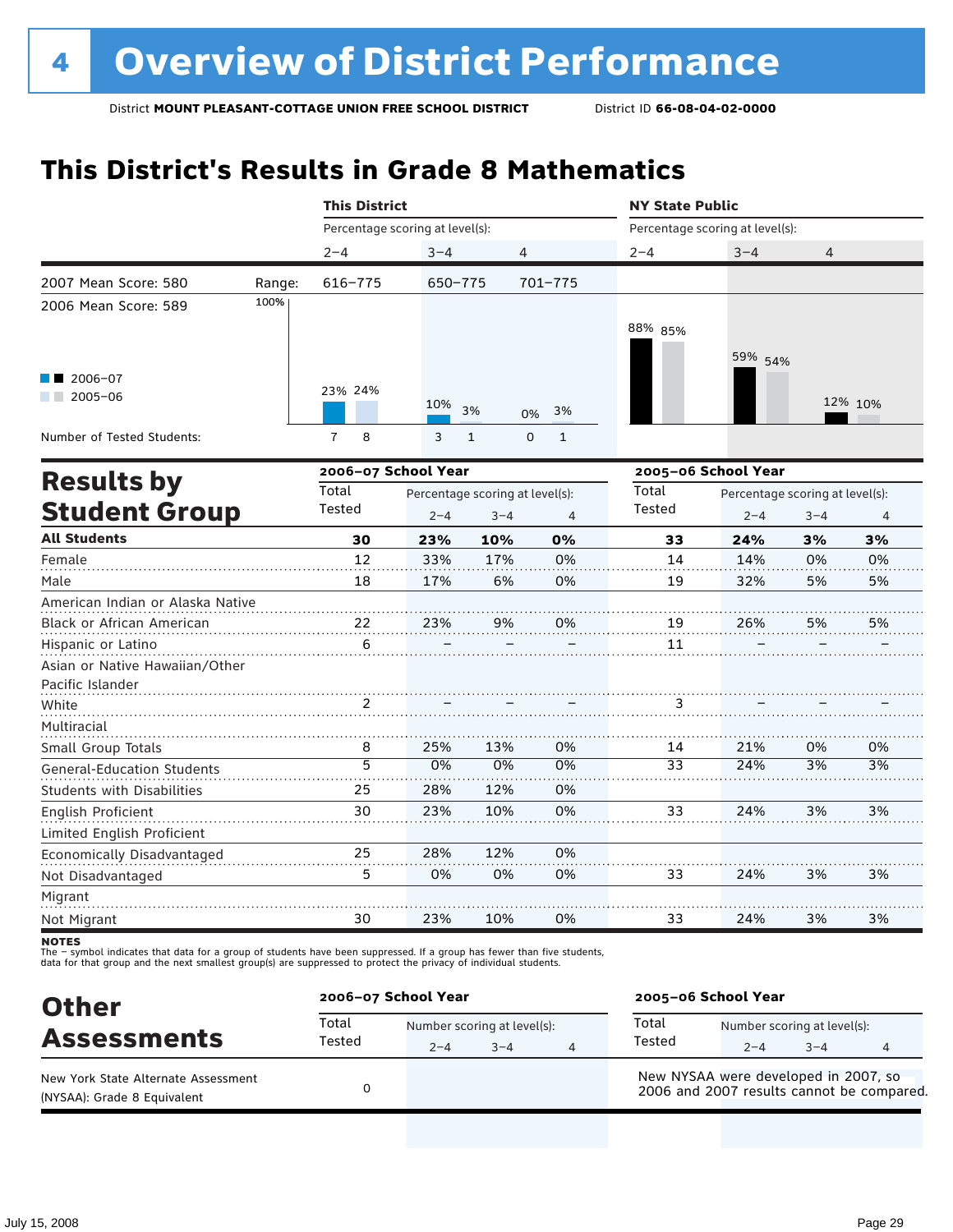# **This District's Results in Grade 8 Science**

|                                   | <b>This District</b>            |                                 |                  |                | <b>NY State Public</b>                   |                                 |         |         |  |
|-----------------------------------|---------------------------------|---------------------------------|------------------|----------------|------------------------------------------|---------------------------------|---------|---------|--|
|                                   | Percentage scoring at level(s): |                                 |                  |                |                                          | Percentage scoring at level(s): |         |         |  |
|                                   | $2 - 4$                         | $3 - 4$                         | 4                |                | $2 - 4$                                  | $3 - 4$                         | 4       |         |  |
|                                   |                                 |                                 |                  |                |                                          |                                 |         |         |  |
| 100%                              |                                 |                                 |                  |                |                                          |                                 |         |         |  |
|                                   |                                 |                                 |                  |                | 91% 91%                                  |                                 |         |         |  |
|                                   | 74%                             |                                 |                  |                |                                          | 68% 66%                         |         |         |  |
|                                   |                                 |                                 |                  |                |                                          |                                 |         |         |  |
| 2006-07                           | 34%                             |                                 |                  |                |                                          |                                 |         | 28% 23% |  |
| $2005 - 06$                       |                                 | 3%                              | 9%<br>0%         | 0%             |                                          |                                 |         |         |  |
|                                   |                                 |                                 |                  |                |                                          |                                 |         |         |  |
| Number of Tested Students:        | 25<br>10                        | $\mathbf{1}$                    | 3<br>$\mathbf 0$ | $\mathbf 0$    |                                          |                                 |         |         |  |
|                                   | 2006-07 School Year             |                                 |                  |                |                                          | 2005-06 School Year             |         |         |  |
| <b>Results by</b>                 | Total                           | Percentage scoring at level(s): |                  |                | Total<br>Percentage scoring at level(s): |                                 |         |         |  |
| <b>Student Group</b>              | Tested                          | $2 - 4$                         | $3 - 4$          | $\overline{4}$ | Tested                                   | $2 - 4$                         | $3 - 4$ | 4       |  |
| <b>All Students</b>               | 29                              | 34%                             | 3%               | 0%             | 34                                       | 74%                             | 9%      | 0%      |  |
| Female                            | 12                              | 33%                             | 0%               | 0%             | 14                                       | 79%                             | 7%      | 0%      |  |
| Male                              | 17                              | 35%                             | 6%               | 0%             | 20                                       | 70%                             | 10%     | 0%      |  |
| American Indian or Alaska Native  |                                 |                                 |                  |                |                                          |                                 |         |         |  |
| Black or African American         | 22                              | 23%                             | 5%               | 0%             | 20                                       | 70%                             | 10%     | 0%      |  |
| Hispanic or Latino                | 5                               |                                 |                  |                | 11                                       |                                 |         |         |  |
| Asian or Native Hawaiian/Other    |                                 |                                 |                  |                |                                          |                                 |         |         |  |
| Pacific Islander                  |                                 |                                 |                  |                |                                          |                                 |         |         |  |
| White                             | 2                               |                                 |                  |                | 3                                        |                                 |         |         |  |
| Multiracial                       |                                 |                                 |                  |                |                                          |                                 |         |         |  |
| Small Group Totals                | 7                               | 71%                             | 0%               | 0%             | 14                                       | 79%                             | 7%      | 0%      |  |
| <b>General-Education Students</b> | $\overline{3}$                  |                                 |                  |                | 34                                       | 74%                             | 9%      | 0%      |  |
| <b>Students with Disabilities</b> | 26                              |                                 |                  |                |                                          |                                 |         |         |  |
| English Proficient                | 29                              | 34%                             | 3%               | 0%             | 34                                       | 74%                             | 9%      | 0%      |  |
| Limited English Proficient        |                                 |                                 |                  |                |                                          |                                 |         |         |  |
| Economically Disadvantaged        | 26                              |                                 |                  |                |                                          |                                 |         |         |  |
| Not Disadvantaged                 | 3                               |                                 |                  |                | 34                                       | 74%                             | 9%      | 0%      |  |
| Migrant                           |                                 |                                 |                  |                |                                          |                                 |         |         |  |
| Not Migrant                       | 29                              | 34%                             | 3%               | 0%             | 34                                       | 74%                             | 9%      | 0%      |  |

**NOTES** 

| <b>Other</b>                                                       | 2006-07 School Year |         |                                        |   | 2005-06 School Year                                                               |                                        |         |  |  |
|--------------------------------------------------------------------|---------------------|---------|----------------------------------------|---|-----------------------------------------------------------------------------------|----------------------------------------|---------|--|--|
| <b>Assessments</b>                                                 | Total<br>Tested     | $2 - 4$ | Number scoring at level(s):<br>$3 - 4$ | 4 | Total<br>Tested                                                                   | Number scoring at level(s):<br>$2 - 4$ | $3 - 4$ |  |  |
| New York State Alternate Assessment<br>(NYSAA): Grade 8 Equivalent |                     |         |                                        |   | New NYSAA were developed in 2007, so<br>2006 and 2007 results cannot be compared. |                                        |         |  |  |
| <b>Regents Science</b>                                             |                     |         |                                        |   |                                                                                   |                                        |         |  |  |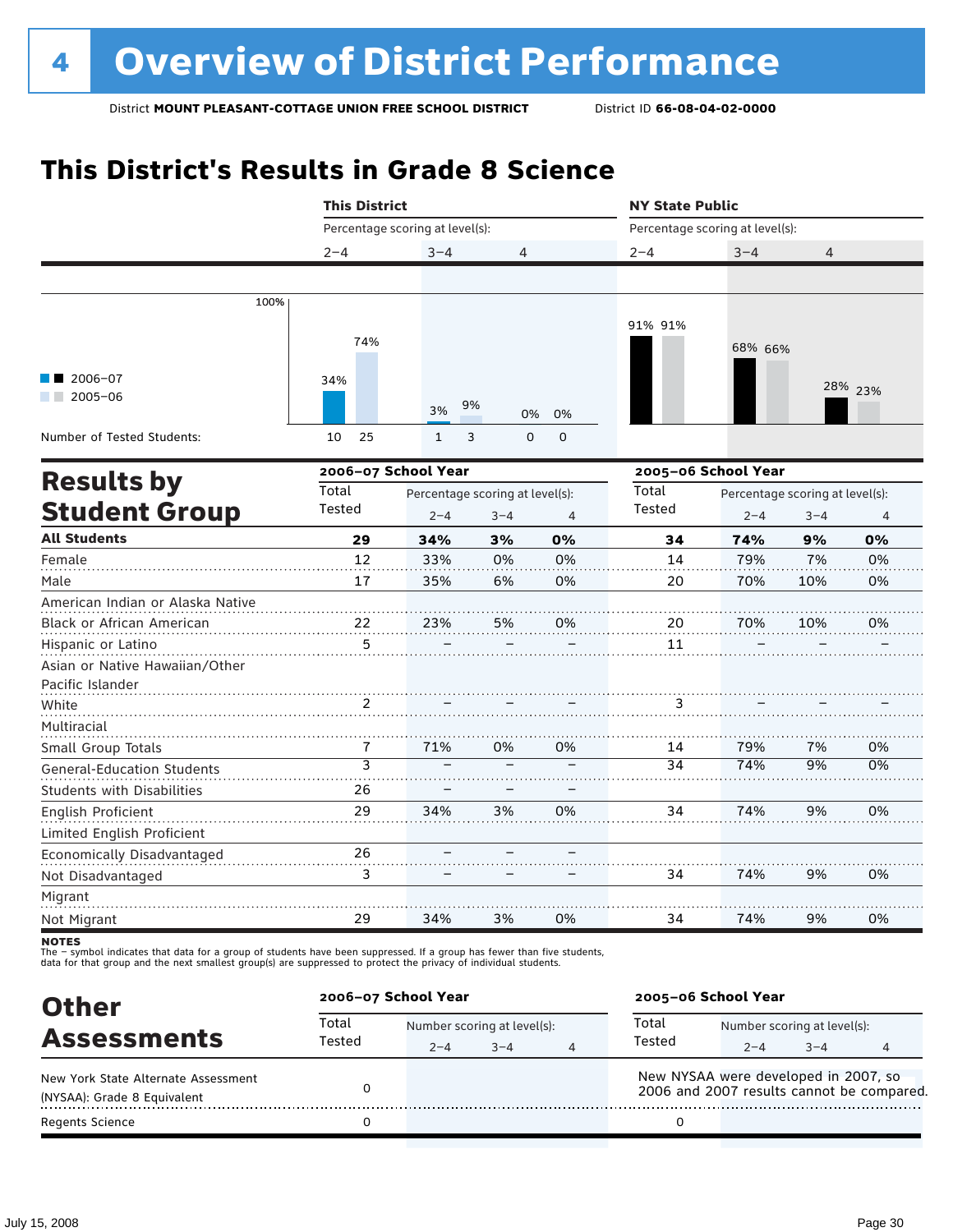### **This District's Total Cohort\* Results in Secondary-Level English after Four Years of Instruction**

|                                   | <b>This District</b>            |                                 |         |                | <b>NY State Public</b>          |                                 |         |         |  |
|-----------------------------------|---------------------------------|---------------------------------|---------|----------------|---------------------------------|---------------------------------|---------|---------|--|
|                                   | Percentage scoring at level(s): |                                 |         |                | Percentage scoring at level(s): |                                 |         |         |  |
|                                   | $2 - 4$                         | $3 - 4$                         | 4       |                | $2 - 4$                         | $3 - 4$                         | 4       |         |  |
|                                   |                                 |                                 |         |                |                                 |                                 |         |         |  |
| 100%                              |                                 |                                 |         |                |                                 |                                 |         |         |  |
|                                   |                                 |                                 |         |                |                                 |                                 |         |         |  |
|                                   |                                 |                                 |         |                | 79% 76%                         | 73% 69%                         |         |         |  |
|                                   |                                 |                                 |         |                |                                 |                                 |         |         |  |
|                                   |                                 |                                 |         |                |                                 |                                 |         | 30% 28% |  |
| 2003 Cohort<br>2002 Cohort        | 6%<br>0%                        | 3%<br>0%                        | 0%      | 0%             |                                 |                                 |         |         |  |
|                                   |                                 |                                 |         |                |                                 |                                 |         |         |  |
|                                   | 2003 Cohort                     |                                 |         |                | 2002 Cohort**                   |                                 |         |         |  |
| <b>Results by</b>                 | Number                          | Percentage scoring at level(s): |         |                | Number                          | Percentage scoring at level(s): |         |         |  |
| <b>Student Group</b>              | of Students                     | $2 - 4$                         | $3 - 4$ | $\overline{4}$ | of Students                     | $2 - 4$                         | $3 - 4$ | 4       |  |
| <b>All Students</b>               | 34                              | 6%                              | 3%      | 0%             | 25                              | 0%                              | 0%      | 0%      |  |
| Female                            | 11                              | 0%                              | 0%      | 0%             | 7                               | 0%                              | 0%      | 0%      |  |
| Male                              | 23                              | 9%                              | 4%      | 0%             | 18                              | 0%                              | 0%      | 0%      |  |
| American Indian or Alaska Native  |                                 |                                 |         |                |                                 |                                 |         |         |  |
| Black or African American         | 22                              | 9%                              | 5%      | 0%             | 16                              | 0%                              | 0%      | 0%      |  |
| Hispanic or Latino                | 7                               | 0%                              | 0%      | 0%             | 5                               |                                 |         |         |  |
| Asian or Native Hawaiian/Other    |                                 |                                 |         |                |                                 |                                 |         |         |  |
| Pacific Islander                  |                                 |                                 |         |                |                                 |                                 |         |         |  |
| White                             | 5                               | 0%                              | 0%      | 0%             | 4                               |                                 |         |         |  |
| Multiracial                       |                                 |                                 |         |                |                                 |                                 |         |         |  |
| Small Group Totals                |                                 |                                 |         |                | 9                               | 0%                              | 0%      | 0%      |  |
| <b>General-Education Students</b> | 8                               | 13%                             | 0%      | 0%             |                                 |                                 |         |         |  |
| <b>Students with Disabilities</b> | 26                              | 4%                              | 4%      | 0%             | 25                              | 0%                              | 0%      | 0%      |  |
| English Proficient                | 34                              | 6%                              | 3%      | 0%             | 25                              | 0%                              | 0%      | 0%      |  |
| Limited English Proficient        |                                 |                                 |         |                |                                 |                                 |         |         |  |
| Economically Disadvantaged        | 24                              | 4%                              | 4%      | 0%             | 25                              | 0%                              | 0%      | 0%      |  |
| Not Disadvantaged                 | 10                              | 10%                             | 0%      | 0%             |                                 |                                 |         |         |  |
| Migrant                           |                                 |                                 |         |                |                                 |                                 |         |         |  |
| Not Migrant                       |                                 |                                 |         |                | 25                              | 0%                              | 0%      | 0%      |  |
| <b>NOTEC</b>                      |                                 |                                 |         |                |                                 |                                 |         |         |  |

NOTES<br>The – symbol indicates that data for a group of students have been suppressed. If a group has fewer than five students,<br>data for that group and the next smallest group(s) are suppressed to protect the privacy of indi

| <b>Other</b>                                                               | 2003 Cohort |         |                                        | 2002 Cohort           |                                        |      |  |  |
|----------------------------------------------------------------------------|-------------|---------|----------------------------------------|-----------------------|----------------------------------------|------|--|--|
| Number<br><b>Assessments</b>                                               | of Students | $2 - 4$ | Number scoring at level(s):<br>$3 - 4$ | Number<br>of Students | Number scoring at level(s):<br>$2 - 4$ | $-4$ |  |  |
| New York State Alternate Assessment<br>(NYSAA): High School Equivalent *** |             |         |                                        |                       |                                        |      |  |  |

\* A total cohort consists of all students who first entered Grade 9 in a particular year, and all ungraded students with disabilities who reached their seventeenth birthday in that year, and were enrolled in the school/district for five months. Students are excluded from the cohort if they transferred to another school district, nonpublic school, or criminal justice facility, or left the U.S. and its territories or died before the report date. Statewide total cohort also includes students who were enrolled for fewer than five months.

\*\*2002 cohort data are those reported in the 2005-06 *Accountability and Overview Report*.

\*\*\* The majority of cohort members took an older version of the NYSAA, developed before 2007.